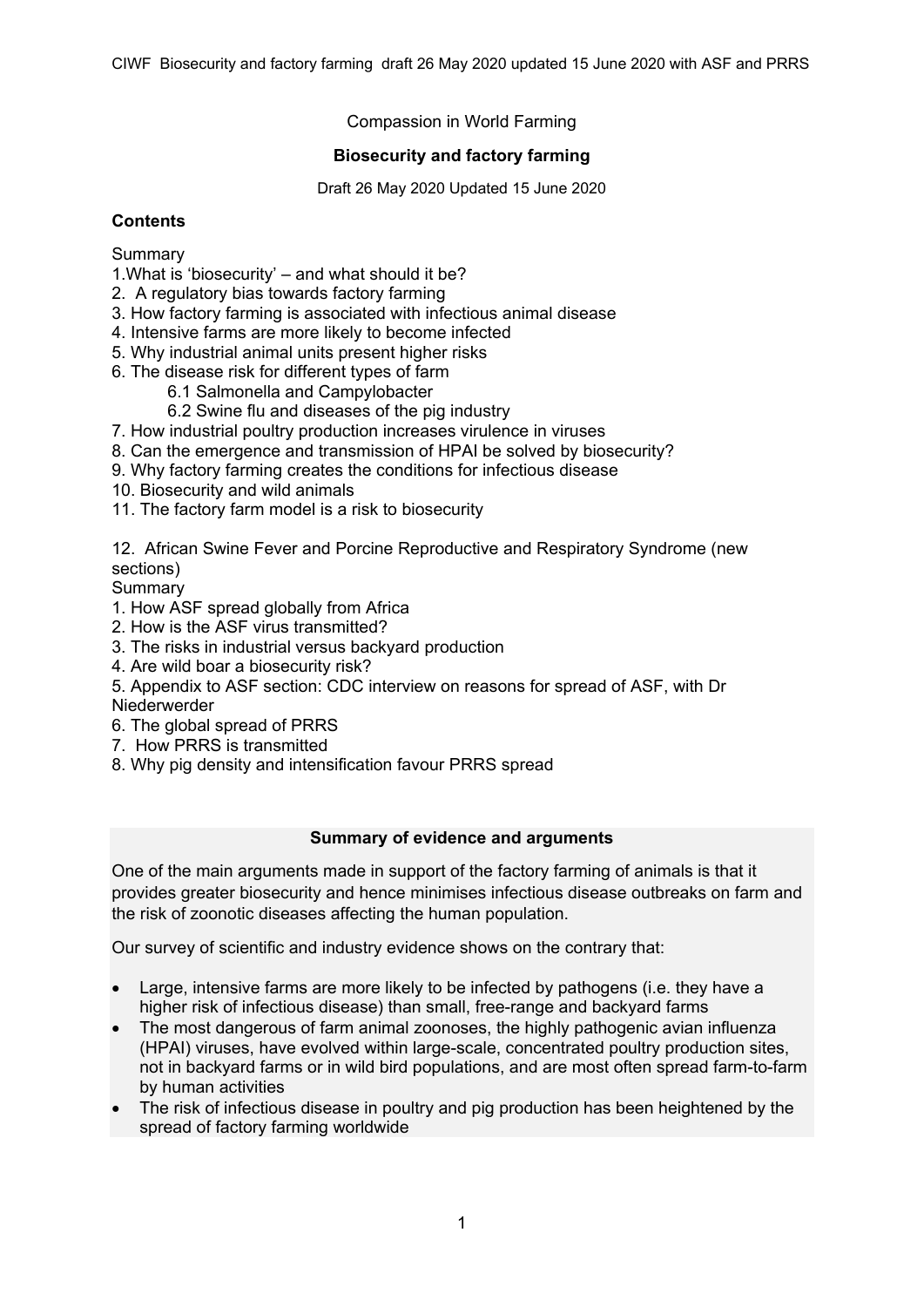The crowded and stressful conditions that animals experience in factory farms makes them less able to resist disease individually and more likely to spread pathogens among themselves and to the outdoor environment.

The known facts and trends in animal disease show that factory farming tends to increase rather than decrease the risk of infectious animal disease. Over the last 50 years factory farming has become the dominant system of commercial animal production in developed countries and has spread globally in pig and poultry production. Over the same time the number of outbreaks of infectious animal disease has greatly increased rather than reduced. FAO has noted the increasing 'frequency and impact of emerging and re-emerging diseases' and that 'intensification of poultry production renders the industry more susceptible to threats of poultry diseases.'

Between 1959 and 1978 (a 20-year timespan) there were 4 primary outbreaks of highly pathogenic avian influenza (HPAI) in poultry globally, all in developed countries. Between 1979 and 1998 (20 years during which factory farming became the norm) there were 3 times as many global outbreaks of HPAI, all except 2 in developed countries.

In order to see why factory farming is fostering disease rather than preventing it, we need to examine the term 'biosecurity' itself. The factory farming model of biosecurity is equivalent to 'bioexclusion' of pathogens and 'biocontainment' of disease by keeping animals indoors and preventing contact between the animals and the outside environment. Factory farms have a very poor record of achieving either bioexclusion or biocontainment.

In fact, biosecurity has a much broader meaning encompassing animal, human and environmental health (often expressed as 'One Health'). FAO has stated that 'Biosecurity is defined as a holistic concept of direct relevance to the sustainability of agriculture, food safety, and the protection of the environment, including biodiversity'.1 The conditions experienced by animals in factory farms and the externalities such as zoonoses, environmental pollution, antibiotic overuse, and climate impacts clearly run counter to biosecurity properly understood.

It is a major problem for animal and human health is that, typically, official guidance for animal health does not so far question the model of factory farming – ie the concentration of tens or hundreds of thousands of animals confined together in the smallest feasible space. In some US states the average poultry operation holds over 500,000 confined birds, a selfevident risk to animal health and environmental pollution from wastes.

Because factory farming is taken by the global animal health authorities as the standard model for modern animal husbandry, the authorities have to fall back on ever more stringent prescriptions for avoiding cross-contamination or contact with the environment. Because of this bias, animal health authorities misguidedly tend to see small-scale free-range farming as non-standard and not consistent with the enclosed model of the factory farm that they are more familiar with.

OIE records show that around 40 percent of the HPAI H5N1 outbreaks in domestic poultry between late 2005 and early 2007 occurred in poultry units of 10,000 birds or more But on average less than 10 percent of flocks consisted of more than 10,000 birds at that date, showing a much higher relative risk of infection for industrial farms.

In a major HPAI outbreak in Minnesota in 2014/15, a total of 232 poultry farms were affected but only 21 of these were backyard farms. In the Netherlands outbreak of HPAI in 2003, 17% of industrial farms but only 0.1% of backyard flocks were infected.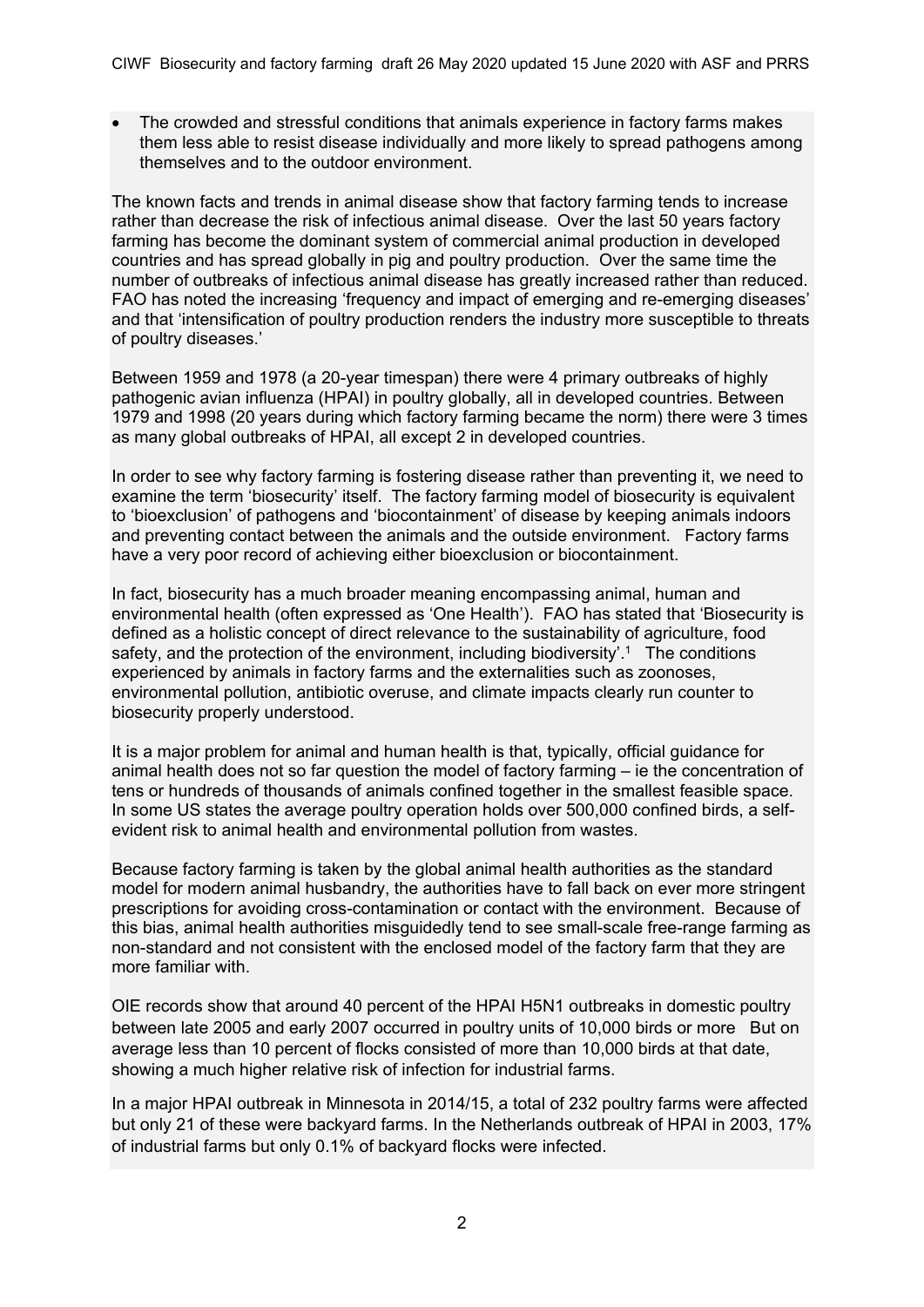A 2017 EFSA report shows that only 7% of outdoor laying hen units and 3% of outdoor meat turkey units got infected with AI virus, compared to 20% and 28% of the indoor laying hen and meat turkey units were infected, respectively.

One of the potentially disastrous results of factory farming has been the evolution of Highly Pathogenic Avian Influenza (HPAI) viruses within industrial poultry production. HPAI viruses did not exist in wild birds before they evolved in poultry and they do not persist in wild bird populations. The virus was transferred from domestic poultry to wild birds around 2005, having emerged in the poultry industry around 1997. A number of HPAI viruses (H5N1, H5N8, H7N8 and others) are now circulating and mutating in the global poultry industry and are now a potential cause of human pandemics.

A 2018 review of the known cases of evolution of low pathogenic avian flu (LPAI) viruses to HPAI within poultry makes clear that the evolution of HPAI viruses almost always takes place within large, intensive farms, rather than in small farms. Between 1959 and 2015, 37 of 39 known conversion events took place in intensive commercial units, mostly in developed countries, and only 2 took place in backyard rural flocks.

Common foodborne pathogens are prevalent on factory farms. Again, the facts contradict the industry argument that confined animals are less likely to be infected. Campylobacter is found in 37.5% of chickenmeat samples in the EU (2018), almost all originating in factory farms (over 90% of EU chicken production being industrialised). Studies of salmonella prevalence show that large farms are a risk factor for infection and that hens confined in cages are between twice and several times more likely to be infected.

The record of the global pig industry over recent years also demonstrates the failure of the industrial model of biosecurity to control infectious disease. The H1N1 virus, which caused the first global pandemic of the 21st century, emerged in industrial pig production in Mexico in 2009. African Swine Fever (ASF) has spread globally since 2007 and since 2014 has reached Eastern Europe and Asia. China killed 12 million pigs to control ASF between August 2018 and early March 2019. The viral diseases termed Postweaning Multisystemic Wasting Disease (PMWS) and Porcine Reproductive and Respiratory Syndrome (PRRS or 'blue ear') both emerged in the 1980s and 1990s and swept the international pig industry in Europe, North America and Asia.

Numerous scientists have pointed out the association between intensive animal production and disease risk. European virologists have pointed out that 'The unprecedented crowded conditions are undoubtedly major drivers of the emergence and spread of pathogens in domestic animal populations, allowing their increasingly more frequent cross-species transmission to humans.' US scientists have noted that 'A major impact of modern intensive production systems is that they allow the rapid selection and amplification of pathogens, thus there is increasing risk for disease entrance and/or dissemination.'

Far from being biosecure environments, the conditions of factory farms are the perfect breeding ground for infectious diseases. Animals are crowded together in sheds or feedlots in tens or even hundreds of thousands, and are under stress from a number of factors that are likely to weaken their immune systems. Insects, rodents and wild birds that are potential disease vectors are attracted to the extraordinary quantities of manure and feed on site.

Why does the 'industrial biosecurity' strategy not work? The reason comes back to the fact that large intensive farms are more likely than small and traditional farms to experience outbreaks of devastating outbreaks of infection. This is entirely consistent with the known facts of epidemiology that a large, concentrated, indoor population of susceptible hosts (a factory farm) is much more likely to propagate infection than a small and less concentrated outdoor population in a well-managed backyard or traditional farm.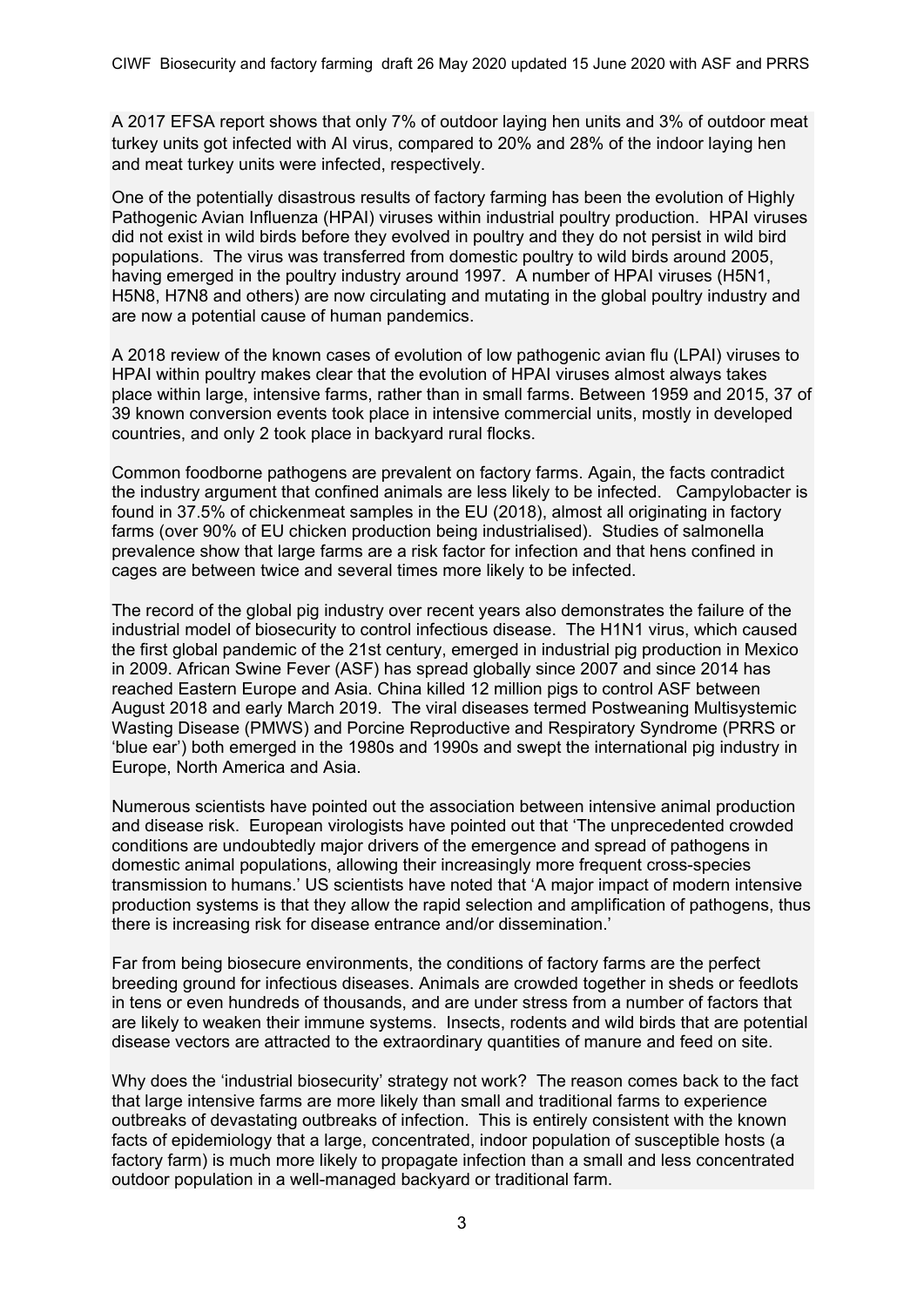In spite of a wealth of evidence, the industry and regulators often continue to attribute the continuing disease problems to insufficient biosecurity rather than to the inherent flaws in the industrial animal production model itself.

### **1. What is 'biosecurity' - and what should it be?**

One of the main arguments made in support of factory farming is that it allows for greater biosecurity and hence minimises infectious disease outbreaks on farm and the risk of zoonotic diseases to the human population.

In most cases this does not accord with the known facts about animal disease. Over the last 50 years factory farming has spread globally and is the dominant system of animal production in industrial countries. The FAO has said of the same period of time, in its Emergency Prevention System (EMPRES) bulletin, 'the frequency and impact of emerging and re-emerging animal diseases have increased over the past decades<sup> $2$ </sup>, Similarly, in relation to poultry, the most intensively-farmed species, FAO says that 'intensification of poultry production renders the industry more susceptible to threats of poultry diseases, including Newcastle disease or Gumboro, and in some cases diseases that can affect human health, such as H5N1 highly pathogenic avian influenza and Salmonella.<sup>3</sup>

In the case of highly pathogenic avian influenza (HPAI), scientists now know that the viruses causing this disease evolved in the huge concentrations of animals in factory farms.

Between 1959 and 1978 (a 20-year timespan) there were 4 primary outbreaks of HPAI in poultry globally, all in developed countries. Between 1979 and 1998 (20 years during which factory farming became the norm) there were 3 times as many global outbreaks of HPAI, all except 2 in developed countries. 4, <sup>5</sup>

In order to see why factory farming is fostering disease rather than preventing it, we need to examine the term 'biosecurity' itself. The factory farming industry often implies that biosecurity is equivalent to keeping animals indoors and preventing contact between the animals and the outside environment. This view of biosecurity is focussed on 'bioexclusion' (of pathogens) and 'biocontainment' (of pathogens passing between farm units) $6$ . As this briefing will show, factory farming very often fails on even this narrow definition of biosecurity.

In fact, biosecurity has a much broader meaning encompassing animal, human and environmental health, and the conditions of factory farming typically run counter to biosecurity properly understood.

The FAO has been a leader in developing the approach to biosecurity, which is now applied to plant, animal and human health, food security, biodiversity conservation and environment, trade and economic development, and security considerations such as terrorism.<sup>7</sup>

A 2005 FAO discussion paper, Biosecurity in Food and Agriculture, states that:

"Biosecurity is defined as a holistic concept of direct relevance to the sustainability of agriculture, food safety, and the protection of the environment, including biodiversity".8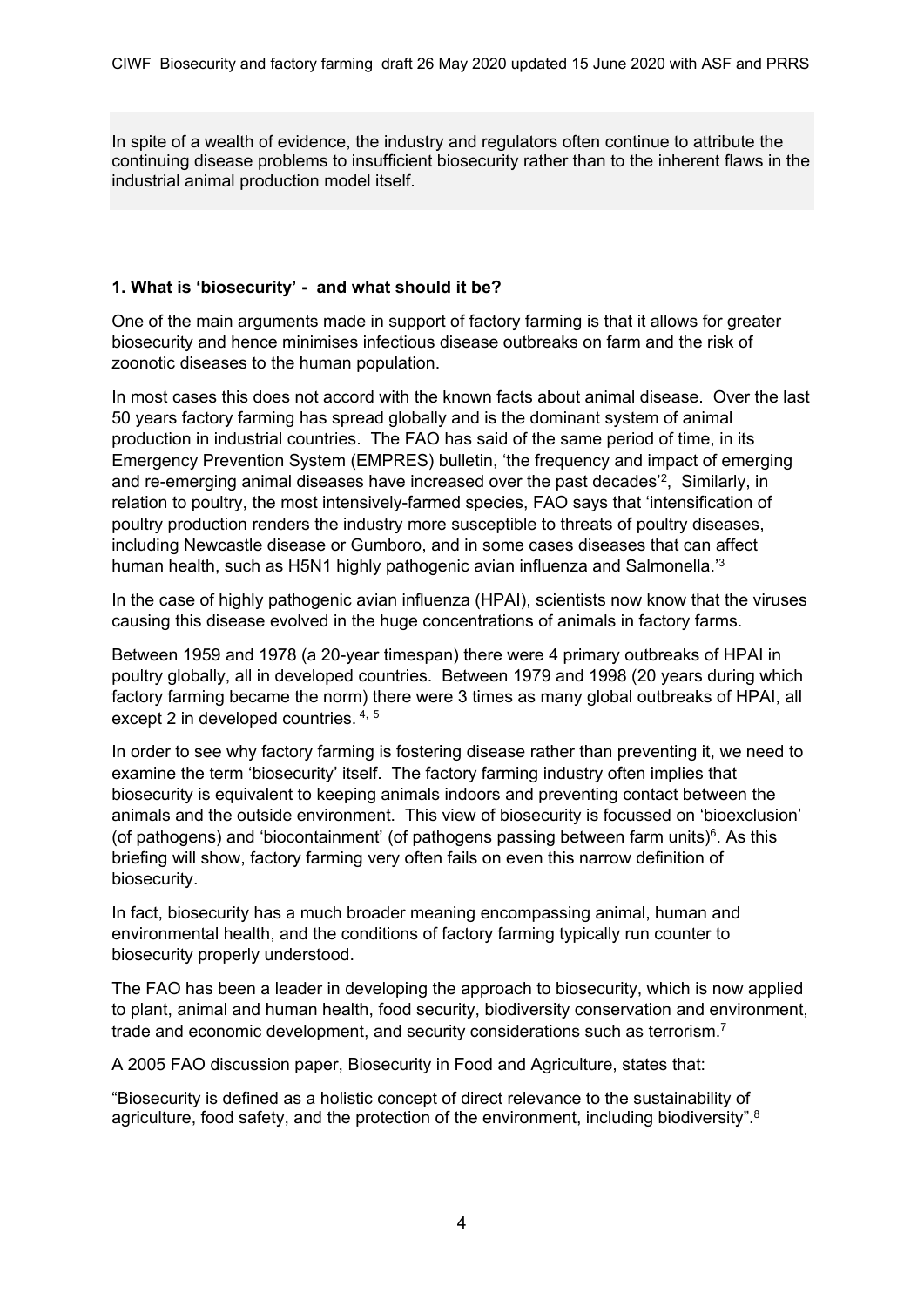A 2014 FAO definition is that, 'Biosecurity is a strategic and integrated approach that encompasses the policy and regulatory frameworks [including instruments and activities] that analyse and manage risks in the sectors of: food safety; animal life and health; plant life and health, including associated environmental risks.' 9

In relation to animal health, FAO defines biosecurity to mean activities taken to prevent or manage diseases, but adds that this should involve:

'a strategic and integrated approach to biosecurity as a holistic concept that is of direct relevance in meeting consumer expectations in relation to the safety of their food supply, preventing and controlling zoonotic aspects of public health, ensuring the sustainability of agriculture, safeguarding terrestrial, freshwater and marine environments, and protecting biodiversity.<sup>10</sup>

Even more clearly, FAO stated in 2009:

'Biosecurity covers three main sectors: food safety; plant life and health; animal life and health. The biosafety within biosecurity approach, encompassing all policy and regulatory frameworks to manage biological risks associated with food and agriculture (including relevant environmental risks), is necessary to protect: 1) agricultural production systems, agricultural producers and their associated interests; 2) human health and consumer confidence in agricultural products; and 3) the environment.'11

The integration of public health, environmental sustainability and consumer expectations in FAO's statement is crucial to our understanding of biosecurity. It runs counter to a narrow factory-farm view of biosecurity as bioexclusion (even if that could be successful). At a first glance we could identify several aspects of 'biosecurity' as advocated for concentrated animal farming operations that are damaging to human and environmental health and even to global food security.

One of the most obvious of these is over-use of antibiotics that is made necessary by the very conditions of factory farms, causing antibiotic resistance in human medicine.

The integrated view of biosecurity, in response to concerns over emerging disease, zoonosis and challenges to environmental health caused by pesticides and antibiotics, has developed into the concept of 'One Health'. The 'One Health' view that animal and human health must be seen as related is now mainstream in the FAO, WHO, the US CDC and others. The UK's 2019 Veterinary Medicines Directorate report on the monitoring of antibiotic use and antibiotic resistance in people and animals is titled the 'One Health report'12. It is also interesting that One Health was initially proposed by a wildlife conservation organisation.13

Some useful definitions of 'One Health' are:14

(i) 'One Health is the integrative effort of multiple disciplines working locally, nationally, and globally to attain optimal health for people, animals, and the environment.' (AVMA, 2008)

(ii) One Health is 'a broad and holistic paradigm that addresses and frames the complex interactions between human health, livestock, pet and wildlife health, environmental health, ecosystems services, climate, water, sanitation, food systems, energy, human development, equity and justice. (Global Risk Forum, Davos, 2015)

(iii) The Royal Veterinary College states that 'The One Health approach recognises the relationship between health and disease at the human, animal and environment interfaces and has become an important focus in both medical and veterinary science. It promotes a "whole of society" treatment of health hazards and a systemic change of perspective in the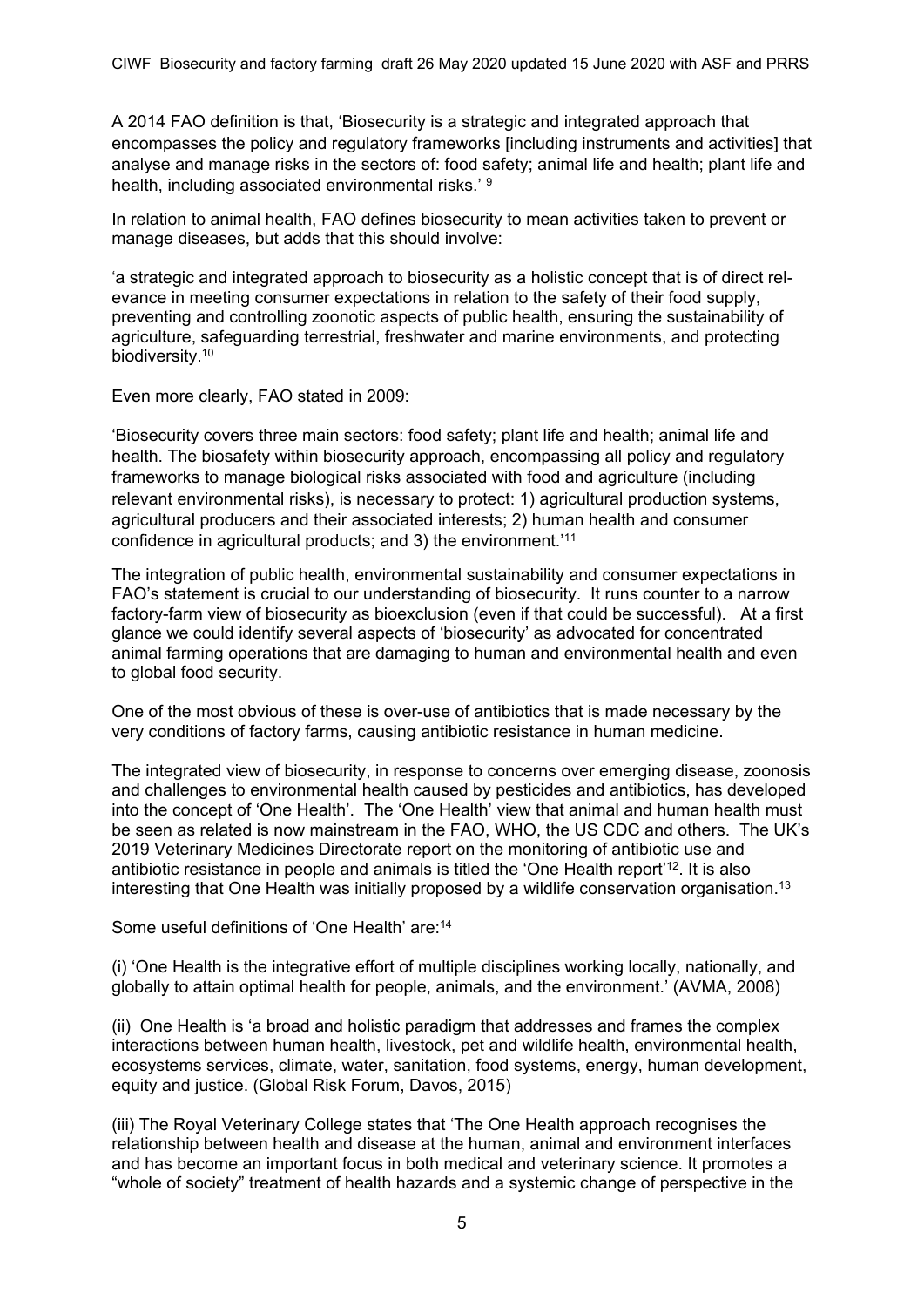management of risk.' The RVC now runs a Master's degree in 'One Health: ecosystems, humans and animals'.15

Figure 1. Illustration of global organisations and fields related to biosecurity, centred on the FAO. Source IPPC 2016.16



## **2. A regulatory bias towards factory farming**

How do concepts of integrated biosecurity translate into the actual advice given to the animal production industry?

A major problem in the detailed official guidance for animal health is that the animal health authorities do not question the model of factory farming – ie the concentration of large numbers of animals confined together in the smallest feasible space, either in sheds or pens. This unfortunately applies to the advice of the OIE, the World Organisation for Animal Health, as factory farming has spread globally on the Western industrial model, as well as to Defra and other national authorities. Because factory farming is taken by the global animal health authorities as the standard model for modern animal husbandry, the authorities have to fall back on ever more stringent prescriptions for avoiding cross-contamination or contact with the environment. Because of this bias, animal health authorities tend to see small-scale free-range farming as non-standard and not consistent with the enclosed model of the factory farm that they are more familiar with.

An important recent exception to the official bias is the policy statement of the American Public Health Association(APHA) in November 2019 that 'calls for a moratorium on the establishment of new CAFOs and expansion of existing CAFOs until regulation and enforcement conditions are in place to adequately protect the public's health.' 18 A CAFO is a Concentrated Animal Feeding Operation (housed or feedlot). A large CAFO holds at least 1,000 beef cattle, 700 dairy cows, 2,500 pigs, 125,000 broilers or 82,000 laying hens, although the average size of such facilities is much larger. The average cattle feedlot holds over 4,000 animals and in in some US states the average poultry operation holds over 500,000 birds.19

APHA points out that the average numbers in CAFOs are much larger. The average cattle feedlot holds 4,300 animals, and in some states the average poultry operation exceeds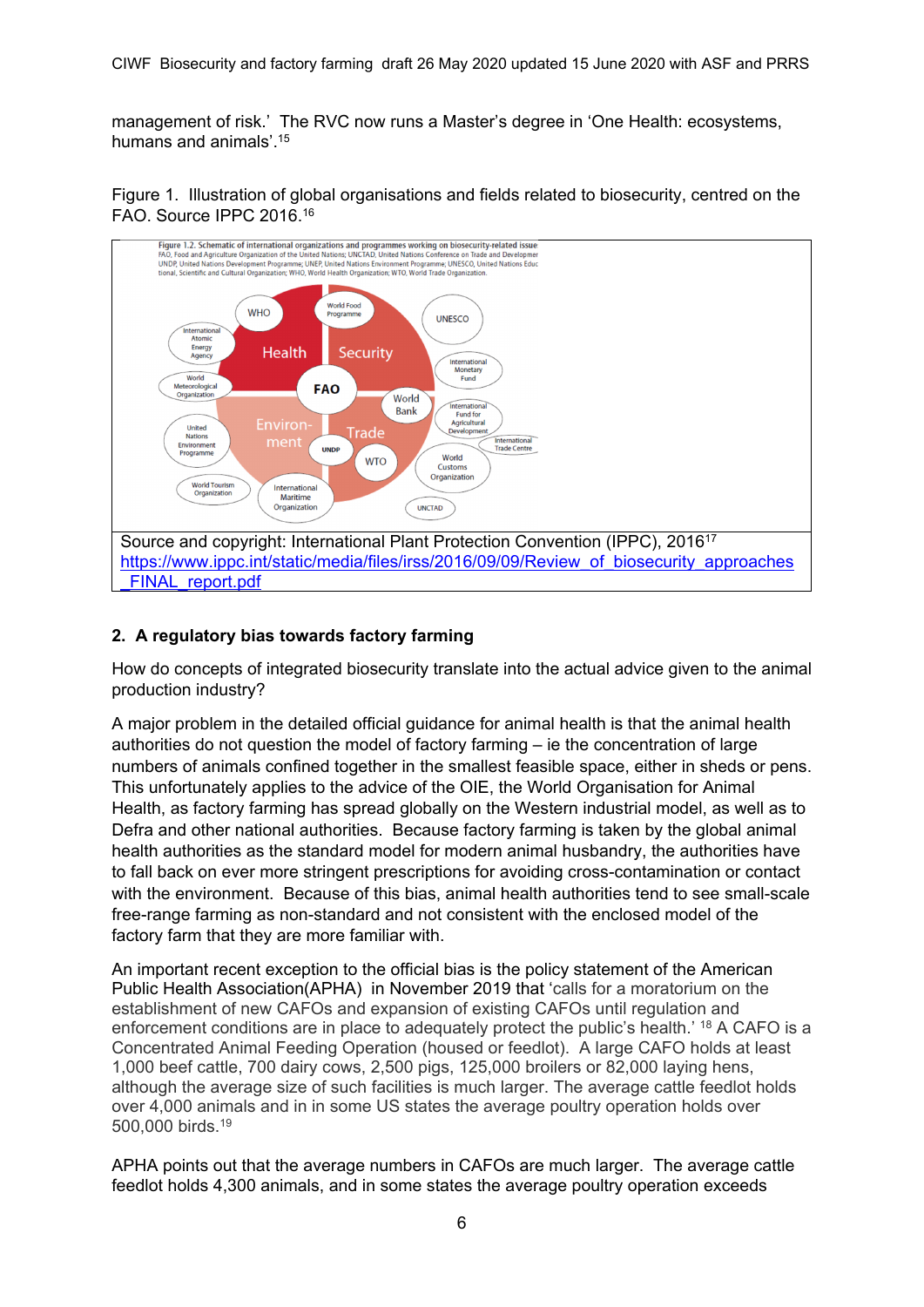500,000 birds. Even in ordinary (non-CAFO) units in the US, the average number of pigs per farm is now over 1,000, compared to less than 40 pigs on average per farm 50 years ago.<sup>20</sup> Defra's Guidance on disease prevention focusses on hygiene and the avoidance of crosscontamination by pathogens. For illustration, Defra's advice on most likely sources of disease spread includes $21$ :

- animals moving between and within farms and, in particular, the introduction of new animals
- direct or close contact with neighbours' animals
- sharing vehicles, machinery, equipment, feed and bedding between farms
- movement of people, especially workers, between and within farms
- $\bullet$  farm visitors people, pets, equipment and vehicles
- contamination by wildlife, vermin and wild birds
- animals drinking from contaminated rivers and streams.

Given the factory farm model, these recommendations are important, since we know that cross-contamination by farmers/farm workers has been a major cause of disease spread in many cases. 'Secondary spread' was responsible for multiple outbreaks of highly pathogenic avian influenza in Hungary and southwest France in 2016 (H5N8)<sup>22</sup> and in Minnesota in 2015<sup>23</sup> (H5N2) and Indiana<sup>24</sup> in 2016 (a novel H7N8). Farm-to-farm secondary spread by human activities is probably more common than reported. Infections may take a long time to be noticed, or may be ignored; in January 2018 Hong Kong food surveillance inspectors found the H5N6 HPAI virus in chilled imported poultry meat in a food shop<sup>25</sup>, a scenario that suggests that the virus had many opportunities for transmission before it arrived in the food shop.

But the essential point is that factory farms create conditions where pathogens are more likely to thrive and therefore any contact between factory farmed animals and others is more likely to pose a risk of disease transmission.

### **3. How factory farming is associated with infectious animal diseases**

The evidence is that factory farming tends to increase rather than decrease the risk of infectious disease. Firstly, confinement of large numbers of animals indoors has not up to now succeeded in preventing outbreaks of infectious disease. Secondly, the conditions of factory farming actually make animals more susceptible to disease and make infections more likely to spread.

This survey by CIWF survey of the scientific literature shows that:

(i) Intensive farms are more likely to be infected by pathogens than small, free-range and backyard farms

(ii) Highly pathogenic avian influenza (HPAI) viruses have evolved within large-scale, concentrated poultry production sites, not in backyard farms or in the environment.

(iii) The problem of infectious disease in poultry and pig production has been made greater by the spread of factory farming worldwide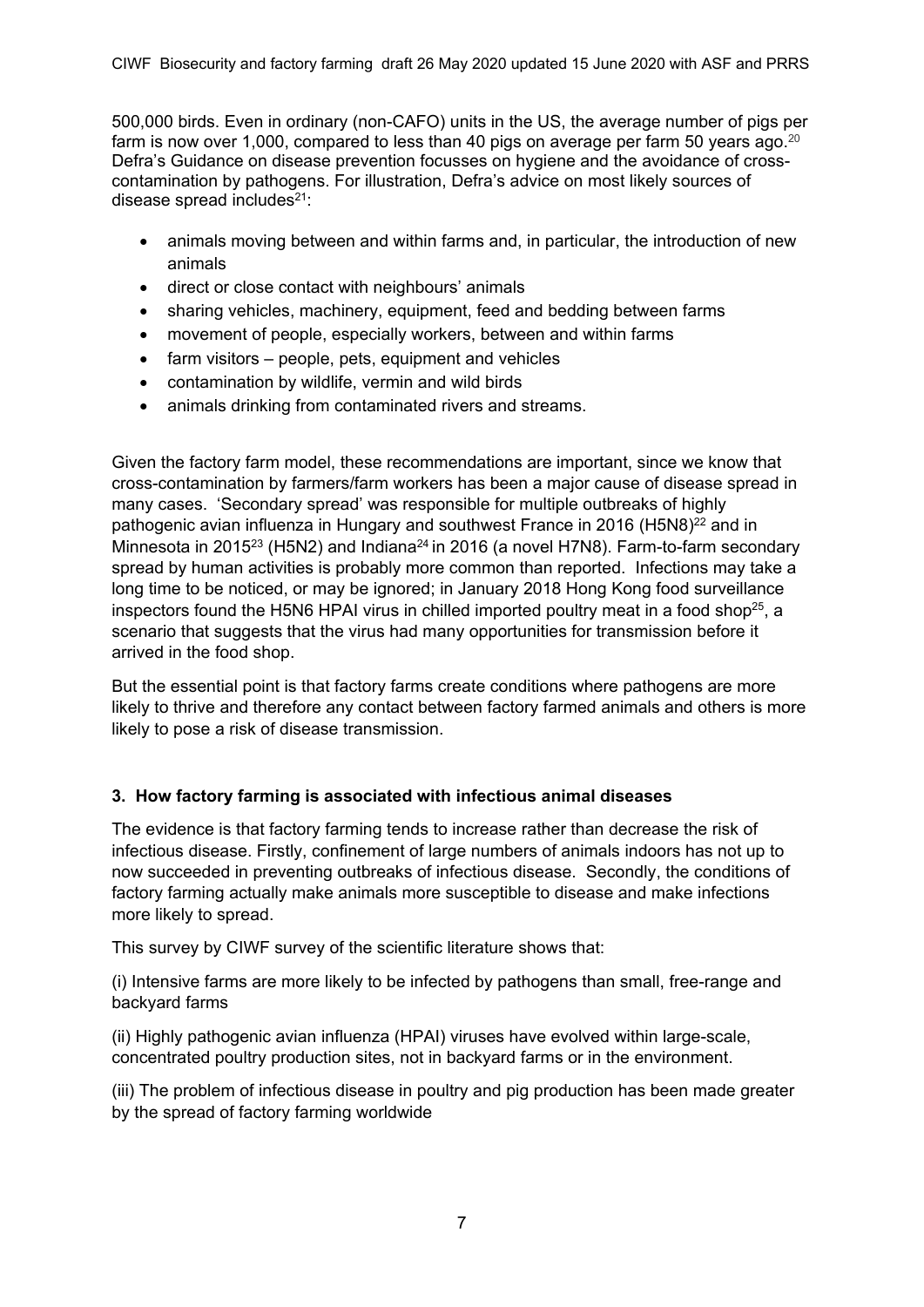(iv) The crowded and stressful conditions that animals experience in factory farms makes them less able to resist disease individually and more likely to spread pathogens among themselves and to the outdoor environment.

## **4. Intensive farms are more likely to become infected**

Several examples show that large-scale industrialised farms are actually more rather than less likely to become infected and that their 'biosecurity' measures do not keep infections out.

Several studies of highly pathogenic bird influenza (HPAI) show that large, enclosed farms and backyard farms both get infected, but that the proportion of large, enclosed commercial farms that are infected is much higher. In other words, the risk of infection is considerably higher for large, enclosed farms, despite their claims to high biosecurity.

In many cases this higher risk can be quantified. The Pew Pro-Poor Livestock Initiative has pointed out that: 'HPAI H5N1 for instance has been reported to have caused outbreaks in large scale industrial poultry units with supposedly high biosecurity standards in South Korea (a 300,000 bird unit), Russia (two 200,000 bird units) and Nigeria (a 50,000 bird unit) in 2006, and in the UK (a 160,000 turkey unit) in 2007. Moreover, large(r) industrial-type flocks appear to be overrepresented in the list of HPAI H5N1 outbreaks reported to OIE vis-à-vis outbreaks in backyard / village flocks in relation to their respective shares of total national flocks.'26

Around 40 percent of the HPAI H5N1 outbreaks in domestic poultry reported to OIE between late 2005 and early 2007 occurred in poultry units of 10,000 birds or more (more than 25 percent occurred in units of more than 10,000 birds), while, even in many OECD countries, e.g. Germany, France, UK and Belgium, less than 10 percent of flocks consist of more than 10,000 birds.' 27

In the early HPAI outbreaks in Italy (1999-2000), Netherlands (2003) and Canada (2004), the number and the proportion of industrial farms in the area that were infected was very much higher than the number and proportion of backyard flocks infected. In the Netherland, 17% of the industrial farms got infected compared to 0.1% (1 in 1000) of the backyard flocks. In Canada, 5% of the industrial and 2% of the backyard farms were infected. In Italy 382 or 12% of the industrial farms in the area got infected, whereas only 10 backyard flocks were infected (no data on proportion in this case, possibly because too many backyard flocks to count). 28

# **5. Why industrial animal units present higher risks**

The main risk for factory farms is their scale and concentration of animals, which biosecurity measures struggle to counteract.

'Larger facilities are often assumed to implement more advanced biosecurity measures, but the intensity of their operations also pose higher risks for infection and pathogen propagation. Over one cycle of 10,000 broilers for example, around 42 tons of feed and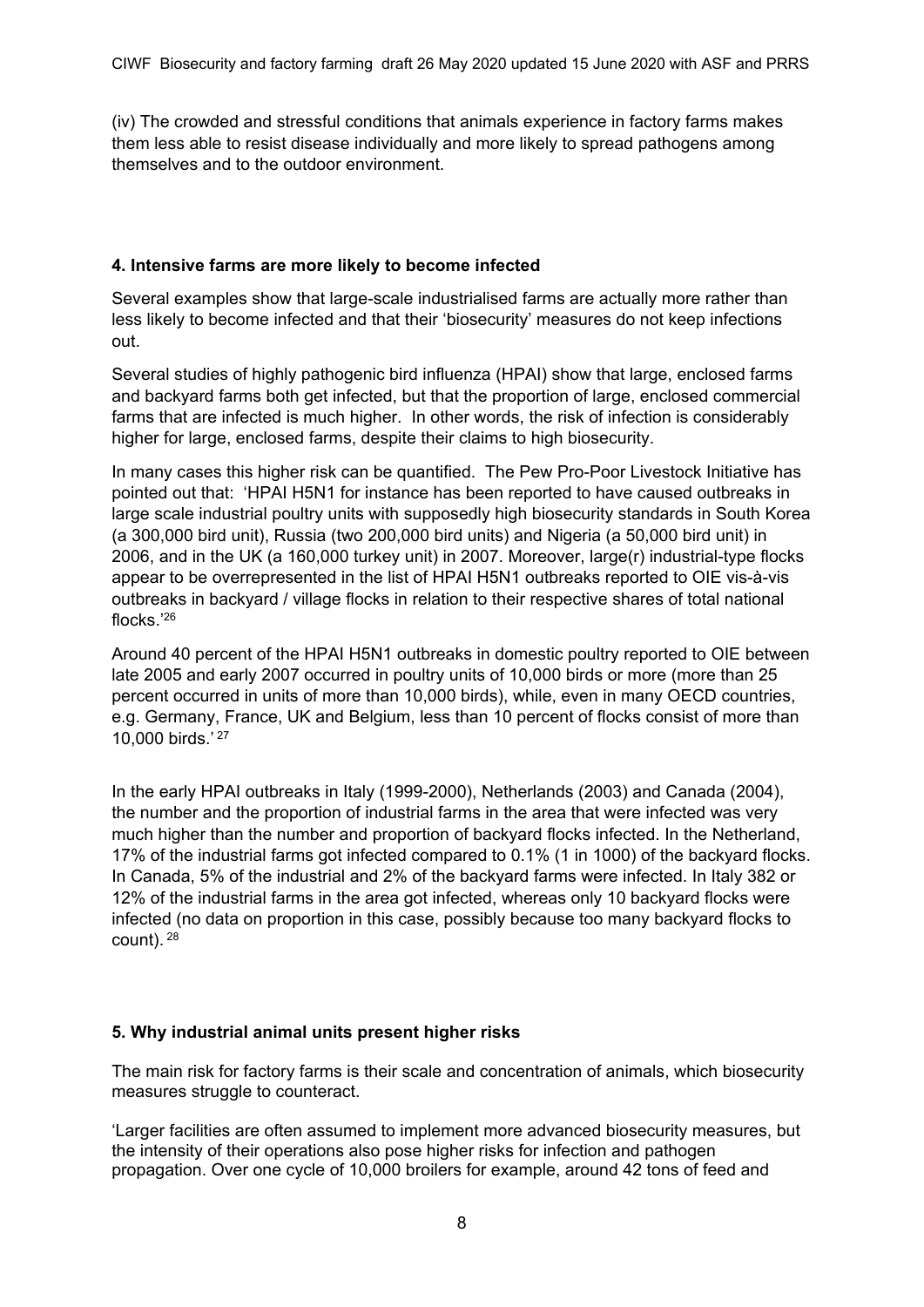100,000 l of water have to be supplied to the birds, and unless stringent measures are taken these remain potential routes of introduction, while around 20 tons of waste will be produced requiring disposal.

Measurement of aerosol emissions from a broiler operation revealed a million-fold elevated concentration of aerosolized invisible dust near a poultry barn fan as compared to outdoor air in a semi-rural area. These particles have the potential to remain suspended in the air for up to several days, and, depending on prevailing winds, poultry barn dust could be found several kilometers from its source. <sup>29</sup>

'Other pathogens have been shown to readily move in and out of poultry and swine houses. Pathogen entry was demonstrated in a recent study of C*ampylobacter*-free broiler flocks, housed in sanitized facilities, using standard biosecurity measures, and fed C*ampylobacter*free feed and water. Seven out of ten flocks became colonized with *Campylobacter* by the time of slaughter and two flocks were colonized by *Campylobacter* strains genetically indistinguishable from strains isolated from puddles outside of the facility prior to flock placement<sup>30</sup>.'

A study in Denmark found that as many as 30,000 flies may enter a broiler facility during a single flock rotation in the summer months $31$ . HPAI outbreak in Kyoto, Japan in 2004, found that flies caught in proximity to broiler facilities where the outbreak took place, carried the same strains of H5N1 influenza virus as found in chickens of an infected poultry farm<sup>32</sup>.'

The scale of the operations means that in practice the biosecurity protocols that are intended to isolate animals in factory farms from the outside environment are not maintained. Whenever surveyed, failures to follow the protocols are widespread, even in countries where compliance might be expected to be higher<sup>33</sup>.

### **6. The disease risk for different types of farm**

In relation to outbreaks in poultry, backyard farms that keep small numbers of birds in freerange conditions are frequently blamed for lack of 'biosecurity' and for contact with wildfowl, but the evidence that they attract infection is weak. Typically, the number of backyard flocks far outnumber large commercial farms, so the proportion of all backyard farms infected turns out to be much lower than the proportion of large and indoor farms. In that case it's clear that the risk of infection is actually higher for industrial than for traditional farms.

For example, the British Veterinary Poultry Association has pointed out that in the 2016/17 UK infections with H5N8, nearly half of the 13 poultry infections were in backyard poultry<sup>34</sup>, without taking into account the much higher number of backyard holdings compared with commercial poultry farms. In fact, in that outbreak, no outdoor commercial layer or broiler flocks were infected, despite the fact that over 55% of the UK laying hen flock and 88% of the commercial holdings were free range or organic<sup>35</sup>.

During the 2014/2015 outbreaks of HPAI in Minnesota, 232 poultry farms were affected but of these only 21 were backyard farms<sup>36</sup>. The large majority were commercial turkey farms, many of them integrated with major turkeymeat producers<sup>37</sup>. Equipment and vehicle sharing between farms was common, including feed trucks and poultry transport vehicles and loaders and one third of farms admitted to seeing wild birds inside the turkey barns!<sup>38</sup>.

An EFSA-commissioned report of 2017 claims that free range production increases the risk of infection with AI. The report based this view on the fact that, of 54 analysed outbreaks of AI (both HP and low-pathogenic, LP), 29 were in free range flocks and 25 in indoor housed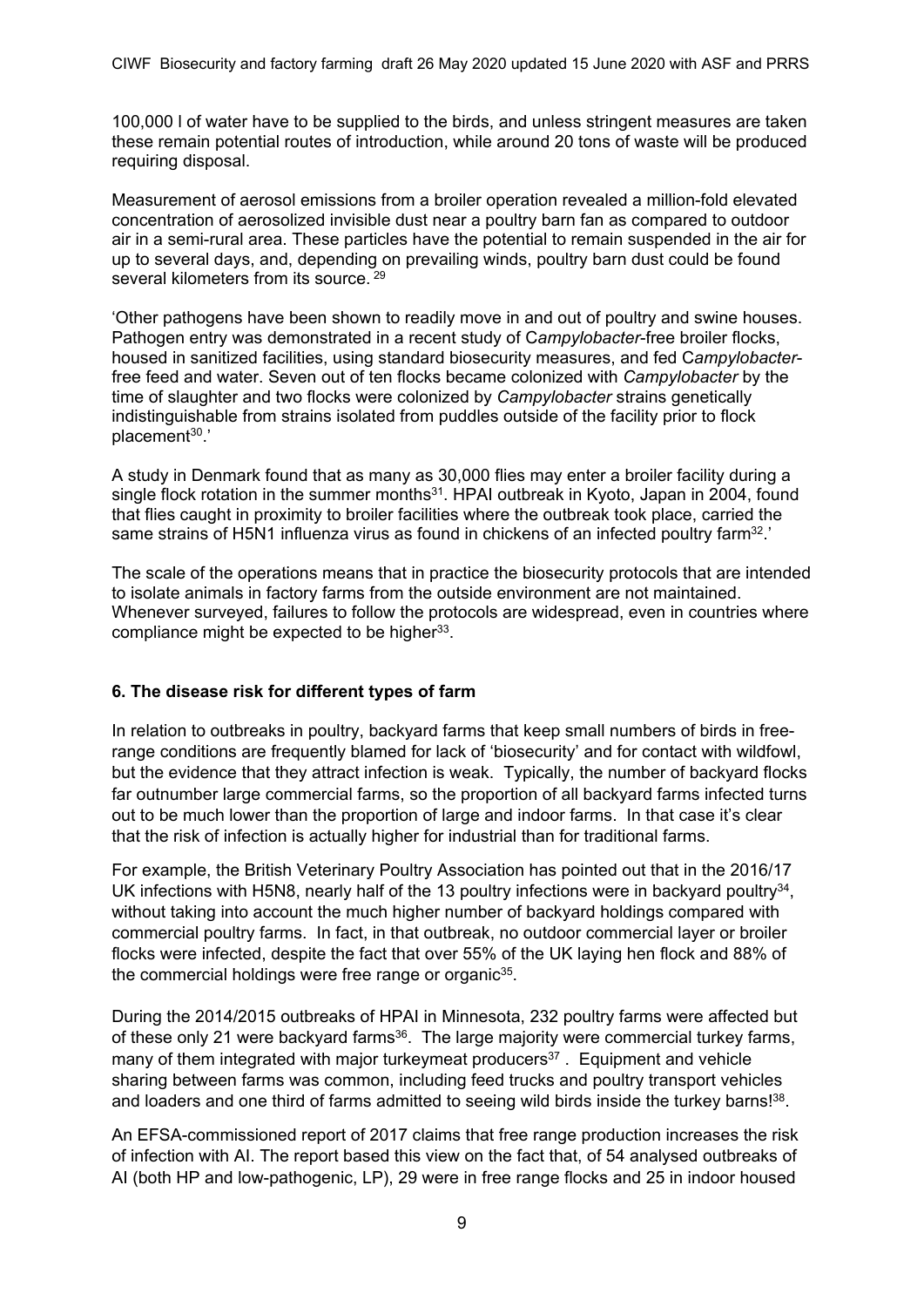commercial flocks. This difference in prevalence is small, but further examination in fact shows that waterfowl accounted for the majority of the outdoor flocks, and when egg laying hens and meat turkeys are considered, the comparison looks different. Only 7% of outdoor laying hen units and 3% of outdoor meat turkey units got infected, compared to 20% and 28% of the indoor laying hen and meat turkey units were infected, respectively.39

Given that approximately half of all egg laying units in the EU are outdoor 40, one would expect these figures to be equal, or, if free range holdings carried a greater risk, for outdoor units to be the higher percentage. The EFSA report concludes "These data do not provide a strong indication of free-range (outdoor) farming as an indirect risk for introduction of avian influenza, in particular for Gallinaceous (turkeys and chickens) species.'

The timeline of H5N8 infections in 2014 also shows a pattern of large and enclosed farms being infected. In January 2014 the HPAI version of H5N8 was reported in a Korean farm holding 21,000 breeding ducks (followed by around 30 more outbreaks in chickens, ducks and geese), followed by poultry infections in Japan (April 2004, in a 100,000 broiler farm), Germany ('semi-closed' turkey farm), Netherlands (150,000 confined hens), UK (confined breeding ducks). The European H5N8 viruses were closely related to the Korean one41.

From December 2014 to June 2015 the US was hit by 'the most costly HPAI outbreak to date' (3.3 billion USD)42, with the loss of 48 million birds and 'strong evidence of farm to farm transmission'43. These outbreaks of both H5N8 and (more often) H5N2, affected mainly turkeys and laying hens in the midWest. One group of scientists also noted the 'common adverse environmental conditions' such as 'stress of egg production, higher density of birds, concomitant infections, or immunosuppression' which made the birds more susceptible to infection in farm conditions than when studied in a laboratory<sup>44</sup>.

At the start of 2018 there were HPAI outbreaks in, for example, a farm holding 43,000 birds in Iraq, a farm holding 51,000 broilers in Japan, a farm of 54,000 birds in Afghanistan, farms of 190,000 hens, 82,000, 99,000 hens and 45,000 hens in China, of 55,000 birds in Inner Mongolia, and farms of over 100,000 birds each in the Philippines – illustrating the global reach of industrialised poultry and the viruses.

Evidence from Thailand also shows that industrial poultry units were more likely to become infected during an epidemic. During the H5N1 outbreaks in 2004 in Thailand, backyard flocks, which consisted of 30 birds per flock on average, constituted approximately threequarters of all flocks whereas commercial broiler units consisted of 3,500 birds on average and accounted for only 2% of all flocks but 60% of the total poultry population. Active surveillance by the Thai government (taking swabs from 230,000 flocks in 50,000 villages) found that around 0.2% (2 per 1000) of commercial layer and broiler units were infected, whereas only 0.05% (5 per 10,000) of the backyard flocks were infected<sup>45</sup>.

It is more than plausible that human activities are responsible for at least some instances of long-distance transport of virus that the industry finds easier to attribute to wild migratory birds and to the perceived biosecurity deficiencies of small-scale free-range husbandry. A supporting report for EFSA's 2017 Scientific Opinion on HPAI counted 345 HPAI outbreaks in EU 2005-2015 of which 79 (23%) were recorded as 'secondary' (buying animals, transport vehicles, contact with neighbouring holding)<sup>46</sup>. We can probably assume that in reality 'secondary' spread accounted for a lot more than 23%, since this is something farmers might be unwilling to admit.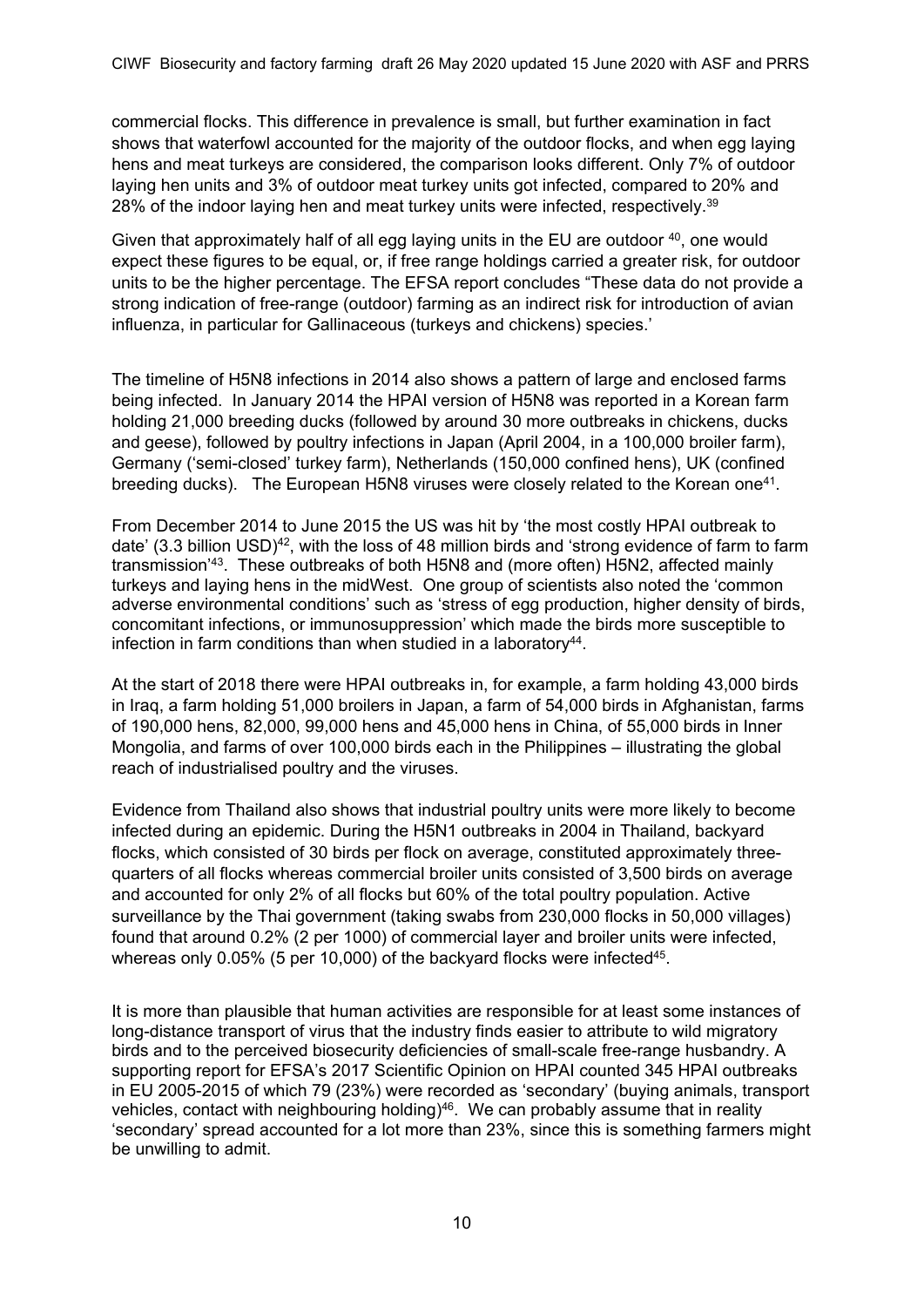The H5Nx viruses (eg H5N8, H5N6, etc, referred to as clade 2.3.4.4) seem to be especially suited to spread through intensive chicken production and poultry trade systems. Globally their presence coincides with areas of intensive chicken density (ie density of their hosts), intensive crop production and human density. Scientists have concluded this from a global mapping of infected areas and a number of environmental conditions (eg distance to water, temperature, extensive or intensive chicken density, tree cover, cultivated areas, human urban density, duck density)47.

#### **6.1 Salmonella and Campylobacter**

The same pattern is seen in farm infections with other pathogens. Salmonella and Campylobacter are common foodborne infections that caused nearly 246,600 confirmed human cases of Campylobacteriosis and nearly 91,900 human cases of Salmonellosis in the EU in 201848.

Chicken meat is responsible for most of the human cases of Campylobacter infection. In 2018 EFSA reported an average of 37.5% of samples of chicken meat were positive for Campylobacter in the EU, together with 28% of turkeymeat samples and 5.8% of pigmeat samples<sup>49</sup>. The results for retail chicken meat were 59.79% positive in UK, 51.84% in Germany, 37.63% in Netherlands, 66.67% in Spain and 0.00% in Sweden<sup>50</sup>.

From the countries that reported to EFSA, samples from live broilers on farm were 65.3% positive in Greece, 55.5% positive in Austria, 24% positive in Denmark 22.2% positive in Italy, 100% positive in Czech Republic, 3.5% positive in Finland.51

Industrial, enclosed farming is often proposed as the most 'biosecure' approach for minimising the foodborne pathogens Salmonella and Campylobactor in poultry and pigs because it should prevent the pathogen entering the housing and because housing is easier to disinfect that the outdoor environment. In particular this is used as an argument for keeping laying hens in cages. This argument is widely used by the industry, and is often taken as self-evident, but the evidence does not support it.

A 2017 Swedish study assessed the risk of the expansion of outdoor production systems for poultry, prompted by consumer and welfare demands. This concluded that there was no statistically significance difference between Salmonella levels in indoor and outdoor flocks (laying hens and broilers) and no increased risk of human exposure in outdoor poultry production<sup>52</sup>. A 2015 US review identified as risk factors for eggs being contaminated with Salmonella a flock size of more than 30,000 hens and an egg production rate higher than 96%, suggesting that the concentration of birds and pressure for maximum output per hen increase risk<sup>53</sup>. The consensus of opinion is that less intensive production systems with higher welfare do not increase the risk of Salmonella infection and on balance are likely to have a lower risk of infection  $54$ 

A number of studies show that hens confined in cages are actually more likely to be infected<sup>55</sup>. A Belgian study of 2008 found that cage production was actually the main risk factor for Salmonella in laying hens and that the risk was 10 times higher in cages<sup>56</sup>. A 2010 baseline study in Great Britain found that Salmonella was present in 25.8% of farms using cages, compared to 7.1% of free-range farms and 5.4% of organic (free-range) farms.<sup>57</sup> A German study similarly found that the proportion of flocks positive for Salmonella was 46.3% in conventional cage systems compared to 21.9% in free range systems.<sup>58</sup>

Salmonella may be introduced into the sheds on the clothing or vehicles of workers and others entering the farm. Wild birds are less likely to carry infection into poultry sheds than often thought, as only 0.2% of healthy wild birds have been found to carry Salmonella<sup>59</sup>.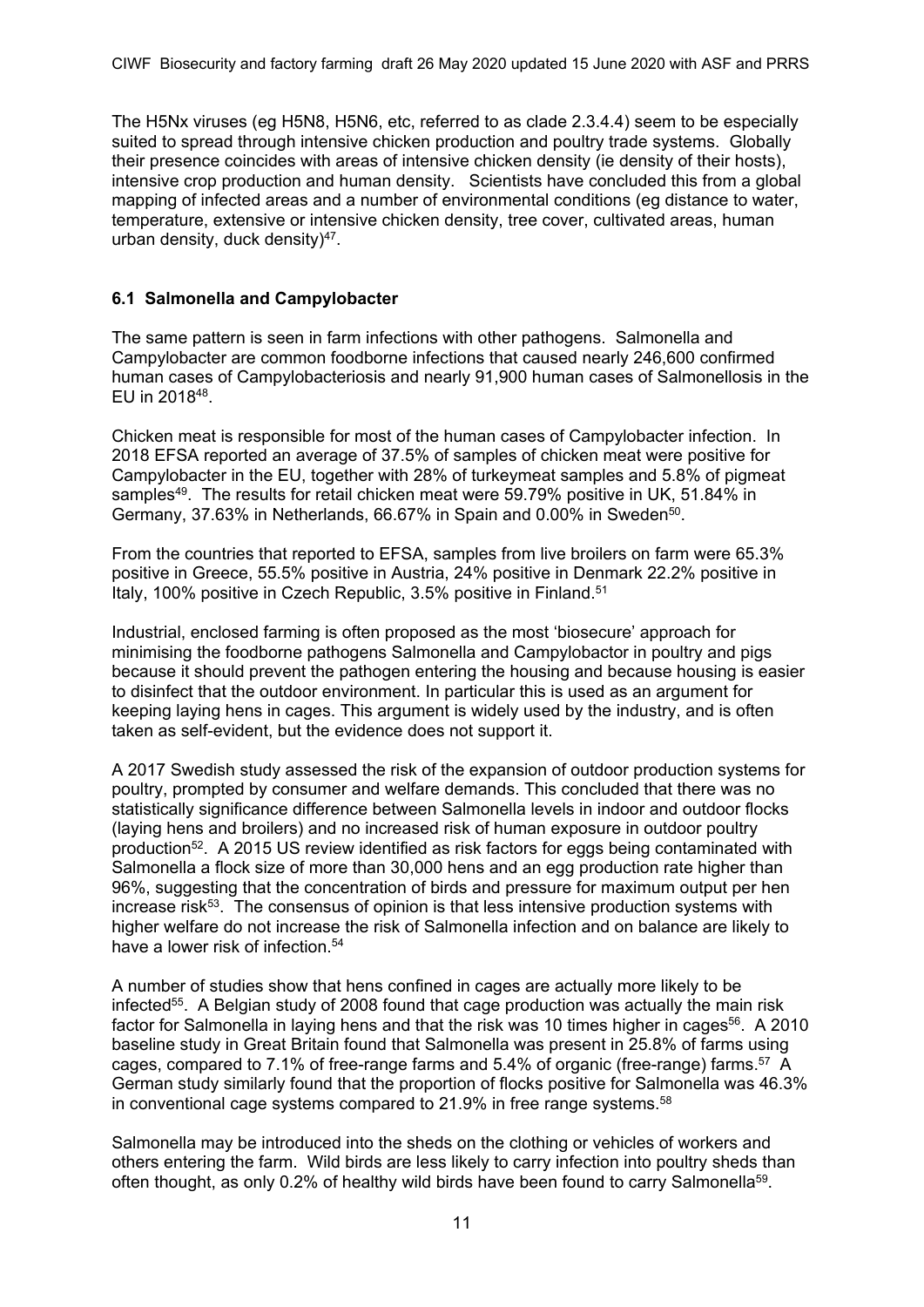Contaminated feed or water is another major source of infection. The major 2010 S. Enteritidis outbreak in the USA that lead to nearly 2,000 human cases and recall of over 500 million eggs was related directly to contamination in the feed mill. Salmonella in laying hens in the UK and other countries has largely been reduced by the use of vaccination. $60$ 

Chicken meat is responsible for most of the human cases of Campylobacter infection. In 2018 EFSA reported an average of 37.5% of samples of chicken meat were positive for Campylobacter in the EU, together with 28% of pigmeat samples and 5.8% of pigmeat samples The results for retail chicken meat were 59.79% positive in UK, 51.84% in Germany, 37.63% in Netherlands, 66.67% in Spain and 0.00% in Sweden<sup>61</sup>.

From the countries that reported to EFSA, samples from live broilers on farm were 65.3% positive in Greece, 55.5% positive in Austria, 24% positive in Denmark 22.2% positive in Italy, 100% positive in Czech Republic, 3.5% positive in Finland.<sup>62</sup>

Broiler production is the most intensive and industrialised in the EU (and globally). It's clear that industrial methods do not provide biosecurity in the case of Campylobacter. An additional possible reason for the very high prevalence of Campylobacter infection in broilers is that genetic selection of the modern broiler has made these chickens more susceptible to infection. 63

### **6.2 Swine flu and other diseases of the pig industry**

The record of the global pig industry over recent years also demonstrates the failure of the industrial model to achieve biosecurity.

In the US, the proportion of small herds (i.e. with fewer than 5,000 animals) has fallen from over 70% in 1994 to less than 20% in 2008. The modern large herds are maintained by a constant supply of new young pigs, probably fully susceptible to diseases such as swine influenza. Whereas swine influenza in the US was a seasonal disease, like human influenza, there is now year-round transmission in pigs<sup>64</sup>. This creates a constant opportunity for infection of workers. Worryingly, the HPAI H5N1 that originated in poultry in 1996-1997 (often fatal to people) has been found in pigs in China and Indonesia $65$ , explaining why pigs have been considered a 'mixing vessel' for reassortment of influenza viruses because they can be infected with both human and avian influenza strains $66$ .

As Singapore experienced the boom in pig production in the 1980s, the Central Veterinary Laboratory reported that on one estate the number of pigs had doubled to 400,000 and the density of pigs on big commercial units had increased by 2/3 (up to 2500 pigs per hectare), 'recurrent viral diseases have emerged' with 'widespread viral persistence within a dense population of susceptible hosts.' The most common and infectious ones were Aujeszky's disease virus (Herpesviridae), swine fever virus (togaviridae) and gastroenteritis virus (coronaviridae)67.

The multiple reassortant events, which occur when a pig is simultaneously infected by more than one virus, gave rise to the first pandemic of the 21st Century. Initially termed 'swineorigin' H1N1, the virus that was later declared to be a pandemic H1N1 virus first emerged in Mexico in 2009<sup>68</sup>.

African Swine Fever was identified in Kenya in 1929 and today the virus can kill 30%-100% of infected pigs.<sup>69</sup> As well as domestic pigs, the virus is carried by wild boar, by flies and by ticks. From 2007 it spread to multiple countries across Asia and Europe. The virus can be spread by live or dead pigs, pigmeat, contaminated feed, farm equipment and clothes of personnel70.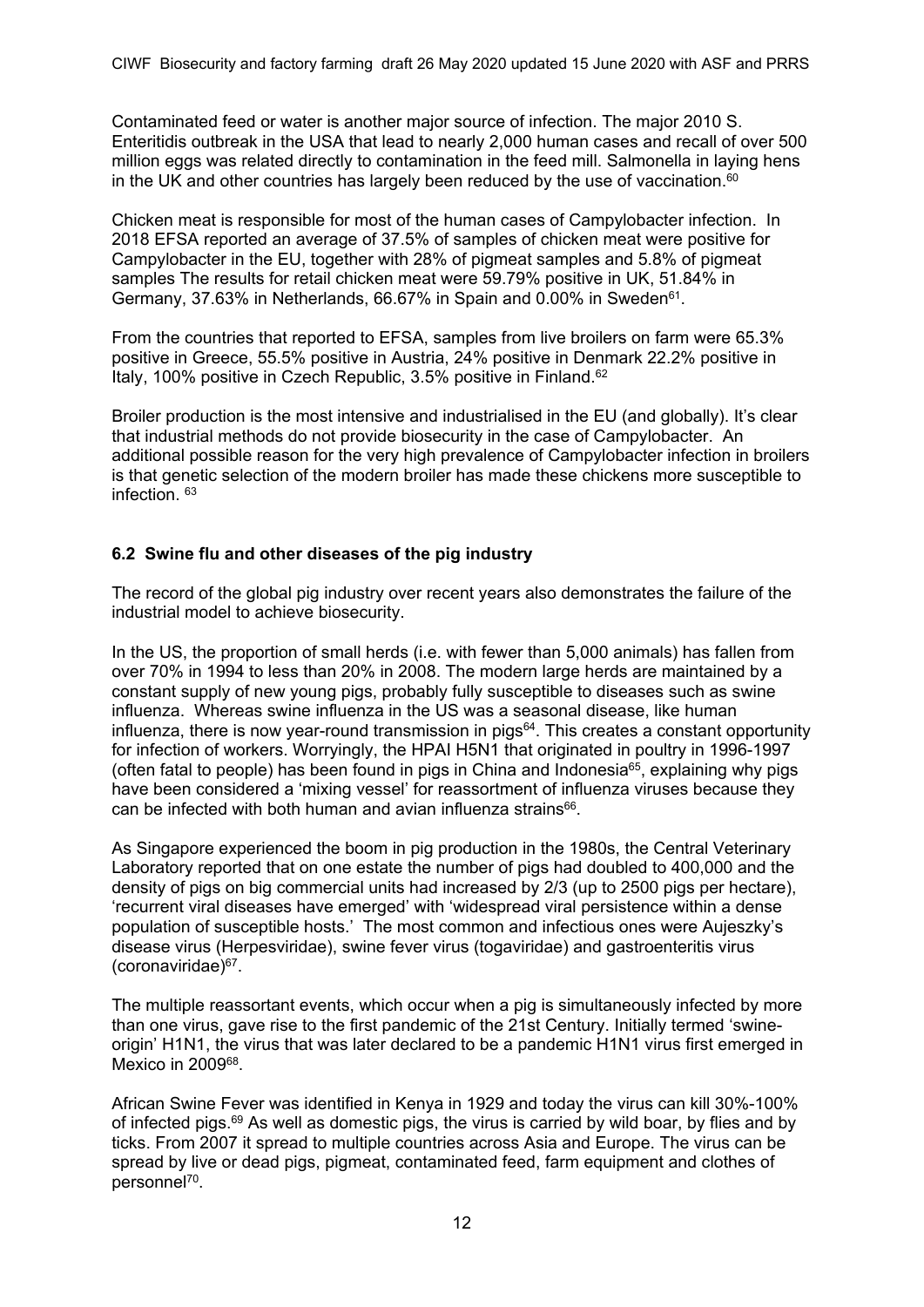Since 2014 ASF has spread rapidly in Eastern Europe, from there to China and Southeast Asia (Mongolia, Vietnam, Cambodia, Korea, Lao, Myanmar, Timor-Leste, Indonesia) and has now reached Oceania. In China 12 million pigs were killed between August 2018 and early March 2020<sup>71</sup>. China's pig production is expected to have declined by around 20% in each of the last 2 years as a result of the ASF virus<sup>72</sup>. By late March it had infected commercial pigs farms in Romania, Bulgaria, Russia, Poland (where nearly 24,000 pigs were culled on one farm, including 17,000 piglets and 7,000 sows73) and Ukraine. Infected wild boar have been found in western Poland, the Baltic states, Hungary, Slovakia and Russia74. In May 2020 the ASF virus was reported in India and a fattening pig unit of 10,000 pigs in Poland was infected after buying piglets from the first infected farm.75

Other new diseases have decimated the pig industry in recent years; Postweaning Multisystemic Wasting Syndrome (PMWS, partly caused by the porcine circovirus PCV) emerged during the 1990s and spread over North America, Europe and Asia; Porcine Reproductive and Respiratory Syndrome (caused by the PRRS virus, also called 'blue ear') also arose from the late 1980s, first identified in the US, and has become the most important disease in intensively kept pigs in North America, Europe and Asia. Its spread is most often due to the movement of infected animals, and the virus is found in faeces, urine, semen (artificial insemination is widely used in pigs) and on farm equipment and supplies, and has been found in insects76.

The record serves to show that, at best, the industrial model of 'biosecurity' is often ineffective in protecting animals from infection and preventing the spread of the disease between farms. Further, the evidence shows that industrial farming has actually created new epidemic diseases and provides the conditions to make infectious diseases among the animals more likely.

### **7. How industrial poultry production increases virulence in viruses**

Far from protecting poultry from infections, the intensification of the poultry industry can make viruses more virulent. There are several characteristics of industrial poultry production that facilitate the evolution of HPAI viruses from LPAI viruses and facilitate the continuing circulation of the HPAI virus in poultry and the environment. An important one is that industrial production gives the virus a constant supply of thousands of new hosts. This means that the virus can be highly virulent and still be transferred to a new host before the current one dies. The more times a virus encounters the immune system of a new host, the more it has to mutate in order to infect each new host, and the faster and further it will mutate. This means that industrial poultry production is a system that selects for virulent mutations.

An example is Marek's Disease, which used to produce relatively mild illness, but according to scientists has 'become substantially more virulent over the last 60 years. This evolution was presumably a consequence of changes in virus ecology associated with the intensification of the poultry industry.' The virus can afford to be more virulent because industrial chicken production provides it with a rapid supply of new hosts. The authors comment, 'These results illustrate the dramatic impact anthropogenic change can potentially have on pathogen virulence.' 77

In the case of HPAI, the high-pathogenic viruses actually originated among the thousands of birds crowded together in poultry sheds. A 2016 study in the journal *Epidemics* tells us, 'It is well known that highly pathogenic avian influenza (HPAI) viruses emerge through mutation of precursor low pathogenic avian influenza (LPAI) viruses in domestic poultry populations.'78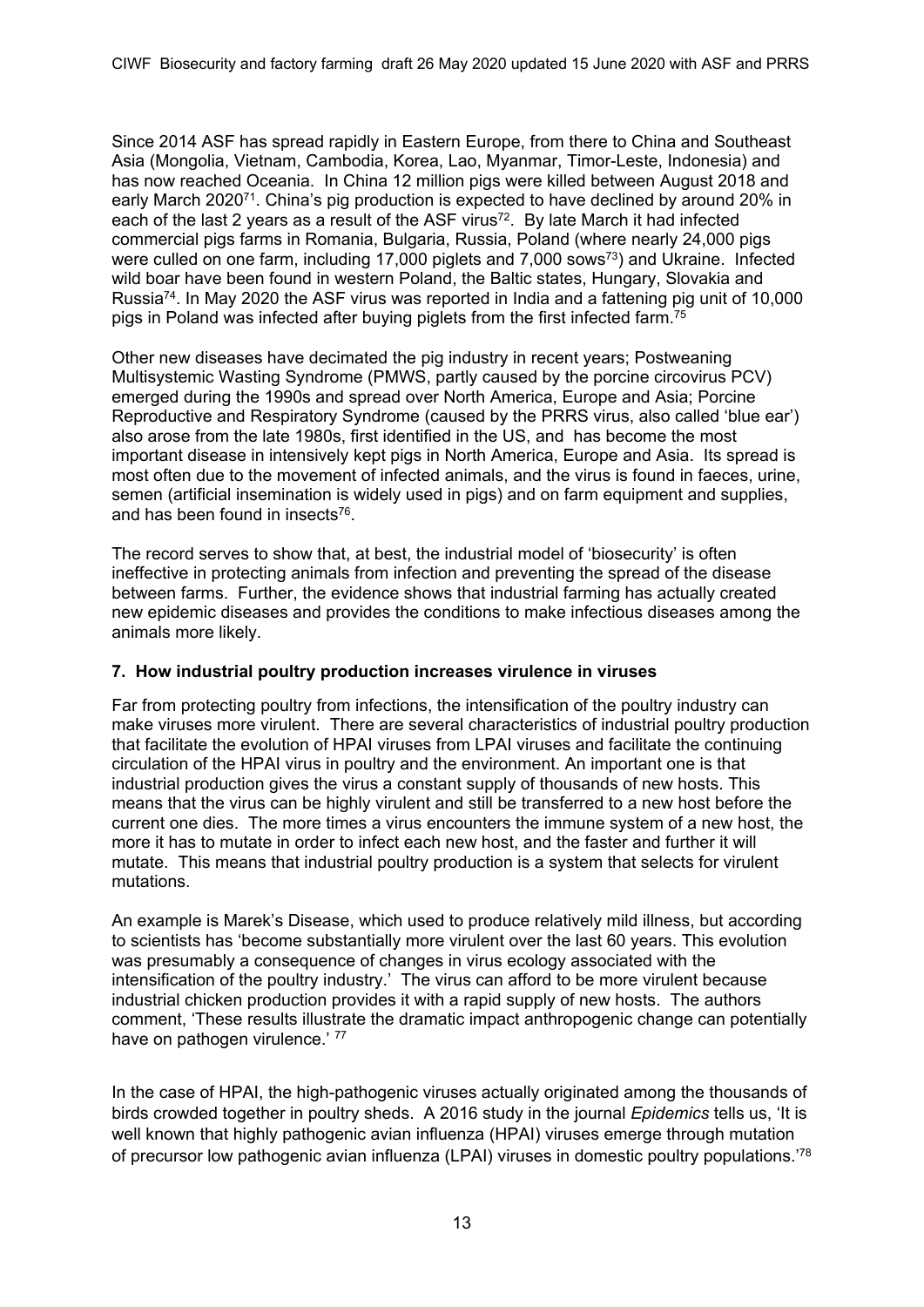Genetic studies have shown that HPAI viruses are not separate strains (ie having a separate origin from LPAI viruses) but that they arise from LPAI (ie non-pathogenic) strains. The current understanding is that HPAI viruses typically arise by mutation from LPAI viruses introduced into terrestrial poultry – chickens, turkeys, quail. When a LPAI H5 or H7 virus gets into terrestrial poultry, the LPAI may within weeks or months unpredictably mutate into a LPAI virus<sup>79</sup>.

A background report in support of EFSA's 2017 Scientific Opinion on Avian Influenza concludes that 'The mutation of low pathogenic avian influenza (LPAI) virus to highly pathogenic avian influenza (HPAI) virus is a major factor in the disease burden from avian influenza in poultry flocks.'80.

Scientists have concluded that the mutation from LPAI to HPAI takes place when the LPAI virus has crossed from wild birds to poultry $81$ , and particularly in gallinaceous domestic poultry, such as chickens<sup>82</sup>. One reason for this conclusion is that HPAI viruses found in wild birds (although only rarely) were most often near to sites of HPAI outbreaks in poultry or were close in time to HPAI poultry outbreaks<sup>83</sup>.

Before the 1990s, chickens were rarely infected by bird flu and surveillance in slaughter plants in Hong Kong in the 1970s found it much more often in ducks than in chickens. Scientists say the assumed evolution of H5N1 is from aquatic birds (ducks) to partially aquatic birds (geese) to humans, and that 'the global intensification of the poultry industry was a key element in adapting avian influenza viruses to terrestrial species.<sup>'84</sup>

The H5N1 virus needed to evolve in order to infect chickens because bird flu in waterfowl is transmitted via the faecal-water-oral route and chickens don't swim. During its evolution to infect terrestrial animals the virus may also have become more airborne and more able to infect via the respiratory route (rather than the typical faecal-oral route in water) $85$ .

### **8. Can the emergence and transmission of HPAI be solved by biosecurity?**

The evolution takes place either by conversion of LP to HP viruses or by reassortment between different genetic segments of low and highly pathogenic viruses already circulating with the flock.<sup>86</sup>

Between 1959 and 2015 the authors identified 39 LP to HP conversion events and 127 reassortment events where a new HPAI virus emerged within poultry flocks Only 2 of the conversion 39 events took place in backyard rural flocks and 37 took place in intensive commercial units. In addition, a majority of these events took place in high-income countries, where over 95% of chickens are raised intensively for egg and meat production. Over 90% of the reassortment events took place in Asia in countries where intensive production systems were expanding at the expense of backyard systems.

Among examples where the LPAI virus has been identified in the poultry before the HPAI virus emerged are: Pennsylvania in 1983, Mexico in 1994, Italy in 1999, Chile<sup>87</sup> in 2002, Pakistan in 2003 and Canada in 2004. In all these cases the mutation to virulence occurred in an intensive confinement system – for example 600,000 broiler breeders on the farm in Chile and 700,000 caged laying hens at the index farm in Pakistan. Because LPAI may not cause unusual symptoms of illness in domestic chickens, it's possible that LPAI viruses may be circulating in a flock for some time without being detected<sup>88</sup>.

In January 2016, a new HPAI H7N8 emerged in a commercial turkey farm in Indiana, followed by secondary spread to another 9 farms (together more than 400,000 birds were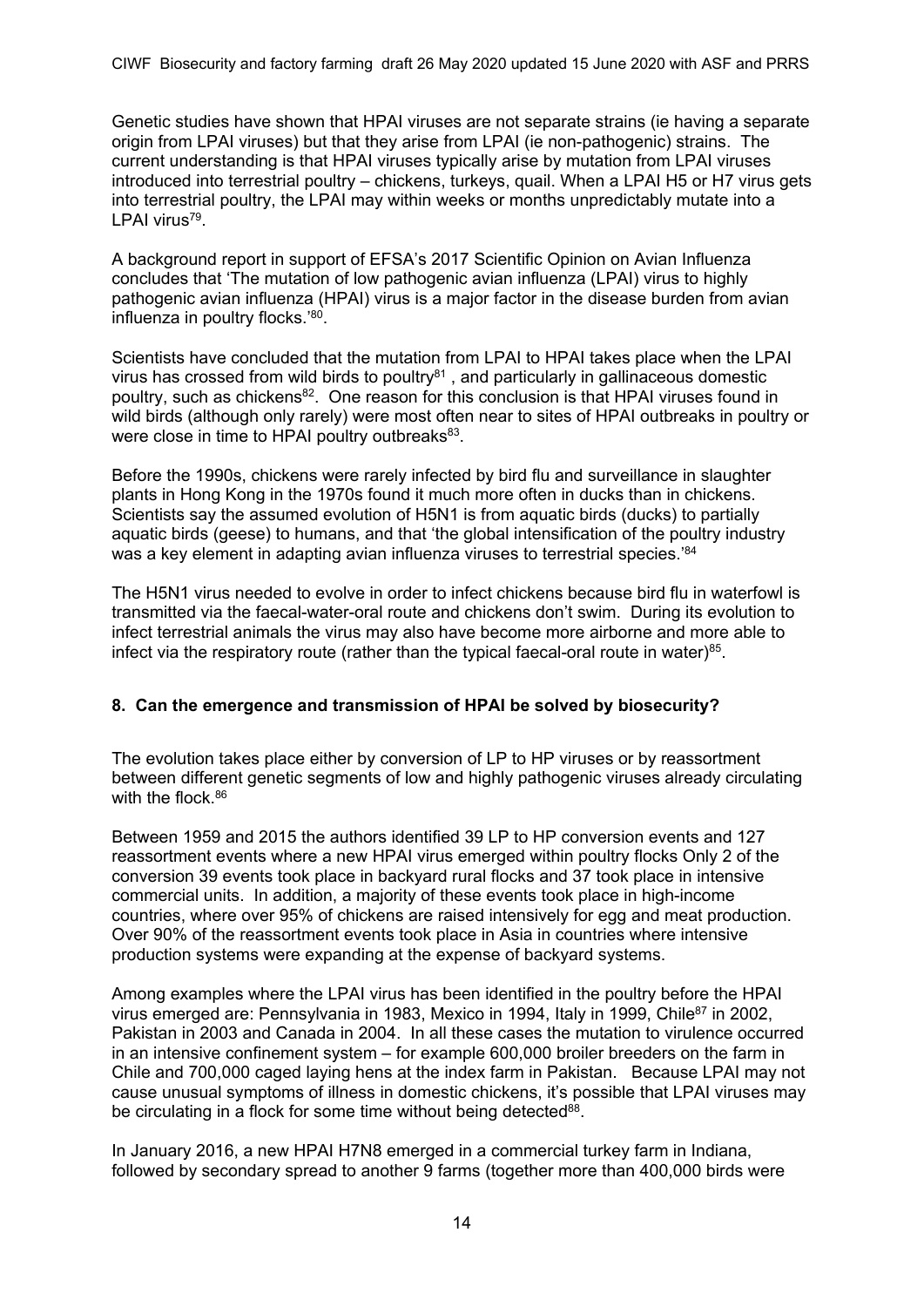killed or culled). Genetic analysis suggested that the HPAI H7N8 evolved from a LPAI H7N8 virus that was assumed to be introduced into the first farm from diving ducks using the Mississippi flyway in autumn 201589.

Scientists who studied the emergence and spread of the H5N1 virus from its origin in 1996 in Guangdong to its spread globally in 2003-4 have concluded that, 'The geographic extension and the genetic evolution of the virus since 1996 had probably taken place without any link with wild birds.' In 2004, 2200 wild birds were tested in Hong Kong and none found positive for H5N1. The only wild birds in Asia found sick were victims of the virus circulating in domestic birds.' 90

Knowing that HPAI viruses evolve inside crowded poultry farms when the domestic birds are already circulating LPAI viruses derived from wild birds, we might conclude that the emergence of HPAI viruses in poultry could be prevented by sealing off the poultry indoors to prevent all contact with wild birds. But this has been proved time and time again to be ineffective in preventing either the initial infection or the spread of viruses. FAO stated in a 2017 article on the epidemiology of AI that, once the virus is introduced to a flock, 'the virus is spread from flock to flock by the usual methods involving the movement of infected birds, contaminated equipment, egg flats, feed trucks, and service crews, to mention a few.' 91

Why does the 'industrial farm biosecurity' strategy not work? The reason comes back to the fact that large intensive farms are more likely than small and traditional farms to experience outbreaks of devastating outbreaks of infection. This is entirely consistent with the known facts of epidemiology that a large, concentrated, indoor population of susceptible hosts (a factory farm) is much more likely to propagate infection than a small and less concentrated outdoor population (a backyard or traditional farm).

### **9. Why factory farming creates the conditions for infectious disease**

The industrial model of animal production has created the need for protective biosecurity just because it is an inherently unhealthy system for keeping animals.

Far from being biosecure environments, the conditions of factory farms are the perfect breeding ground for infectious diseases. Animals are crowded together in sheds or feedlots in tens or even hundreds of thousands, and are under stress from a number of factors that are likely to weaken their immune systems $92$ . They are under stress from the environment (including social stress) $93$  and physiological stress from fast growth or continuous reproduction<sup>94</sup>, and stress affecting their immune systems due to the many pathogens circulating in intensive production systems95.

Numerous scientists have pointed out the association between intensive animal production and disease risk. European virologists have pointed out that 'The unprecedented crowded conditions are undoubtedly major drivers of the emergence and spread of pathogens in domestic animal populations, allowing their increasingly more frequent cross-species transmission to humans.'96

The US Council for Agriculture, Science and Technology has stated that 'In intensive agriculture, larger quantities of raw materials and products flow within a country and between countries. A major impact of modern intensive production systems is that they allow the rapid selection and amplification of pathogens, thus there is increasing risk for disease entrance and/or dissemination.' 97

The Pro-Poor Livestock Initiative report from Johns Hopkins School of Public Health has concluded that 'The proximity of thousands of confined animals increases the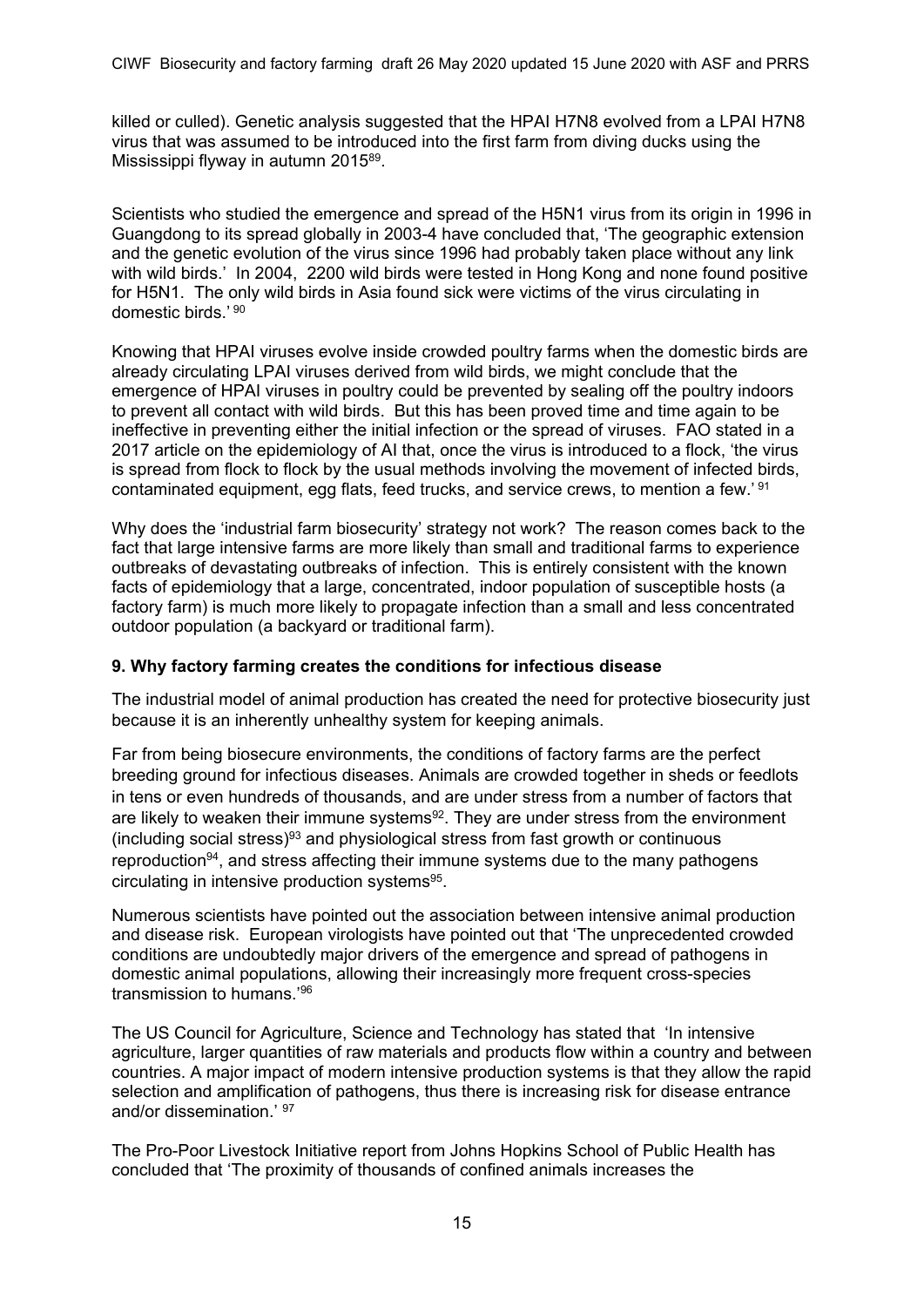likelihood of transfer of pathogens within and between these populations, with consequent impacts on rates of pathogen evolution.'

In spite of a wealth of evidence, the industry and regulators often continue to attribute health problems to insufficient biosecurity rather than to the inherent flaws in the industrial animal production model itself.

#### **10. Biosecurity and wild animals**

It is often stated by the industry and some regulators that infectious disease in farmed animal is kept going because there is a 'reservoir' of the pathogen in wild animals. This has been particularly put forward as the reason for the apparently endless circulation of HPAI viruses among poultry worldwide. However, the evidence is almost the reverse. HPAI viruses originate in domestic poultry, not in wild birds, and were transmitted from poultry to wild birds. Without the poultry industry, any HPAI affecting wild birds would rapidly die out. If there is a 'reservoir' of HPAI viruses, it is the poultry industry.

Confirming this conclusion, the FAO has stated in a technical update on the H5N1 outbreaks, 'In intensive surveillance schemes in Europe, North America, Asia, and Africa encompassing some 750,000 samples, very few healthy wild birds have been found to harbour [HPAI] H5N1 viruses. They are not considered the reservoir of this virus.' 98

Before the Asian HPAI H5N1 outbreaks in chickens (from December 2003), there had been no evidence of HPAI in wild birds except for a few found dead near outbreaks in poultry, in spite of numerous surveys over many years, and the infection route was from domestic to wild birds. On the occasions that wild individuals were infected by HPAI it would not have caused a major outbreak because of the lower densities of hosts, so the virus could not be passed on to a sufficient number of healthy birds before the sick one died<sup>99</sup>.

It's now generally accepted that HPAI viruses were originally passed from poultry to wild birds. What is not known is how likely it is that wild birds infected by poultry go on to infect other poultry either locally or by long distance migration. FAO experts on bird flu in wildlife have stated: 'spill back of a highly virulent strain into wild birds is rare'<sup>100</sup>, but it equally plausible that it happens frequently.

Many of the disease outbreak reports to OIE state the source of the infection as 'unknown'. Often the source of HPAI is said to be 'wild birds' and the source of African Swine Fever assumed to be 'wild boars'. Often, these attributions of wild animal sources must be the most convenient assumption rather than having been scientifically proved.

In some cases, outbreaks occur near or on a known wild bird migratory flyway, and at the right time of year for migration. This seems may be the case for some outbreaks in Europe following outbreaks in central Asia and in the US midWest following the arrival of infected wild birds near the Pacific flyway. But this is not always the case. So it is plausible that wild birds are infected by 'spillover' from poultry sites and carry the virus either all the way or by relay along their migration routes, and that any infected wild bird can pass the infection on before the virus kills it.

FAO has concluded that by 2010, 'H5N1 HPAI has only been detected in 63 of the over 200 countries or territories worldwide. This suggests that wild birds are not the primary spreader of H5N1 HPAI but that human movement of virus through trade, marketing, and fomites likely accounts for the significant spread of the virus'. 101

As we have already noted, there is much evidence of farm-to-farm transmission by human activities. During the 2014/2015 outbreaks in Minnesota, 232 poultry farms were affected but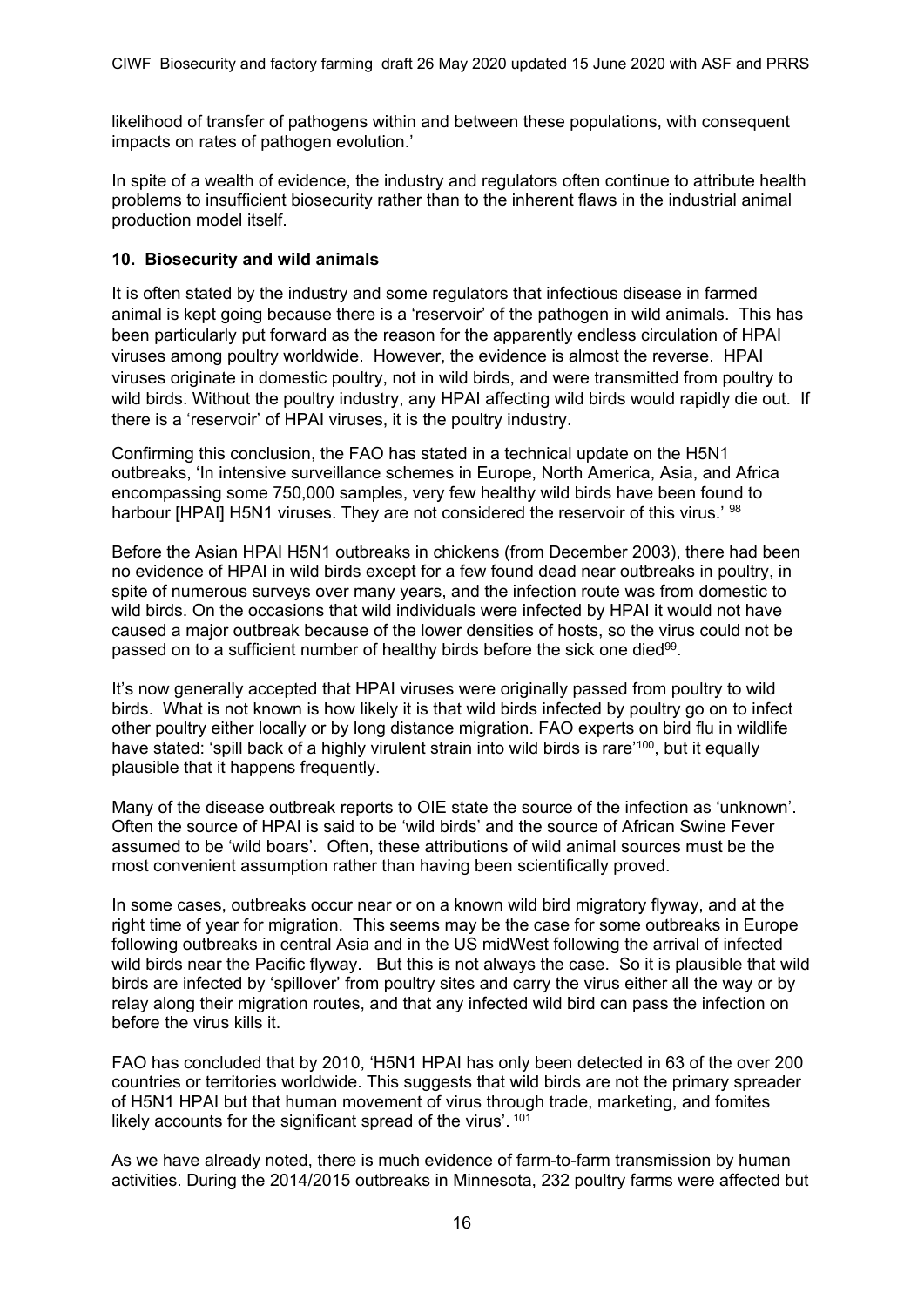of these only 21 were backyard farms<sup>102</sup>. The large majority were commercial turkey farms, many of them integrated with major turkeymeat producers<sup>103</sup>. Equipment and vehicle sharing between farms was common, including feed trucks and poultry transport vehicles and loaders and one third of farms admitted to seeing wild birds inside the turkey barns!<sup>104</sup>.

Surveillance of wild birds after the 2014-2015 HPAI outbreaks in North America left the role of wild birds as a mystery. The scientists concluded: 'Virologic surveillance in 2014/15 and over the previous 43 years failed to detect HPAIVs in wild aquatic birds before or after the poultry outbreak, supporting the premise that there are unresolved mechanisms preventing wild aquatic birds from perpetuating HPAIVs'. <sup>105</sup> The researchers termed the nonappearance of H5Nx in wild birds an 'enigma' and conclude [italics added:

'The recent North American experience with HP H5Nx IAVs suggests that these viruses are not well fitted to persist in wild bird populations and likely *will disappear without an endemic poultry source*. *It is likely that various poultry production systems and/or practices facilitate the perpetuation of HP IAVs, which can then spill over into wild birds and other host species.* This observation is consistent with the apparent disappearance in Western Europe of HP H5N1 following detection in 2005, 2006, and 2007 and of H5N8 in 2014.'106

No-one really knows whether migrating birds are a major means of spreading HPAIs long distance (for example from Asia to Europe) or whether the virus arrives via trade in feed, live birds, meat, travel by people, etc. Often (but not always) a HPAI is found in both poultry and dead wild birds either at the same time or in roughly the same area. The authorities tend to assume this means that wild birds have infected the poultry, but (because surveillance of disease in wild birds is very difficult) it is equally possible that the HPAI evolved among the poultry first (possibly unnoticed) and was transmitted to wild birds in the vicinity.

It seems plausible that long-distance transmission of HPAI can sometimes happen through wild bird migration, for example (eg the timing of the wild bird outbreak of H5N8 in September 2016 in southern Russia followed by the appearance of H5N8 in Hungary and later throughout Europe during the autumn/winter of 2016/2017). But the migratory birds almost certainly became infected by contact with poultry sites where the virus was circulating. The precise mechanism of transmission remains unclear. The only clear conclusion is that the industrial-scale poultry industry that arose globally in the late  $20<sup>th</sup>$ century has upset the longstanding balance between bird flu viruses and birds (wild or domestic) and that industrial-style biosecurity measures have not protected against it. HPAI is a creation of the poultry industry that transformed relatively harmless LPAI bird flu into a lethal disease is circulating apparently endlessly in poultry and that infects wild birds who come in contact with it.

### **11. Conclusion: The factory farm model is a risk to biosecurity**

Biosecurity properly understood is an integrated concept that includes animal and public health, the health of the environment, biodiversity, food safety and food security. Industrial animal production, which has become standard practice throughout the world, presents high and unnecessary risks across all these categories and is not even able to prevent diseases emerging from factory farms by its own protocols of biosecurity<sup>107</sup>.

The 'industrial farm' model of biosecurity is put forward as the solution for the problem of farmed animal disease. The record serves to show that, at best, the industrial model of 'biosecurity' is often ineffective in protecting animals from infection and preventing the spread of the disease between farms. Further, the evidence shows that industrial farming has actually created new epidemic diseases and provides the conditions to make infectious diseases among the animals more likely.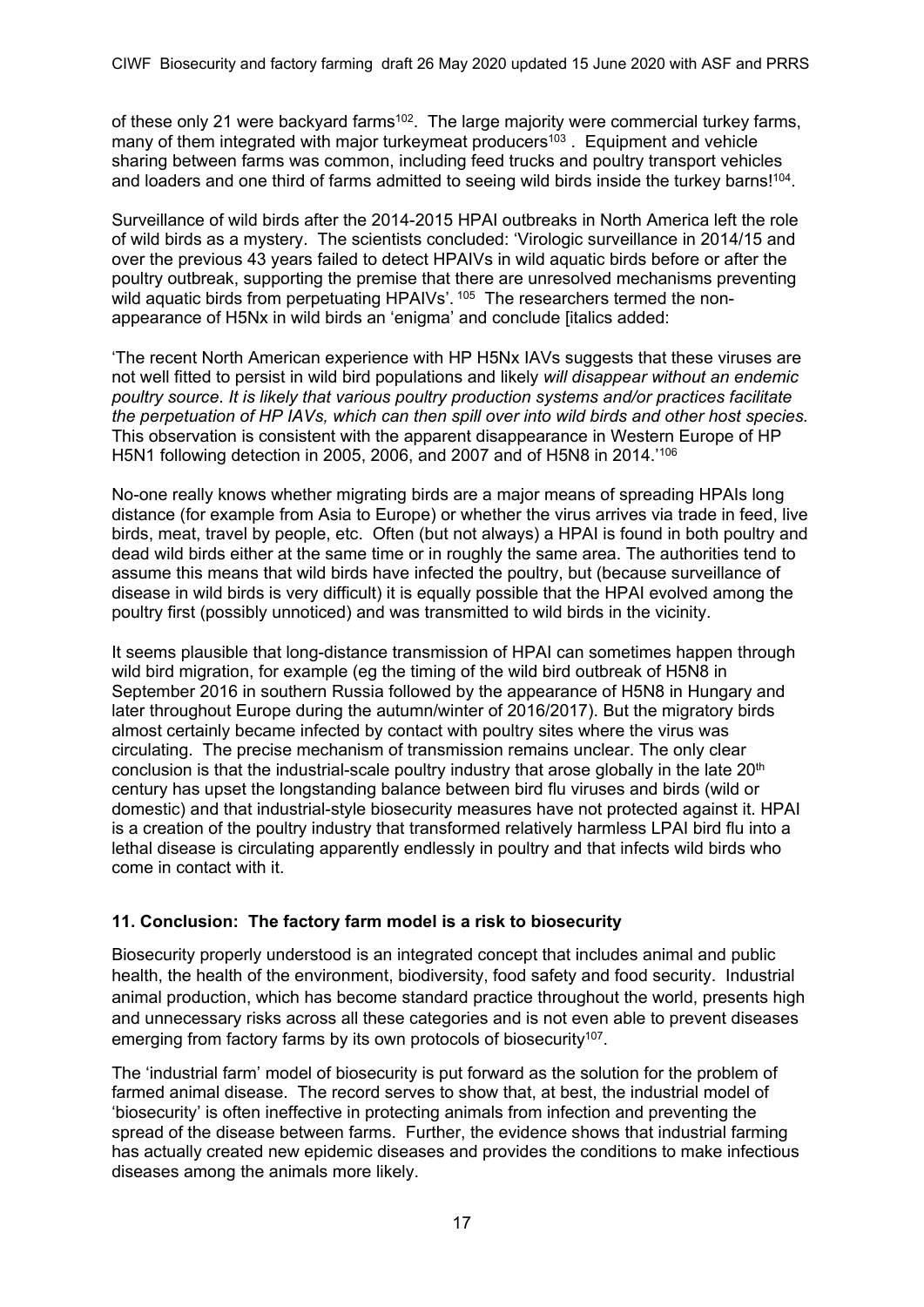## **12 Additional sections on African Swine Fever and Porcine Reproductive and Respiratory Syndrome**

### **Biosecurity and factory farming**

### **ASF and PRRS sections only**

150620

Contents:

Summary

- 1. How ASF spread globally from Africa
- 2. How is the ASF virus transmitted?
- 3. The risks in industrial versus backyard production
- 4. Are wild boar a biosecurity risk?

5. Appendix to ASF section: CDC interview on reasons for spread of ASF, with Dr Niederwerder

6. The global spread of PRRS

- 7. How PRRS is transmitted
- 8. Pig density and intensification favour PRRS spread

#### **Summary of ASF and PRRS sections**

**African Swine Fever ASF**: The extraordinary spread of ASF globally, from Africa to Europe to China and southeast Asia, illustrates the failure of 'industrial biosecurity' in regions of dense, concentrated and intensive pig production, where we have provided the virus with a constant supply of naïve hosts.

The 'new era' of ASF started in 2007 with its re-introduction to Georgia via infected pigmeat, from where the highly virulent Georgia strain of ASFV reached the Caucasus by 2008, from 2014 spreading to Ukraine, Russia, Lithuania, Latvia, Estonia, Poland, Bulgaria and Romania by 2017, thence to eastern Siberia, China in 2018, and Vietnam, Cambodia and North and South Korea, and much of south east Asia by the end of 2019.

The long distance introductions of ASF virus took place mainly in infected pigmeat or other pig products. The virus reached Irkutsk from the nearest known source thousands of kilometers away, and 1000km from the border with China, the next country to be infected.

ASF virus spread regionally between neighbouring countries and between farms is typically by human activities: EFSA has stated that 'In the vast majority of introductions, direct contact with infected domestic pigs or wild boar could be excluded as the likely route of introduction'. compared with indirect contact via fomites or the environment.' ASF is also known to be transmissible by ticks and by wild boar. ASFV can persist for weeks in blood, faeces and urine excreted in the environment by infected pigs for more than a week.

Once ASF has been introduced to a country or region (through meat, pig products, feed, etc.), viral spread between farms or backyards depends essentially on how human activities enable those groups of susceptible hosts to be connected.

A number of ASF outbreaks that occurred in large commercial farms in Russia and Lithuania have been explained by potential gaps in terms of compliance with the biosecurity rules,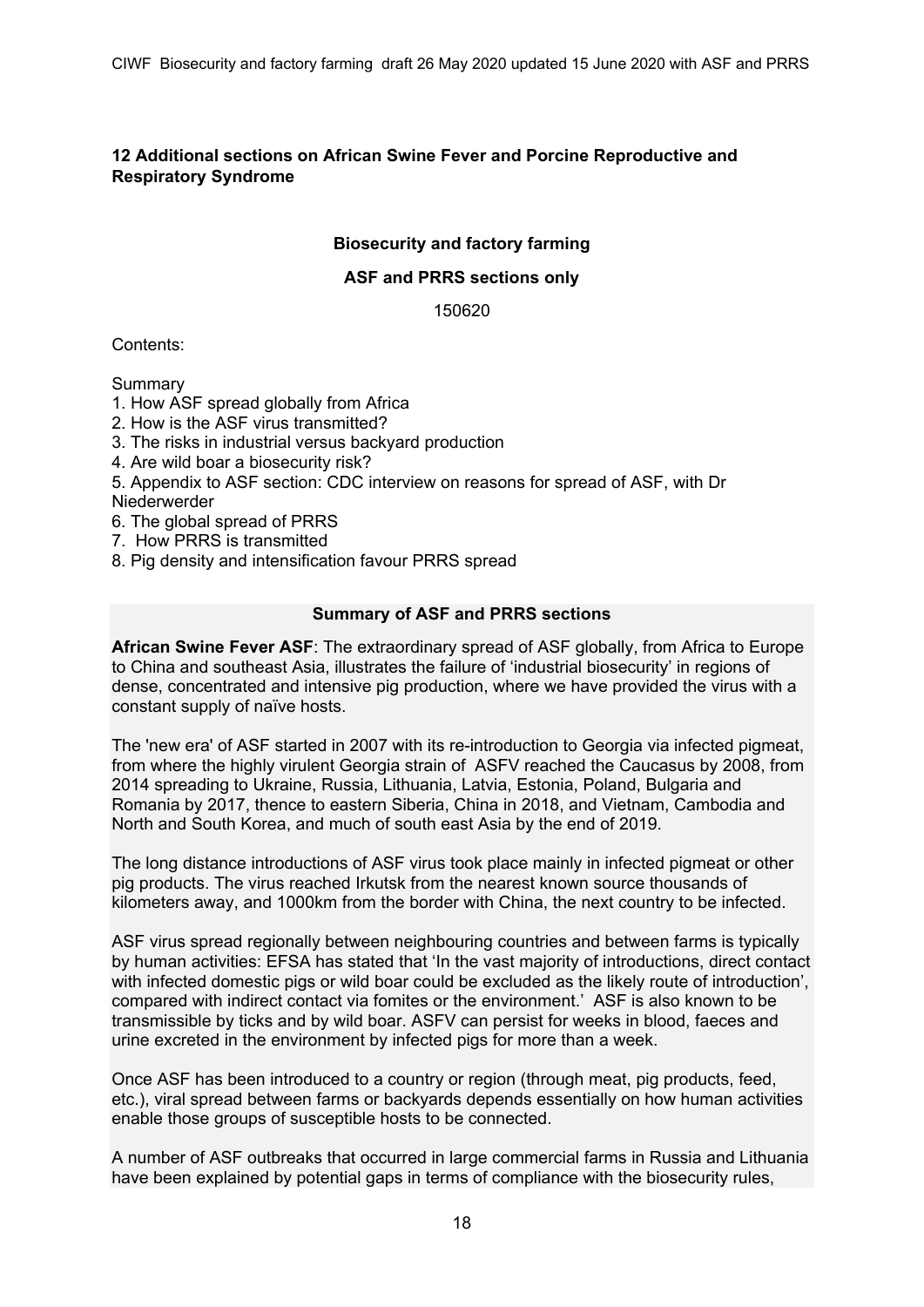such as improper disinfection of clothing and boots, or contaminated food brought onto the premises, or by farmers hunting wild boar and handling potentially infected carcases.

Feed is an important route of transmission. Swill-feeding with infected meat is a widely cited cause, the likely cause of 62% of the first reported cases in China. The ASF virus can be easily transported in feed and water, as the level of virus needed for infection is low (1kg of contaminated feed).

Experiments show that ASF virus in plant-based feed products (including soymeal) could survive a trans-Atlantic shipping of up to 30 days (mean half-life in feed ingredients was 12 days). Millions of tonnes of feed ingredients are imported annually from countries where the virus is active.

Trading and transport of pigs among either small or large producers is cited as another major cause of local spread of ASF.

In Romania a 3-farm industrial pig business, the  $2<sup>nd</sup>$  largest pig farm in Europe, was infected probably via water taken from the Danube. In some countries there are reports of late or non-reporting, selling or burying known infected pigs and dumping them in rivers.

Although the authorities tend to emphasise small and backyard farms as a biosecurity risk, the evidence shows that all sizes and types of farm have been infected, and large-scale industrial pig farms have not been able to keep out the virus. The earliest reported infected farm in China held 19,000 pigs. In Sardinia, well-managed and registered free-roaming ('open') farms were found to be at lower risk than unregistered enclosed farms.

The evidence for both ASF and PRRS viruses is that there are two main disease risks that apply to all pig keeping and are common to different farm types:

i) density of pigs in an area and proximity between groups/herds

(ii) poor or illegal practices, especially swill-feeding of untreated pigmeat and transport/trading of infected pigs.

FAO has said that, 'The higher density of pigs in small-scale confined production systems leads to a higher risk of pathogen circulation among herds' and that 'Large integrated farm systems [and] regions with large livestock populations have a higher regional disease challenge'. Because the number of backyard or small units is so much higher than the number of industrial farms in many of the infected countries, the large confined farms may actually be at higher relative risk.

Wild boar, feral pigs, bushpigs and warthogs can become infected with ASF virus, which can also be transmitted by ticks, and in ASF's original African setting there has long been what is referred to as a 'sylvatic cycle' of infection between wildlife and domestic pigs.

Wild boar are clearly not a possible cause of transcontinental transport of the virus, but after the virus was imported into European domestic pig populations, a small minority of wild boar have also become infected and are frequently cited as a risk factor.

As is found for HPAI in wild birds, very few live (hunted) wild boar are found with the disease, even though they are quite often found dead with it. Very few live wild boar carry the virus (e.g. 2.4% in Estonia, a heavily infected country, often less than 1%) and there is 'limited persistence of ASFV in wild boar populations' because the disease is so severe and limits their movement and so limits transmission to immediate individuals.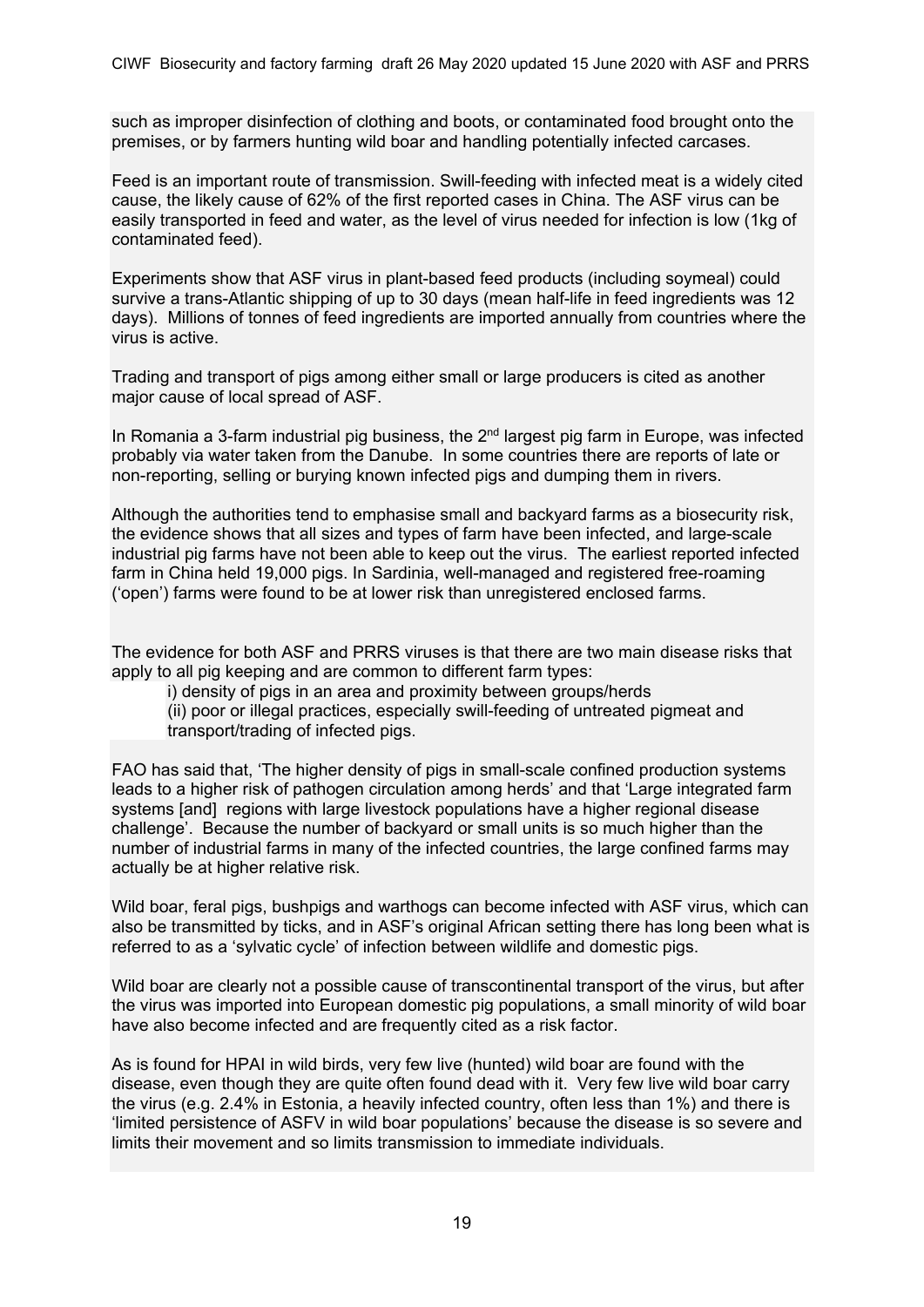There may be indirect transmission via infected carcases of wild boar or domestic pigs. In areas where both infected farms and infected dead boar have both been found, it is equally possible that the boar were infected by the farms. A study from 2014 to 2017 in Lithuania found more than 10-fold increase in the prevalence in both farmed pigs and in hunted wild boar in 2017 compared to 2014, but found no correlation between the density of wild boar and the number of recorded ASF cases in either wild boar or pigs.

Wild boar hunts are a considerable, often ignored, factor in keeping ASF circulating in parts of Europe. Hunting and supplementary feeding of wild boar (for hunting or deterrence from crops) is common in Europe, and has greatly encouraged the growth of wild boar populations, as has 'Massive developments of industrial agriculture and favourable landscape changes provided additional feeding resources and shelter' and presumably limiting their natural habitat.

**Porcine reproductive and respiratory syndrome**: PRRS was a new pathogen of pigs first identified in 1987 in the US, and shortly after in Japan, Germany and Netherlands. OIE says that 'Within a few years it became a pandemic.' Vaccines exist which OIE says are effective at controlling outbreaks, and scientists have recently been working on gene-editing to breed PRRS-resistant pigs. The original two virus types (I and II) have within 20 years spread globally, in Europe, North America, South America, China (2006/7) and the rest of Asia.

PRRS emerged and was first identified in countries where pig farming was already industrialised, such as the US where a standard pig breeding operation holds 5,000 sows, and the 'biosecurity' of modern, intensive farms has not been able to keep it out. Of China, in spite of the consolidation of the industry after 1990 and the disappearance of many small and medium sized farms, FAO said in 2018 that 'Notwithstanding changes in biosecurity protocols implemented on commercial farms, the commercial industry appeared incapable of controlling the spread of swine diseases such as PRRS in 2006'.

PRRS virus is spread via the movement of infected pigs, together with infected faeces, urine and semen, pig meat, milk, saliva, colostrum, on vehicles and other fomites and potentially by insects, or airborne (live virus up to 4.7km from an infected group of pigs is confirmed).

Pig density is almost certainly the highest risk for PRRS spread once infection has been introduced to an area via human activities. All types of farm have been infected, including backyards and villages in China and Vietnam, but there is good evidence that large, intensive farms have been greatly affected by it, and that their 'industrial biosecurity' has failed to keep the virus out.

In Hungary in 2015, 61% of large-scale fattening farms were infected, and in Canada in 2006-2007 74% of pig breeding sites were infected. In Illinois in a PRRS epidemic in the early years of the virus, herds with total confinement housing were 3 times as likely to be infected, and farms buying in semen were twice as likely to be infected, compared to others. The median number of sows in infected herds was twice the median number of sows in uninfected herds. Overall, 'larger herd size was associated with an increased risk of PRRSV infection and clinical PRRS.'

In 2008-2009 in England, higher pig density and earlier weaning were identified as risk factors, both indicators of intensification. PRRS was confirmed on 35% of 147 farrow-tofinish farms studied, leading to the conclusion that 'there was an 'association between high pig density areas and higher prevalence of infection, suggesting that current control measures are not effective.'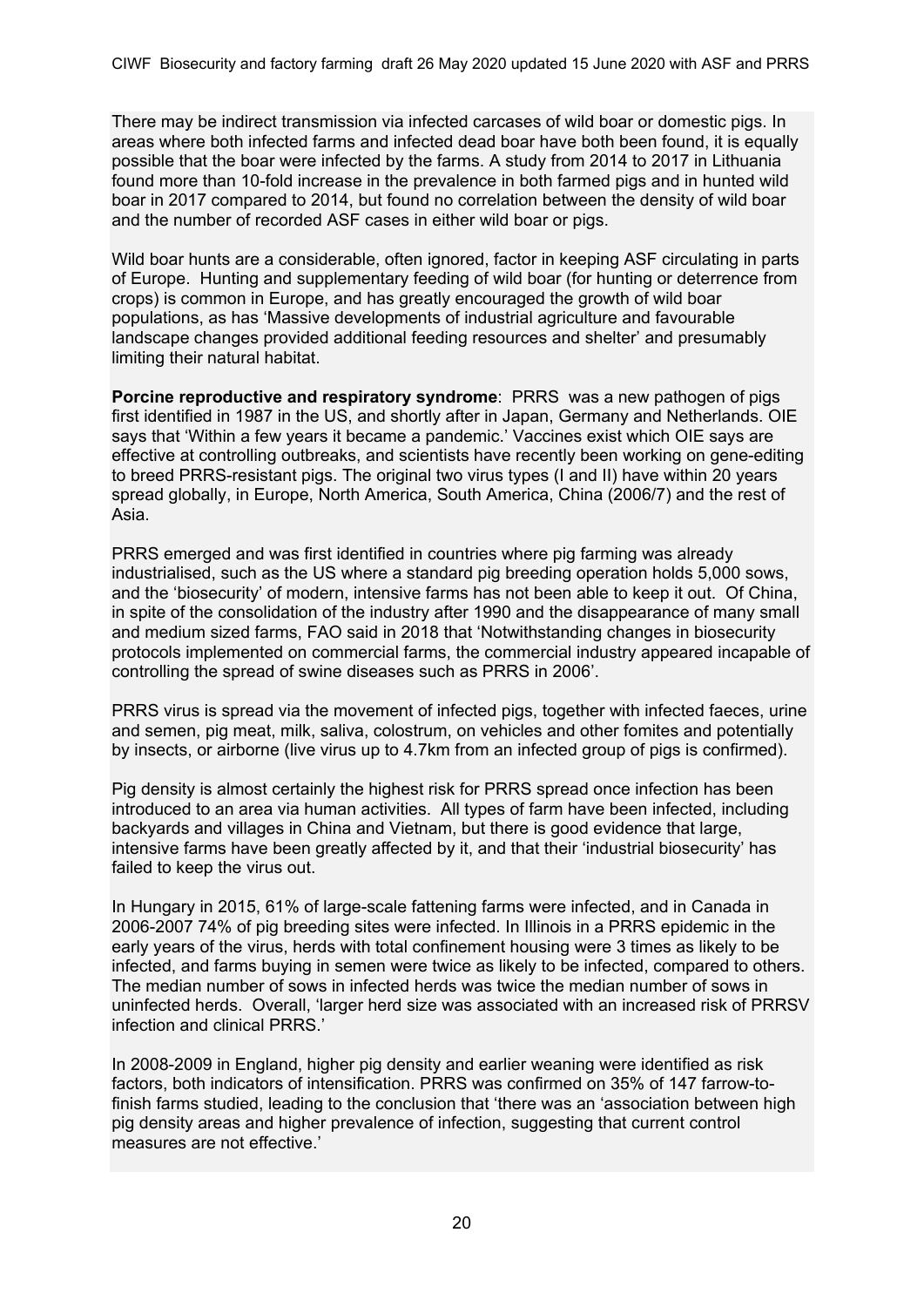In the US, around half of the total pig production in in the 3 states of Iowa, North Carolina and Minnesota, and scientists point out that this region 'would not only be exposed to higher amounts of emission of airborne viral particles from potentially infected herds, but also have higher rates of traffic and transportation besides other unmeasured PRRSV exposures (e.g. comingling of producers and opportunities for cross-contaminations during manure spread, culling, slaughterhouse and other events.'

### **African Swine Fever ASF**

### **1. How ASF spread globally from Africa**

The extraordinary spread of ASF globally illustrates the failure of 'industrial biosecurity' in regions of concentrated and intensive pig production, where we have provided the virus with a constant supply of naïve hosts.

From being identified in Kenya in the early 1920s, the virus spread to central and west Africa, Madagascar and Mauritius. It was transmitted to Portugal in 1957, via infected pig products fed to pigs108. From Portugal ASF spread to Spain, Malta, Italy, France, Belgium and the Netherlands, but was eradicated from all these except Sardinia by the 1990s. ASF also spread (and subsequently reported as eradicated) to Cuba (presumably from Spain), Haiti, Dominican Republic and Brazil<sup>109</sup>.

The 'new era' of ASF started in 2007 after its re-introduction to Georgia 110 (again presumed to be in infected pigmeat<sup> $111$ </sup>). From there the virus spread to other Caucasian countries (Armenia, Azerbaijan112) including the Russian Federation (2008-2009113). In 2014 the virus reached Ukraine, Belarus, and, consequently, European Union countries<sup>114</sup>; Lithuania, Latvia, Estonia, and Poland, Bulgaria, and was the start of further transcontinental spread. Because of the presence of wild boar in these regions, they were often considered responsible for the introduction and spread.

ASF reached Romania in 2017. Romania is an example of the very rapid spread possible in 2018 through pig populations where numerous backyard farms holding just a few pigs still coexist with industrial ones. In the Southeast region, a backyard farm and then a wild boar were first confirmed infected in June 2018 and within 4 months ASF had been confirmed in 943 outbreaks in backyard pigs, in 61 dead and 11 hunted wild boar, in 15 commercial farms and one slaughterhouse<sup>115</sup>. In 2019 EFSA's risk assessment for south east Europe concluded that the chances of the disease spreading 9 additional countries in the Balkans within one year of introduction was very high  $(66-100\%)$ .<sup>116</sup>

Since 2017 the highly virulent Georgia (2007) strain of the ASF virus spread to Siberia, to China (2018), Mongolia, Vietnam (2019), Cambodia (2019) and North Korea (2019)117. By the end of May 2020 OIE reported a total of 7,117 ongoing ASF outbreaks worldwide, of which 440 were new notifications<sup>118</sup>. By mid 2020 ASF was present in most of southeast Asia, including India, South Korea (2019), Malaysia and Indonesia<sup>119</sup>.

ASF virus was reported in eastern Siberia (Irkutsk) March 2017, 'thousands of miles away from previously reported outbreaks and at approximately 1000 km from the border with China,' 120 and was reported in China just 17 months later.

The spread of ASF virus in China from August 2018 was very rapid. By April 2019 over 100 cases had been officially reported, covering almost all the provinces, autonomous regions and municipalities (except for Taiwan, Hong Kong and Macao)121. 33 cases were reported in rapid succession between  $3<sup>rd</sup>$  August and  $8<sup>th</sup>$  October 2018, affecting farms of all sizes, a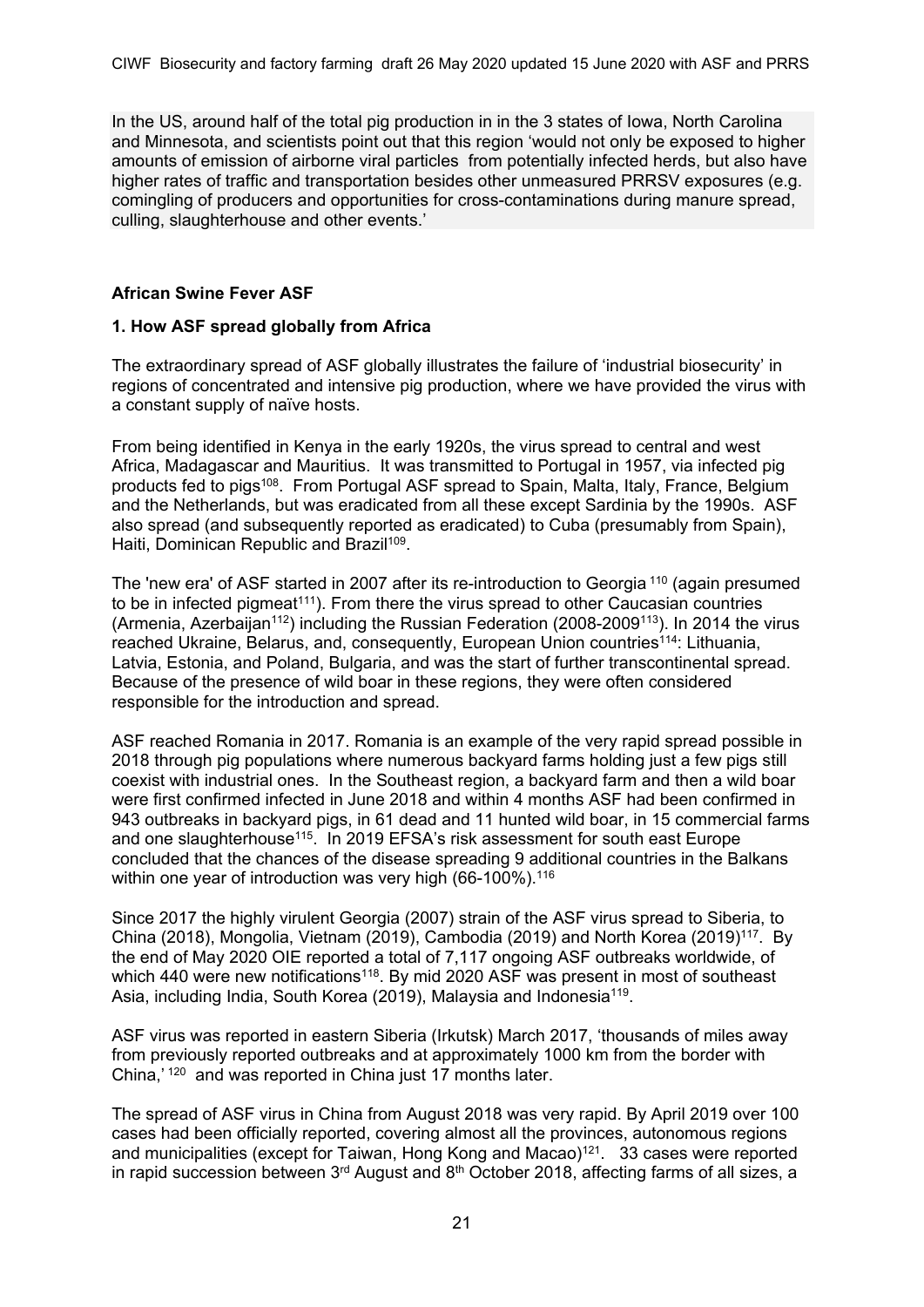few backyards, and towards the end of the period, some villages. The first reported case was a farm holding over 19,000 pigs, and the  $7<sup>th</sup>$  held over 14,600 pigs. Out of the 33 cases, the first 13 were on a 'farm' (presumably meaning commercial) and one slaughterhouse. Cases 14, 21,22 and 24 are described as 'backyards' and at the end in October cases 28 to 32 are described as in a 'village', and the last was a 'farm' with over 900 pigs<sup>122</sup>.

In early 2019 ASF reached Vietnam, another major pig-producing country, where 'The most probable source and major cause of transmission across the countries' was thought to be illegal movements of meat and pigs over the border with China (250 km away from the first known infection<sup>123</sup>.

### **2. How is ASF virus transmitted?**

ASF is spread primarily by human activities that carry the virus on pigmeat, feed and water, semen, equipment, clothing and vehicles. EFSA's epidemiological analysis of 2018 for the European Union stated that although it was rarely possible to identify the exact route of infection, 'In the vast majority of introductions, direct contact with infected domestic pigs or wild boar could be excluded as the likely route of introduction. Inadequate biosecurity is likely to have contributed to introduction of ASF into domestic farms via indirect contact through contaminated fomites [objects that carry infection] or environment.'

A 2019 review of 11 instances of introduction of ASF in countries or regions since 1957, only 2 introductions (Russia, Poland and Estonia) are assumed to have wild boar as the transmission route, the rest being attributed to pig products<sup>124</sup>.

In Romania, contact with infected water (farms near the Danube) was a major risk. A 3-farm industrial pig business in Braila county<sup>125, 126</sup> (Tebu Consult, reportedly owned by foreign investors<sup>127</sup>), the largest pig farm in Romania and second largest in Europe, was infected in August 2018. News reports at the time stated that 140,000 pigs had been culled at that business, and that in total 8 large pig farms had been infected.<sup>128</sup>

In some cases insects may have been involved, as no other explanation seemed to fit. EFSA reported that 'In several localities, the outbreaks appeared for the first time in farmers' backyards with two or three pigs, where the owners were elderly people who had no contact with the sylvatic environment lie possible wild boar contact), the field, the forest and even the neighbours. They did not buy food, used only products from their own household, nor did they handle swill in pig feed.'129

News reports also cited some behaviour of people, such as burying pigs dead from ASF, dumping ASF-infected dead pigs in the Danube rather than notifying the infection to the veterinary authorities, and sending known diseased pigs to slaughter, as suspected or known risks, together with local reports of political scandals surrounding the outbreaks.<sup>130</sup>

Research published in 2019 shows that ASF virus can be easily transported in animal feed and water that is used on pig farms. The level of virus that causes infection in liquid is very low, although a bit higher in feed. The scientists said that 'The likelihood of infection increased dramatically after even 10 exposures [to the feed], or consumption of 1 kilogram of contaminated feed. Modelling multiple exposures increases the applicability of our experimental data to what would occur at the farm.'131

Millions of kilograms of feed ingredients are imported from countries where African swine fever virus is circulating132. Contaminated feed as a transmission vehicle for introducing transboundary animal diseases onto high-biosecurity swine operations has been recognized as a major risk factor since the introduction of porcine epidemic diarrhea virus into the United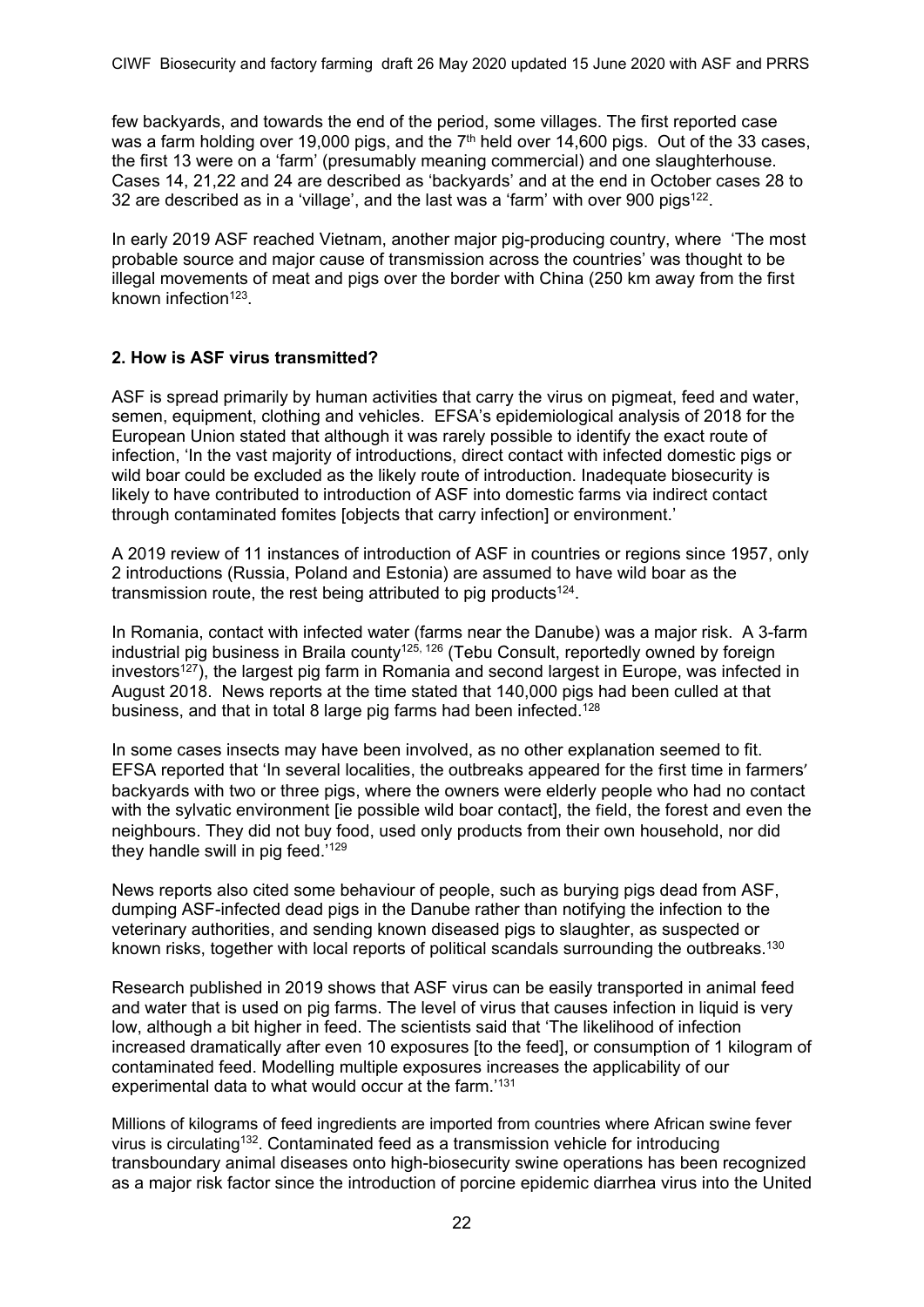States in 2013<sup>133</sup>. In 2019 scientists showed that ASF virus in plant-based feed ingredients could survive trans-Atlantic shipping of up to 30 days. The virus half-life was 14 days in complete feed and 10-13 days in soybean meal, with a mean for all feed ingredients of 12.2  $davs<sup>134</sup>$ .

Historical outbreaks, including the introduction of ASF into the Caucasus region in 2007 and subsequent spread into Russia, have been attributed to swill-feeding of untreated pigmeat, since ASF virus survives in pigmeat for months and is resistant to temperature. China and Siberia were infected with the same viral strain identified in Georgia in 2007, with outbreaks occurring thousands of kilometres away from any source. ASF virus spread from Shenyang in northern China to Wenzhou, south of Shanghai, in around 3 weeks. In 2014 the introduction and spread of ASF in Latvia was similarly caused by feeding contaminated crops to pigs $135$ .

ASFV can persist for weeks in blood, faeces and urine excreted in the environment by infected pigs for more than a week. A number of ASF outbreaks that occurred in large commercial farms in Russia and Lithuania have been explained by potential gaps in terms of compliance with the biosecurity rules, such as improper disinfection of clothing and boots, or contaminated food brought onto the premises, or by farmers hunting wild boar and handling potentially infected carcases.136

Chinese animal health officials investigating the rapid spread in their country identified using ASF-infected meat from restaurants in pig swill as the cause of 13 of the first 21 officially reported cases. They also cited failure to disinfect trucks transporting pigs to slaughter or other farms, plus the reluctance of official veterinarians or farmers to report the disease, due to fear of being held accountable or economic losses<sup>137</sup>. Other Chinese scientist speculate that the virus entered China from an Eastern European country in smuggled pigmeat or  $offals<sup>138</sup>$ .

# **3. The risks in industrial versus backyard production**

It is common to see small pig farms (fewer than 10 pigs) cited as a risk factor, 'as it was assumed that these small farms would often implement suboptimal biosecurity measures'<sup>139</sup> . However, it is clear that both large and small farms are affected and the largest and presumably most modern farms also fail to keep out the virus. As the number of small or backyard farms far outnumber the large commercial ones, the large farms are probably at even greater relative risk.

Once ASF has been introduced to a country or region (through meat, pig products, feed, etc.), viral spread between farms or backyards depends essentially on how human activities enable those groups of susceptible hosts to be connected (through feed, water, trade, equipment, etc.). There is very little definite information on the path of transmission in any particular case. Apart from the (usually speculative) contacts with wild boar, we can draw two main conclusions about the main risks of disease spread:

(i) density of pigs in an area and proximity between groups/herds, especially infected ones, and

(ii) poor or illegal practices, especially swill-feeding of untreated pigmeat and transport/trading of infected pigs ('emergency sales'140).

Some sources make the assumption that poor practice is almost inevitable in backyard pigkeeping. However, on examination, the weaknesses often come down to specific practices, rather than to the nature of small farms themselves. A study of ASF spread in Georgia cited the trade and marketing of pigs by small farmers, and the use of middlemen, as an important route of transmission, together with swill-feeding<sup>141</sup>. A study of Sardinia, where most pig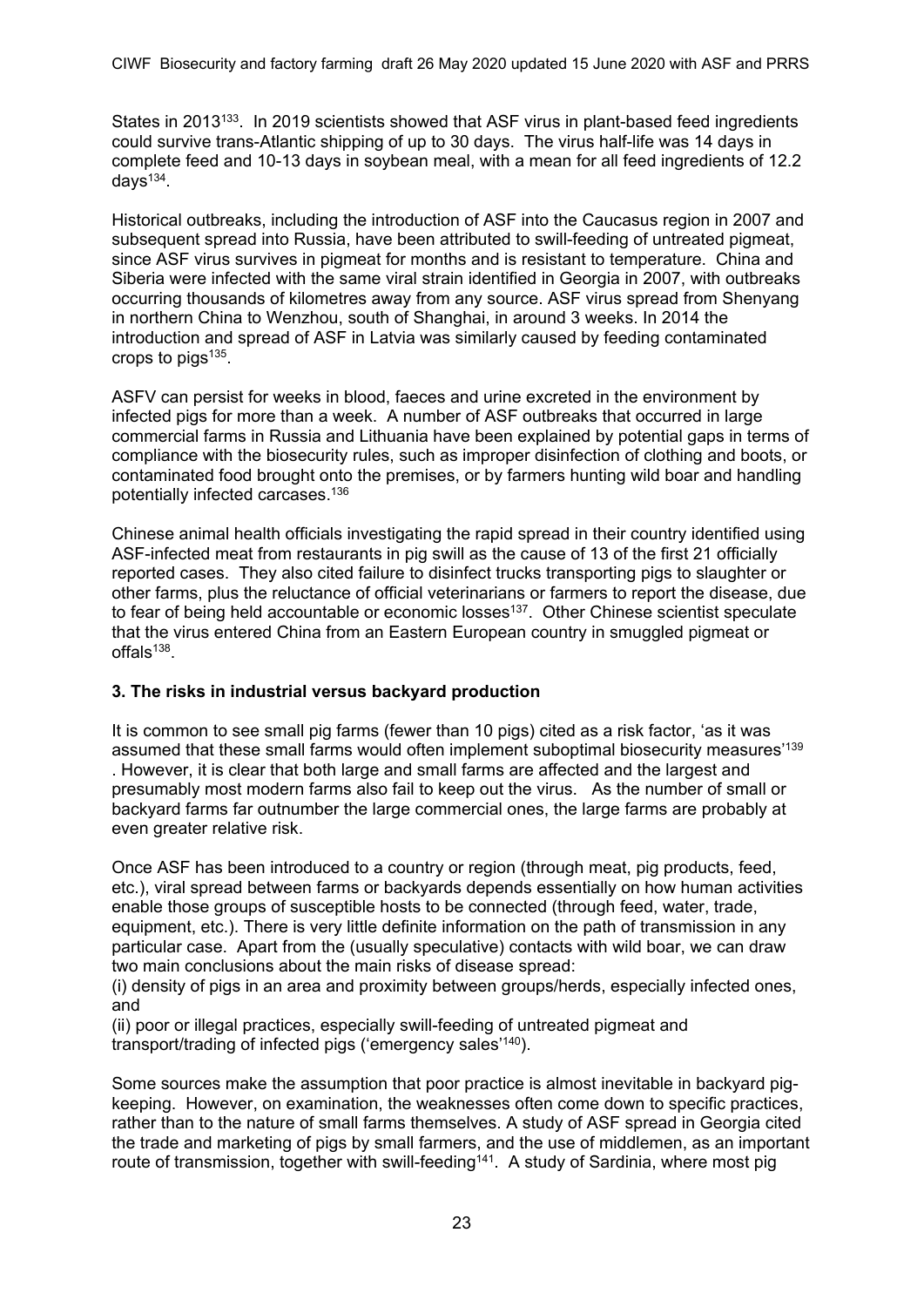farming is still traditional, found the lowest risk in registered ('censed', ie better managed) open farms where the pigs use communal land, compared to unregistered closed farms<sup>142</sup>.

In Romania and Estonia, key risks were identified as the distance between farms and the number of outbreaks within 2km of a farm.<sup>143</sup> In Russia, 'since a single point source may easily develop into an epizootic event', the risks included the density of the local pig population, density of the road network, distance to the nearest infection, the movement of infected pigs, and the presumed circulation between domestic pigs and wild boar which prolonged the outbreaks144.

The higher density in confined pig herds amplifies the risk of infection. OIE and FAO's 2010 report on Good Practices for Biosecurity in the Pig Sector has a tendency to categorise the practice of scavenging free-roaming pigs as having numerous health risks, but admits that 'The higher density of pigs in small-scale confined production systems leads to a higher risk of pathogen circulation among herds'. OIE adds that 'Large integrated farm systems usually create a large population of animals in a region' and that 'regions with large livestock populations have a higher regional disease challenge'. 145

The records show that in different cases and countries the ASF was first officially reported in a backyard, a dead wild boar, or a large farm. South Korea reported its first outbreaks in mid-September 2019 when a total of nearly 4,000 pigs were culled on 3 farms owned by the same person by 16 September 2019. This report stated that there had been no swill feeding and fences [presumably against wild boar] had been installed<sup>146</sup>. Vietnam reported its first ASF case in January 2019 in a backyard farm with 20 sows, with illegal movements of meat and animals suspected<sup>147</sup>.

An FAO rapid risk assessment for China, a few months before ASF arrived there, pointed out that 'Chinese pig production today is very different from the 1970s, when backyard farming supplied 70 percent of the internal market'. Since the 1990s, production consolidation began, 'modern, intensive swine farms developed rapidly' and medium and small farms were closed. Only 27% of total pig production now comes from backyards<sup>148</sup>. From the record of both the PRRS virus and the ASF virus in China, this move to 'modern, intensive production' did not succeed in preventing epidemic disease spread.

### **4. Are wild boar a biosecurity risk?**

Wild boar, feral pigs, bushpigs and warthogs can become infected with ASF virus, which can also be transmitted by ticks, and in ASF's original African setting there has long been what is referred to as a 'sylvatic cycle' of infection between wildlife and domestic pigs.

Wild boar are clearly not a possible cause of transcontinental transport of the virus, but after the virus was imported into European domestic pig populations, a small minority of wild boar have also become infected. Doubtless they sometimes transmit the virus to local farms (sometimes via hunters) but the connection is often not clear and wild boar populations are not easy to study (or even count<sup>149</sup>). But we can also assume that the wild boar explanation would be more palatable to both for farmers and officials than human failings or the high density of potential hosts in the pig population.

As we have seen with HPAI in poultry, in some areas where wild boar live in proximity to pig farms and backyard pig keepers, some wild boar have become infected and are cited as a risk factor for the spread of ASF locally. In Romania, a key risk factor in non-commercial backyard farms has been identified as the number of outbreaks in the vicinity, either other farms or in wild boar, while for commercial farms the only risk factor was the distance to the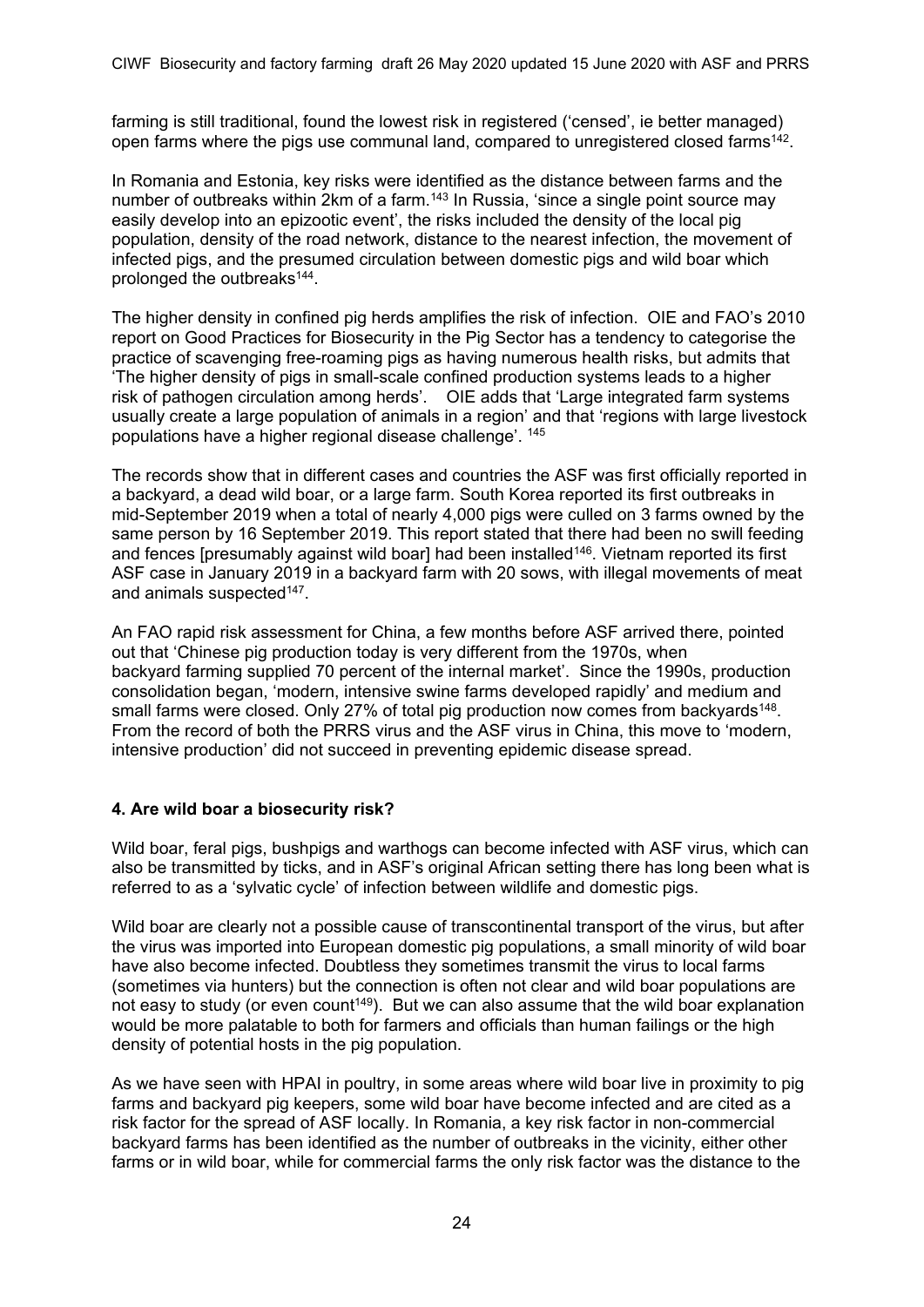nearest domestic pig outbreak<sup>150</sup>. The arrival of ASF in Lithuania in 2014 has been 'linked' to the movement of infected wild boar from Belarus<sup>151</sup>.

A 2016 study pointed out that while the ASF virus is likely to transmit between wild boars by direct contact or via infected carcases of either boars or pigs, 'it remains unclear whether ASFV can be sustained in these wild boar populations. For example, … recent analyses showed that there was no spacetime interactions among ASF cases in wild boars in southwest areas of Russia, suggesting the limited persistence of ASFV in wild boar populations.'152

A Polish study of wild boar movements (dispersal of yearlings, home range size) over 2 years 2014-2015 found that the steady spread of the ASF virus did not even correspond to where the wild boar were moving. The scientists concluded that the disease was so severe and lethal that it 'quickly hampers extensive movements and restricts disease transmission to only the most immediate individuals', followed by indirect transmission via carcases<sup>153</sup>.

As is found for HPAI in wild birds, very few live (hunted) wild boar are found with the virus, even though they are quite often found dead with it. In Estonia, less than 2.4% of hunted wild boar tested positive for ASF, and there has been no increase in the proportion infected since 2016.<sup>154</sup> The evidence is that infection was mainly going the other way – there was an 18-fold increase in the probability of ASF-positive wild boar for each unit increase in the density of pigs per local administrative unit. 155

EFSA's 2020 update on ASF in the European Union reported that the area affected by ASF expanded progressively in 2019, in a southwestern direction. However, there was no increase in the small proportion of hunted wild boar that were positive for ASF. For most of the 11 countries affected, fewer than 3% and for some less than 1% of the samples submitted from hunted wild boar from 2014 to 2019 were positive, although the proportion was 5% for Latvia<sup>156</sup>. The infection in wild boar appeared to be moving at between 3 and 12 km per year, but EFSA added that 'Human-mediated spread, both in pigs and wild boar, remains important.' 157

In Latvia, wild boar were equally blamed for the arrival in January 2014 and persistence of ASF. All the 32 reported outbreaks in pigs were in areas where infected wild boar were living but in 16 out of 28 outbreaks classified as 'primary' the infection was attributed to swill feeding, while 12 were attributed to wild boars<sup>158</sup> – possibly a catch-all explanation rather than one scientifically traced. The prevalence of ASF in hunted wild boar was very low (average 1.5% of hunted boars), but interestingly was highest  $(2.3 - 2.9%)$  in the regions where there were clusters of infected pig farms<sup>159</sup>. From this it seems clear that the two sources of infection were driving each other, but there is no reason to think that the primary source was the wild boar rather than the infected pigs (swill feeding is also implicated <sup>160</sup>).

Overall, the reported evidence suggests that the growing ASF virus prevalence on farms, driven by human activities, may equally well have been driving the local wild boar infections. A study from 2014 to 2017 in Lithuania found more than 10-fold increase in the prevalence in both farmed pigs and in hunted wild boar in 2017 compared to 2014, but found no correlation between the density of wild boar and the number of recorded ASF cases in either wild boar or pigs. An outbreak on an industrial farm holding 19,000 pigs occurred in 2014 and on another holding 25,000 pigs in 2017161.

The increase in wild boar populations has been directly and indirectly encouraged by human activities in some European countries, including protecting wild boar for hunting. A FAO/OIE/EU review of wild boar ecology in 2019 points out that 'Massive developments of industrial agriculture and favourable landscape changes provided additional feeding resources and shelter' to wild boar, plus 'large scale reintroduction efforts, facilitated by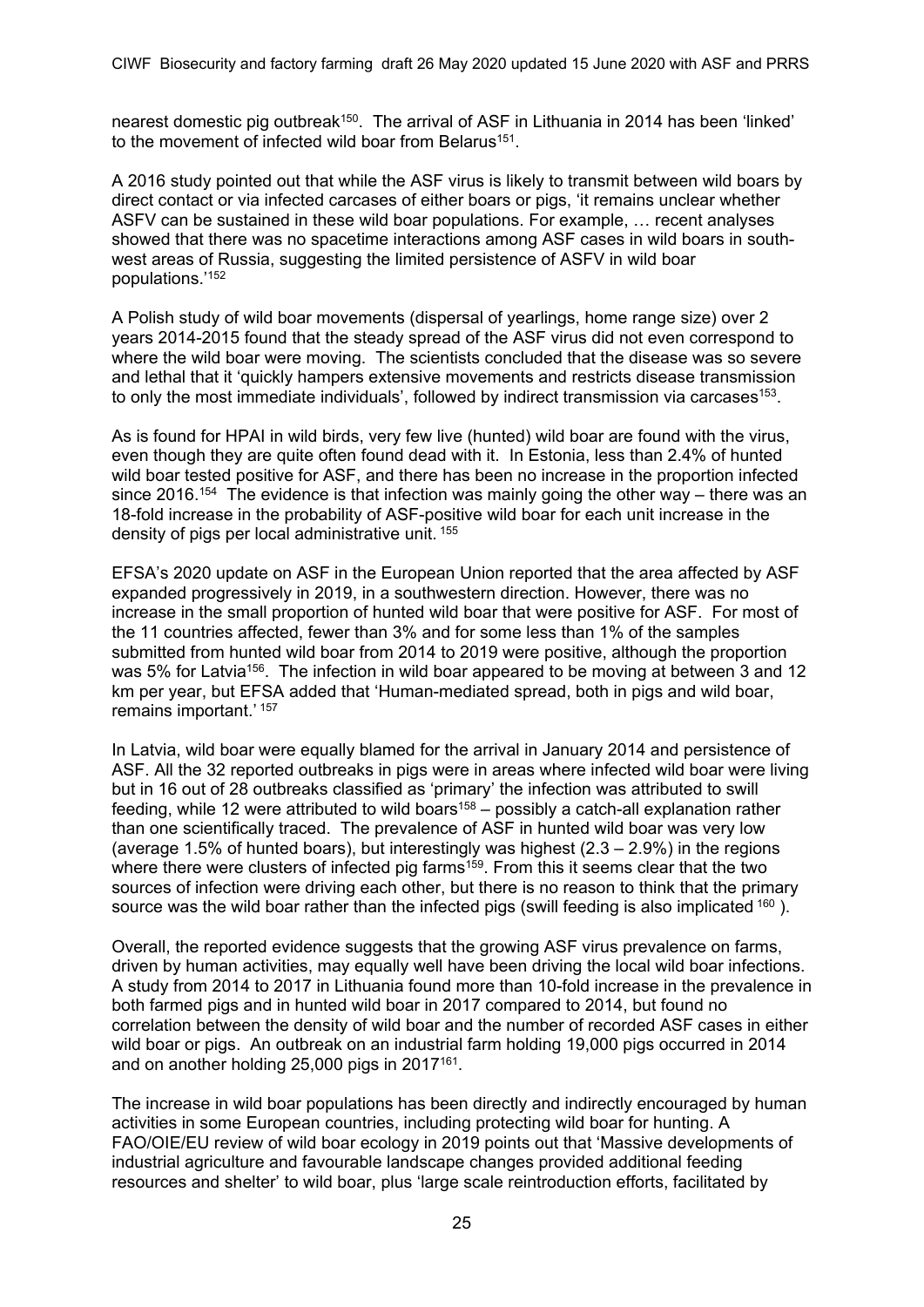protection, predator control and supplementary winter feeding', or summer feeding of piglets, sometimes at specially constructed feeding stations.<sup>162</sup>

Supplementary feeding is commonplace everywhere is northern and eastern Europe, although not well documented, and is done for a number of reasons, such as keeping wild boar away from crops, or attracting them to hunting locations. There is a clear correlation between the number of feeding sites and the size of the wild boar hunting bag. Research shows that 'supplementary feeding on the scale currently practiced in many European countries is excessive and significantly contributes to the increase in wild boar populations', say these ecologists. 163

Wild boar hunts turn out to be a considerable factor in keeping the disease going in some parts of Europe. Game managers want to provide their clients with 'easy and predictable encounters with wild boars', and use supplementary feeding to achieve this. This results in gatherings of wild boar at feeding stations, increased infection between them, opportunities to scavenge infected carcases either at feeding stations or elsewhere, and the possibility of infected carcases being left out or taken home by hunters. The ecologists recommend terminating hunting in infected areas. 164

#### **5. Appendix to ASF section: CDC interview on reasons for spread of ASF, with Dr Niederwerder165**

[Megan Niederwerder] The virus that's currently circulating is a highly virulent strain, which means that the mortality rates, after pigs are infected, really approach 100 percent. So, it's very…it has a high fatality rate. The disease that it causes is very severe. It often causes high fever in pigs, then they become lethargic, depressed, can have hemorrhage in the skin, as well as hemorrhagic diarrhea. And so, the disease is very, very severe as far as mortality rate, but also with regards to the disease that it actually causes for clinical signs in pigs. The other important thing about African swine fever virus is that it's only a pig disease. It does not affect humans.

[Sarah Gregory] Ah, that is important, because I'm sure a lot of humans were getting quite nervous now.

[Megan Niederwerder] Yeah.

In 2013, porcine epidemic diarrhea virus was introduced into the U.S. and that, was really, historically, the last major transboundary animal disease introduced into U.S. swine population. And several epidemiological investigations after PEDV was introduced revealed the risk of feed and feed ingredients serving as a potential route for, not only new transboundary diseases to be introduced into swine populations, but also as a potential route for these viruses to spread to susceptible populations within the country.

In fact, the U.S. imports several million kilograms of feed ingredients from countries such as China. And those feed ingredients are in…are, of course, in the country of origin—China, in this case—and then shipped overseas and delivered to feed mills, where the feed is actually manufactured.

And so, the risk is, is if those feed ingredients become contaminated, and then are shipped to the country, they can serve as a source of virus when introduced into the complete feed and then, of course, after the complete feed is manufactured at the feed mill, it is widely distributed to several barns where pigs then consume the feed.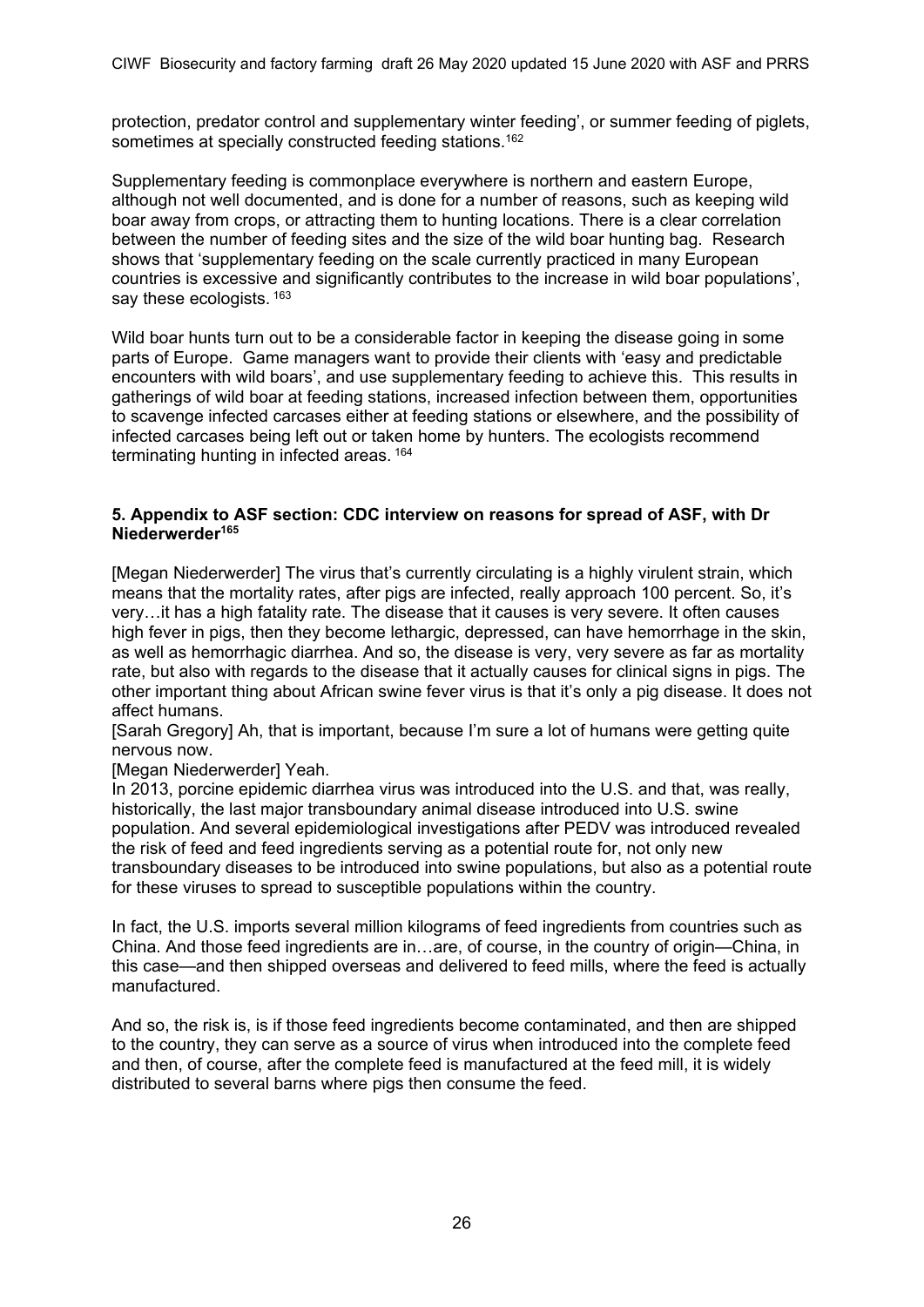## **Porcine reproductive and respiratory syndrome PRRS**

## **6. The global spread of PRRS**

According to the OIE, PRRS, a 'new pathogen of pigs', was first recognised in 1987 in the US, in 1980 in Japan, in 1990 in Germany and the virus (an *Arterivirus*) was identified in the Netherlands in 1991<sup>166</sup>. OIE says that 'Within a few years it became a pandemic.'<sup>167</sup> It was officially notified in China in May 2007, among nearly 3,000 'fattening pigs' in 'backyards and small-scale farms<sup>'168</sup>, but reportedly had killed 1 million pigs during the previous year.<sup>169</sup> In 2008 pigs in the Philippines were found to be infected with both a highly virulent strain of the PRRS virus (PRRSV) but also with Ebola-Reston, which itself had been previously found in monkeys from the Philippines in outbreaks in the 1990s<sup>170</sup>.

Vaccines exist and are said by OIE to be effective in controlling outbreaks and preventing economic losses171. But scientists have found that developing effective vaccines is difficult because the virus evolves rapidly and has many variants<sup>172</sup> and that vaccines have not yet been able to prevent the virus spreading<sup>173</sup>. There are also reports of some vaccines apparently causing the emergence of highly virulent variants<sup>174</sup>. In addition, various scientific groups have claimed success in breeding PRRS-resistant pigs through geneediting<sup> $175$ </sup> $176$ .

Initially, Type 1 virus emerged in Europe and Type 2 in North America, but both have spread globally. Most PRRSV isolates from South America and much of Asia are of Type 2 and it is assumed these viruses were introduced through the movement of swine or semen. Highly virulent Type 2 viruses have emerged in China and South-East Asia (highly pathogenic PRRSV).177

# **7. How PRRS is transmitted**

The most common cause of PRRS virus transmission is through the movement of infected pigs, together with infected faeces, urine and semen, pig meat, milk, saliva, colostrum on vehicles and other fomites and potentially by insects, or airborne<sup>178 179</sup>. Trials in Minnesota, one of the world's most dense pig production areas, have shown that PRRS virus can be transported long-distance by aerosols; PRRS virus was collected in 4.7km from an experimentally infected group of only 300 pigs<sup>180</sup>.

### **8. Pig density and intensification favour PRRS spread**

The record of PRRS that the 'biosecurity' of industrial farms was no more able to keep the virus out than backyards. The FAO stated in 2018 of the risk to China that 'Notwithstanding changes in biosecurity protocols implemented on commercial farms, the commercial industry appeared incapable of controlling the spread of swine diseases such as PRRS in 2006.' 181 Ironically, FAO wrote this when ASF virus had already reached eastern Siberia (Irkutsk), 'thousands of miles away from previously reported outbreaks and at approximately 1000 km from the border with China,' 182 and ASF was reported in China itself 5 months after FAO issued its warning

As with other livestock infectious diseases, pig density is almost certainly the highest risk for PRRS spread once infection has been introduced to an area via human activities. All types and sizes of pig farm are affected. PRRS emerged and flourished in industrial countries such as the US, where a standard pig breeding operation holds 5,000 sows<sup>183</sup>. In China it was first officially reported in villages and small farms<sup>184</sup>. In Hungary in 2015, 61% of large-scale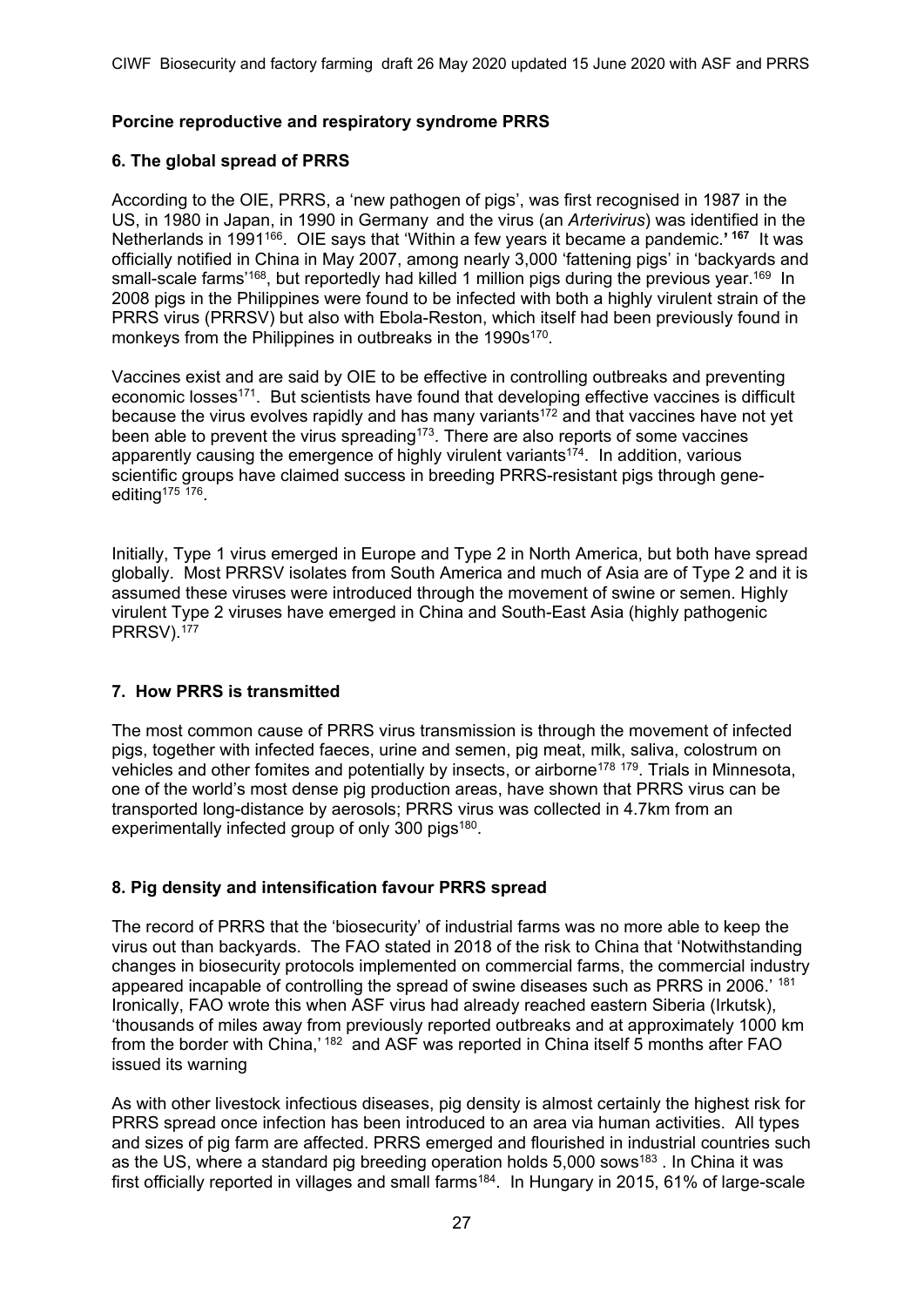fattening farms studied had PRRS-positive pigs (the disease was then reportedly eradicated from large-scale fattening farms by 2019 through strict testing, quarantine and slaughter measures)<sup>185</sup>.

A Canadian study of 54 pig breeding sites during 2006-2007 found 74% of sites infected, and the 4 main risk factors were identified as large pig inventory, proximity to the nearest pig site, together with two additional factors related to human activities (absence of a shower and free access to the front of the site by the rendering truck) 186.

In the US, around half of the total pig production is in the 3 states of Iowa, North Carolina and Minnesota<sup>187</sup>, and the Minnesota/Iowa region is among the most dense pig regions in the world. Scientists notes that it 'would not only be exposed to higher amounts of emission of airborne viral particles from potentially infected herds, but also have higher rates of traffic and transportation besides other unmeasured PRRSV exposures (e.g. comingling of producers and opportunities for cross-contaminations during manure spread, culling, slaughterhouse and other events'<sup>188</sup>.

A study of risk factors carried out during a PRRS epidemic in Illinois in the early years of the disease (1990s) found the median number of sows in infected herds was twice the median number of sows in uninfected herds, but the largest risk factor found was whether or not the herd was in 'total confinement' housing. 54% of herds with total confinement showed clinical PRRS (epidemic abortions, preweaning mortality, etc.), compared to 26% of herds without total confinement (odds ratio 3.3). The odds ratio for PRRSV infection was also high for herds buying in semen  $(OR 2.5)^{189}$ 

The Illinois scientists concluded that 'larger herd size was associated with an increased risk of PRRSV infection and clinical PRRS. It is possible that the larger number of animals represents a composite of demographic and management practices', including the increased animal density increasing the opportunities for transmission, a larger potential source of virus shedding, and possibly could increase the presence of flies and birds, infected needles, boots and hands of personnel<sup>190</sup>.

A 2017 review of PRRS in the three main pig producing US states noted that 'The concentration of such a large population in a relatively small area resulted in high density, and consequently, relatively high vulnerability of the industry to the introduction and spread of infectious diseases.' The most important risk identified for PRRS was pig density. Farms located in 'managed' or cultivated areas were at higher risk that farms in areas of vegetation or trees 191. Bushes, vegetation, trees and sloping land were found to reduce risk, thought to be because they acted as shields against incoming virus<sup>192</sup>.

Similarly, in England PRRS was confirmed on 35% of 147 farrow-to-finish farms in 2008- 2009, with a higher proportion of infected farms in areas with high pig density (more than 15000 pigs within 10 km radius from the farm). As well as high density, farms that weaned piglets later (28 days) were at lower risk than farms that weaned at 21-27 days (and we can assume that quicker weaning means these farms were more intensively managed). The study concluded that there was an 'association between high pig density areas and higher prevalence of infection, suggesting that current control measures are not effective.'193

<sup>1</sup> FAO. 2005. Biosecurity for agriculture and food production. Strategic Framework for FAO 2000– 2015, FAO Medium Term Plan 2006–2011. Available at http://www.fao.org/biosecurity/ . Cited by M. Megan Quinlan, et al., through Imperial College Consultants Ltd., and reviewed by the IPPC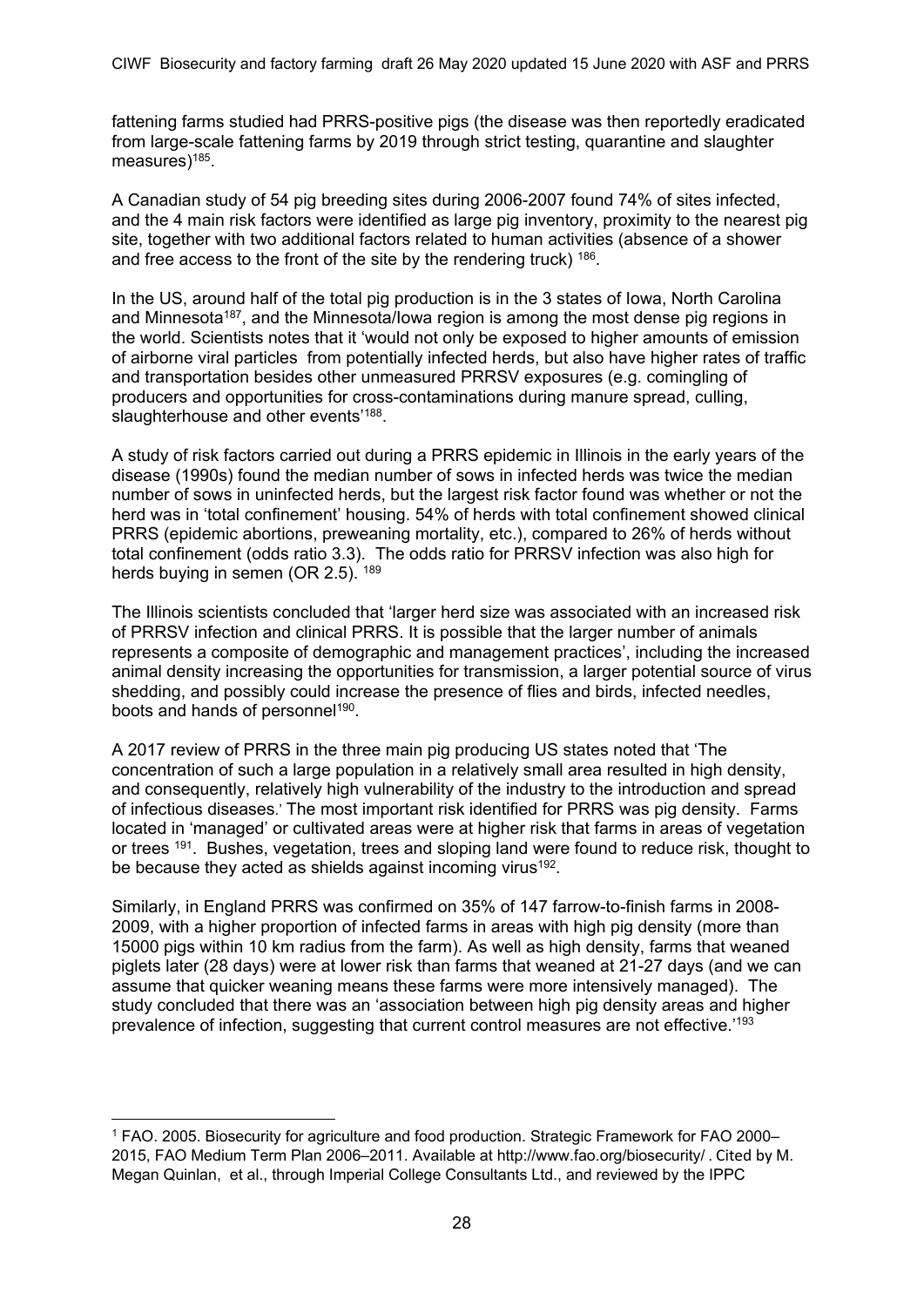Implementation Facilitation Unit. International Plant Protection Convention, 2016, The Biosecurity Approach A review and evaluation of its application by FAO, internationally and in various countries https://www.ippc.int/static/media/files/irss/2016/09/09/Review\_of\_biosecurity\_approaches\_FINAL\_rep ort.pdf

<sup>2</sup> FAO EMPRES/ECTAD Situation update 81 13 Oct 2011 Animal Influenza Disease Emergency http://www.fao.org/3/al879e/al879e00.pdf

<sup>3</sup> FAO EMPRES/ECTAD Situation update 81 13 Oct 2011 Animal Influenza Disease Emergency http://www.fao.org/3/al879e/al879e00.pdf

4 G Koch and A R W Elbers, 2006, Outdoor ranging of poultry: a major risk factor for the introduction and development of High-Pathogenicity Avian Influenza, NJAS 54-2: 179-194 http://library.wur.nl/ojs/index.php/njas/article/viewFile/1159/737

<sup>5</sup> Michael Greger, 2007, The Human/Animal Interface: Emergence and Resurgence of Zoonotic Infectious Diseases, Critical Reviews in Microbiology, 33:243–299

6 J Otte et al., 2007 Industrial livestock production and global health risks. Research report, Pro-Poor Livestock Policy Initiative, RR Nr 07-09, http://www.fao.org/3/a-bp285e.pdf

 $7$  M. Megan Quinlan, et al., through Imperial College Consultants Ltd., and reviewed by the IPPC Implementation Facilitation Unit. International Plant Protection Convention, 2016, The Biosecurity Approach

A review and evaluation of its application by FAO, internationally and in various countries https://www.ippc.int/static/media/files/irss/2016/09/09/Review\_of\_biosecurity\_approaches\_FINAL\_rep ort.pdf

 $8$  FAO. 2005. Biosecurity for agriculture and food production. Strategic Framework for FAO 2000– 2015, FAO Medium Term Plan 2006–2011. Available at http://www.fao.org/biosecurity/ . Cited by M. Megan Quinlan, et al., through Imperial College Consultants Ltd., and reviewed by the IPPC Implementation Facilitation Unit. International Plant Protection Convention, 2016, The Biosecurity Approach A review and evaluation of its application by FAO, internationally and in various countries https://www.ippc.int/static/media/files/irss/2016/09/09/Review\_of\_biosecurity\_approaches\_FINAL\_rep ort.pdf

<sup>9</sup> FAO 2014. Assessment and management of seafood safety and quality: current practices and emerging issues, edited by J. Ryder, I. Karunasagar & L. Ababouch. FAO Fisheries and Aquaculture Technical Paper, No. 574. Cited by M. Megan Quinlan, et al., through Imperial College Consultants Ltd., and reviewed by the IPPC Implementation Facilitation Unit. International Plant Protection Convention, 2016, The Biosecurity Approach. A review and evaluation of its application by FAO, internationally and in various countries

https://www.ippc.int/static/media/files/irss/2016/09/09/Review\_of\_biosecurity\_approaches\_FINAL\_rep ort.pdf

<sup>10</sup> FAO Biosecurity Toolkit 2007 http://www.fao.org/3/a1140e/a1140e00.htm

<sup>11</sup> FAO 2009. *Building biosafety capacities: FAO's experience and outlook. An overview of the experience gained from FAO capacity building projects in agricultural biotechnology and biosafety*, by A. Sensi, K. Ghosh,

M. Takeuchi & A. Sonnino. Cited in M. Megan Quinlan, et al., through Imperial College Consultants Ltd., and reviewed by the IPPC Implementation Facilitation Unit. International Plant Protection Convention, 2016, The Biosecurity Approach

A review and evaluation of its application by FAO, internationally and in various countries https://www.ippc.int/static/media/files/irss/2016/09/09/Review\_of\_biosecurity\_approaches\_FINAL\_rep ort.pdf

 $12$  HM Government, 2019, Veterinary Medicines Directorate (2019). UK One Health Report - Joint report on antibiotic use and antibiotic resistance, 2013–2017.

https://assets.publishing.service.gov.uk/government/uploads/system/uploads/attachment\_data/file/77 5075/One\_Health\_Report\_2019\_v45.pdf

<sup>13</sup> Wildlife Conservation Society 2004. The Manhattan Principles. As defined during the meeting titled *"Building Interdisciplinary Bridges to Health in a 'Globalized World"*, New York, 29 September 2004. Available at http://www.cdc.gov/onehealth/pdfs/manhattan/twelve\_manhattan\_principles.pdf

<sup>14</sup> M. Megan Quinlan, et al., through Imperial College Consultants Ltd., and reviewed by the IPPC Implementation Facilitation Unit. International Plant Protection Convention, 2016, The Biosecurity Approach

A review and evaluation of its application by FAO, internationally and in various countries https://www.ippc.int/static/media/files/irss/2016/09/09/Review\_of\_biosecurity\_approaches\_FINAL\_rep ort.pdf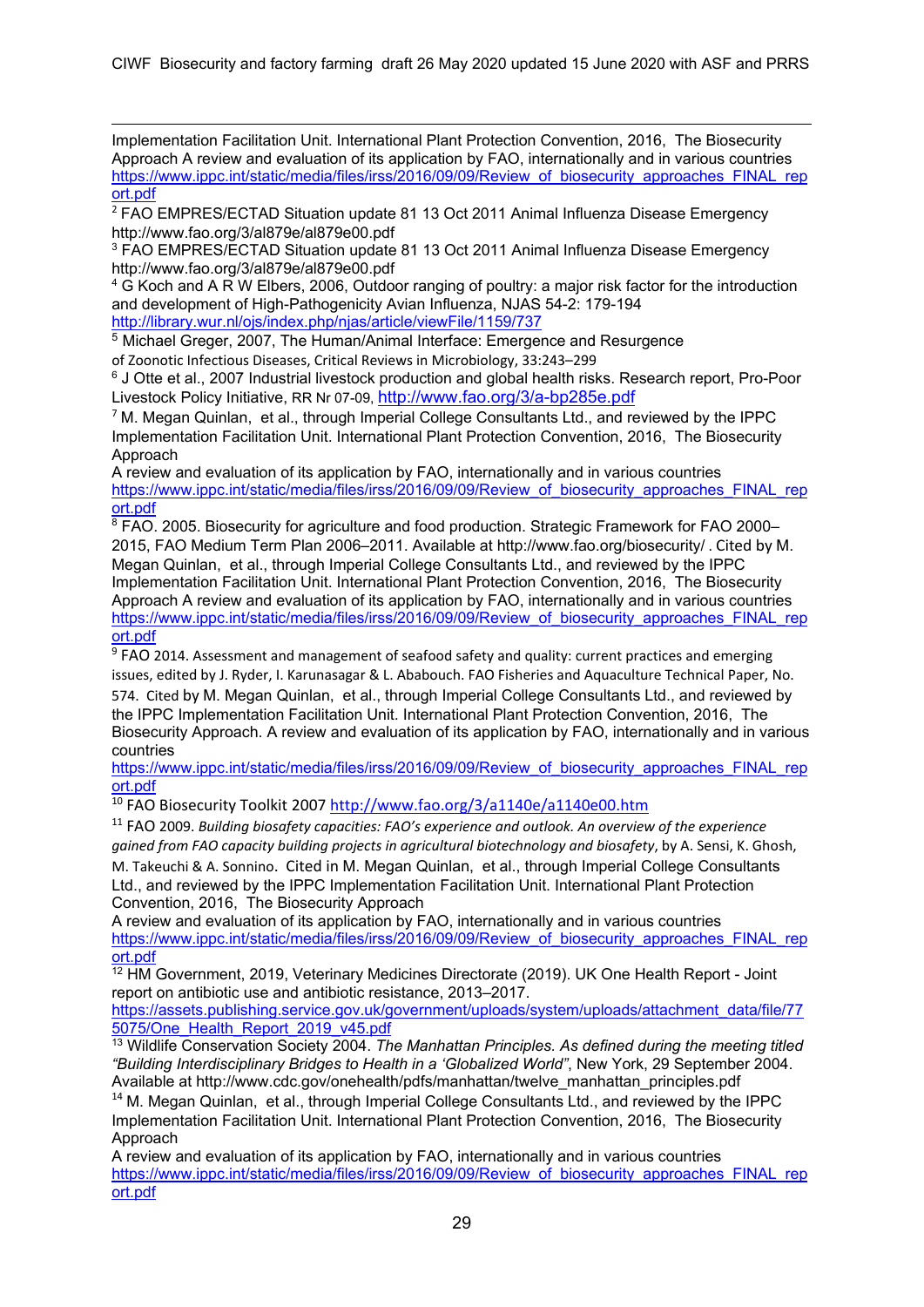15 Royal Veterinary College, https://www.rvc.ac.uk/study/postgraduate/one-health

<sup>16</sup> M. Megan Quinlan, et al., through Imperial College Consultants Ltd., and reviewed by the IPPC Implementation Facilitation Unit. International Plant Protection Convention, 2016, The Biosecurity Approach. A review and evaluation of its application by FAO, internationally and in various countries https://www.ippc.int/static/media/files/irss/2016/09/09/Review\_of\_biosecurity\_approaches\_FINAL\_rep ort.pdf

<sup>17</sup> M. Megan Quinlan, et al., through Imperial College Consultants Ltd., and reviewed by the IPPC Implementation Facilitation Unit. International Plant Protection Convention, 2016, The Biosecurity Approach. A review and evaluation of its application by FAO, internationally and in various countries https://www.ippc.int/static/media/files/irss/2016/09/09/Review\_of\_biosecurity\_approaches\_FINAL\_rep ort.pdf

18 American Public Health Association APHA

Precautionary Moratorium on New and Expanding Concentrated Animal Feeding Operations Nov 05 2019, Policy Number: 20194, https://www.apha.org/policies-and-advocacy/public-healthpolicy-statements/policy-database/2020/01/13/precautionary-moratorium-on-new-and-expandingconcentrated-animal-feeding-operations

<sup>19</sup> American Public Health Association APHA

Precautionary Moratorium on New and Expanding Concentrated Animal Feeding Operations Nov 05 2019, Policy Number: 20194, https://www.apha.org/policies-and-advocacy/public-healthpolicy-statements/policy-database/2020/01/13/precautionary-moratorium-on-new-and-expandingconcentrated-animal-feeding-operations

20 American Public Health Association APHA

Precautionary Moratorium on New and Expanding Concentrated Animal Feeding Operations Nov 05 2019, Policy Number: 20194, https://www.apha.org/policies-and-advocacy/public-healthpolicy-statements/policy-database/2020/01/13/precautionary-moratorium-on-new-and-expandingconcentrated-animal-feeding-operations

<sup>21</sup> Defra, 2015, Guidance: Disease prevention for livestock and poultry keepers https://www.gov.uk/ Defra guidance/disease-prevention-for-livestock-farmers#biosecurity-measures

<sup>22</sup> Secondary spread of HPAI reported in Europe, Veterinary Record, December 17, 2016, p11 <sup>23</sup> D Dargatz et al., 2016, Case series of turkey farms from the H5N2 highly pathogenic avian influenza outbreak in the United States during 2015, Avian Diseases, 60:467-472

<sup>24</sup> Yifei Xu et al., 2017, Low-Pathogenic Influenza A Viruses in North American Diving Ducks Contribute to the Emergence of a Novel Highly Pathogenic Influenza A(H7N8) Virus, J Virol 91:e02208-16. https://doi.org/10.1128/JVI.02208-16

<sup>25</sup> OIE immediate notification report from Hong Kong 1 February 2018

http://www.oie.int/wahis\_2/temp/reports/en\_imm\_0000025693\_20180201\_180641.pdf <sup>26</sup> J Otte et al., 2007, Industrial livestock production and global health risks, Pro-Poor Policy Initiative Research Report, RRNr 07-09, Johns Hopkins Bloomberg School of Public Health http://www.fao.org/3/a-bp285e.pdf

 $27$  J Otte et al., 2007, Industrial livestock production and global health risks, Pro-Poor Policy Initiative Research Report, RRNr 07-09, Johns Hopkins Bloomberg School of Public Health

http://www.fao.org/3/a-bp285e.pdf<br><sup>28</sup> J Otte et al., 2007, Industrial livestock production and global health risks, Pro-Poor Policy Initiative Research Report, RRNr 07-09, Johns Hopkins Bloomberg School of Public Health http://www.fao.org/3/a-bp285e.pdf

<sup>29</sup> Power, C. The Source and Means of Spread of the Avian influenza Virus in the Lower Fraser Valley of British Columbia During an Outbreak in the Winter of 2004 – An Interim Report, Feb 2005. Available at: www.inspection.gc.ca, cited in J Otte et al., 2007 Industrial livestock production and global health risks. Research report, Pro-Poor Livestock Policy Initiative, RR Nr 07-09, http://www.fao.org/3/a-bp285e.pdf

<sup>30</sup> Bull, S. *et al.* Sources of Campylobacter spp. Colonizing Housed Broiler Flocks During Rearing. *Appl Env Microbiol* 2006; **72**:645-652 cited in J Otte et al., 2007 Industrial livestock production and global health risks. Research report, Pro-Poor Livestock Policy Initiative, RR Nr 07-09, http://www.fao.org/3/a-bp285e.pdf

<sup>31</sup> Hald, B. *et al*. Flies and Campylobacter Infection in Broiler Flocks. *Emerg Inf Dis* 2004; **10**:1490- 1492 cited in J Otte et al., 2007 Industrial livestock production and global health risks. Research report, Pro-Poor Livestock Policy Initiative, RR Nr 07-09, http://www.fao.org/3/a-bp285e.pdf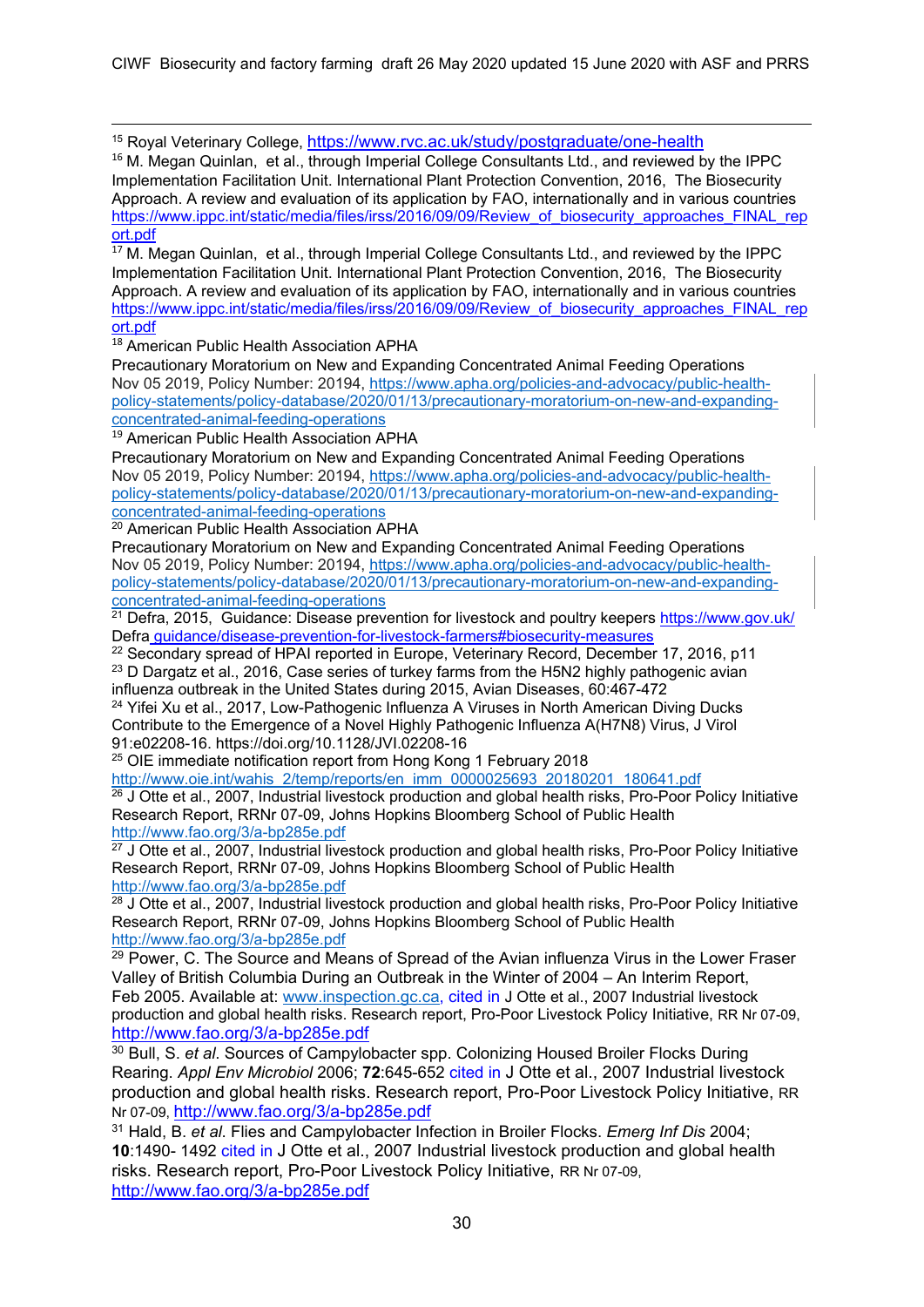<sup>32</sup> Sawabe, K. *et al*. Detection and Isolation of Highly Pathogenic H5N1 Avian influenza A Viruses from Blow Flies Collected in the Vicinity of an Infected Poultry Farm in Kyoto, Japan, 2004. *Am J Trop Med Hyg* 2006; *75*:327-322 cited in J Otte et al., 2007 Industrial livestock production and global health risks. Research report, Pro-Poor Livestock Policy Initiative, RR Nr 07-09, http://www.fao.org/3/a-bp285e.pdf

33 Backhans, A., Sjölund, M., Lindberg, A. & Emanuelson, U. Biosecurity level and health management practices in 60 Swedish farrow-to-finish herds. Acta Vet. Scand. 57, 14 (2015). Racicot, M., Venne, D., Durivage, A. & Vaillancourt, J.-P. Description of 44 biosecurity errors while entering and exiting poultry barns based on video surveillance in Quebec, Canada. Prev. Vet. Med. 100, 193–199 (2011).

Dorea, F. C., Berghaus, R., Hofacre, C. & Cole, D. J. Survey of biosecurity protocols and practices adopted by growers on commercial poultry farms in Georgia, U. S. A. Avian Dis. 54, 1007–1015 (2010).

Scott, A. B. et al. Biosecurity practices on Australian commercial layer and meat chicken farms: Performance and perceptions of farmers. PLoS One 13, e0195582 (2018). All cited in Cynthis Schuck Paim and Wladimir J Alonso, 2020, Pandemics, global health and consumer choices, https://ivu.org/pandemics-global-health-and-consumer-choices.html

<sup>34</sup> Letter from British Veterinary Poultry Association, Protecting poultry from avian influenza, 3 February, 2018, Veterinary Record, 182: 144-145

<sup>35</sup> CIWF Research Department, 2019, 127528 Evidence re welfare and avian influenza in colony enriched cages.

<sup>36</sup> D Dargatz et al., 2016, Case series of turkey farms from the H5N2 highly pathogenic avian influenza outbreak in the United States during 2015, Avian Diseases, 60:467-472

<sup>37</sup> S J Wells et al., 2017 Epidemiological investigation of highly pathogenic H5N2 avain influenza among Upper Midwest US turkey farms, 2015, Avian Diseases, 61:198-204

<sup>38</sup> D Dargatz et al., 2016, Case series of turkey farms from the H5N2 highly pathogenic avian influenza outbreak in the United States during 2015, Avian Diseases, 60:467-472

<sup>39</sup> CIWF Research Department, 2020, Internal research document

<sup>40</sup> EEPA 2016, Laying hens by way of keeping. 8/16/2016. Available from:

http://www.eepa.info/Statistics.aspx

<sup>41</sup> OIE, Questions and Answers on High Pathogenic H5N8 Avian influenza strain (Update Nov. 2014) http://www.oie.int/fileadmin/Home/eng/Media\_Center/docs/pdf/OIE%20Q%26A/H5N8/QA%20H5 N8%20Nov%202014.pdf )

<sup>42</sup> Erica Spackman et al., 2016, H5N2 Highly Pathogenic Avian Influenza Viruses from the US 2014- 2015 outbreak have an unusually long pre-clinical period in turkeys, BMC Veterinary Research (2016) 12:260 DOI 10.1186/s12917-016-0890-6

43 Kateri Bertran et al., Lack of chicken adaptation of newly emergent Eurasian H5N8 and reassortant H5N2 highpathogenicity avian influenza viruses in theU.S. is consistent with restricted poultry outbreaks in the Pacific flyway during 2014–2015, Virology 494:190-197

44 Kateri Bertran et al., Lack of chicken adaptation of newly emergent Eurasian H5N8 and reassortant H5N2 highpathogenicity avian influenza viruses in theU.S. is consistent with restricted poultry outbreaks in the Pacific flyway during 2014–2015, Virology 494:190-197

45 Jay P Graham, et al., 2008, The animal-human interface and infectious disease in industrial food animal production: rethinking biosecurity and biocontainment. Public Health Reports, vol 123:282-299 46 Animal and Plant Health Agency (UK), Erasmus Medical Centre (NL), Friedrich Loeffler Institute (DE), Istituto Zooprofilattico Sperimentale delle Venezie (IT), Linnaeus University (SE) and Wageningen University (NL), 2017. Report about HPAI introduction into Europe, HPAI detection in wild birds and HPAI spread between European holdings in the period 2005-2015. EFSA supporting publication 2017:EN-1284. 31 pp. doi:10.2903/sp.efsa.2017.EN-1284

<sup>47</sup> Madhur S Dhingra et al., 2016, Global mapping of highly pathogenic avian influenza H5N1 and H5Nx clade 2.3.4.4 viruses with spatial cross- validation, eLife 2016;5:e19571. DOI: 10.7554/eLife.19571

<sup>48</sup> EFSA and ECDC (European Food Safety Authority and European Centre for Disease Prevention and Control), 2019. The European Union One Health 2018 Zoonoses Report.

EFSA Journal 2019;17(12):5926, 276 pp. https://doi.org/10.2903/j.efsa.2019.5926

<sup>49</sup> EFSA and ECDC (European Food Safety Authority and European Centre for

Disease Prevention and Control), 2019. The European Union One Health 2018 Zoonoses Report. EFSA Journal 2019;17(12):5926, 276 pp. https://doi.org/10.2903/j.efsa.2019.5926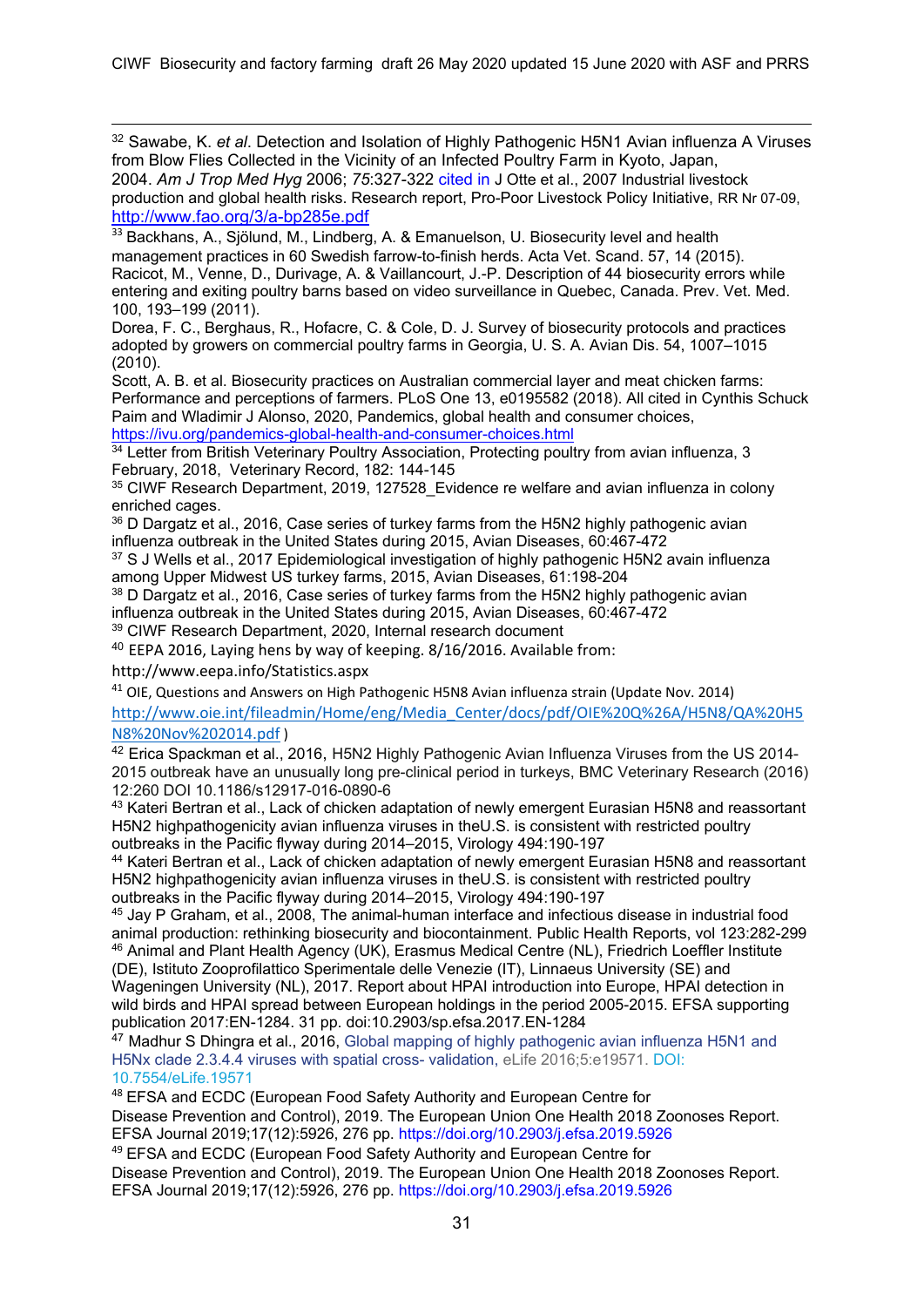<sup>50</sup> EFSA and ECDC (European Food Safety Authority and European Centre for Disease Prevention and Control), 2019. The European Union One Health 2018 Zoonoses Report. EFSA Journal 2019;17(12):5926, 276 pp. https://doi.org/10.2903/j.efsa.2019.5926 . Also additional tables for Campylobacter testing,

https://zenodo.org/record/3527706/files/A1%20Campylobacter%202018.zip?download=1 <sup>51</sup> EFSA 2019 Zoonoses report for 2018, additional tables,<br>https://zenodo.org/record/3527706/files/A1%20Campylobacter%202018.zip?download=1

52 M. Wierup, H. Wahlström, E. Lahti, H. Eriksson, D. S. Jansson, Å. Odelros,L. Ernholm Outdoor poultry production systems are not associated with increased exposure to *Salmonella* Acta Veterinaria Scandinavica (2017) 59, 13

doi: 10.1186/s13028-017-0281-4

<sup>53</sup> Thomas Denagamage et al.Risk Factors Associated With *Salmonella* in Laying Hen Farms: Systematic Review of Observational Studies, *Avian Diseases* Vol. 59, No. 2 (June 2015), pp. 291-302 <sup>54</sup> Van Hoorebeke, S., Van Immerseel, F., Haesebrouck, E., Ducatelle, R. & Dewulf, J. (2011) The influence of the housing system on Salmonella infections in laying hens: a review. *Zoonoses and public health* 58: 304-311. Cited in Paul Wigley, Zoonotic diseases, human health and farm animal welfare: Salmonella, Report for CIWF, 2013.

<sup>55</sup> Molbak, K. & Neimann, J. (2002) Risk factors for sporadic infection with Salmonella enteritidis, Denmark, 1997-1999. *American journal of epidemiology* 156: 654-661; Namata, H., Meroc, E., *et al*.(2008) Salmonella in Belgian laying hens: an identification of risk factors. *Preventive veterinary medicine* 

83: 323-336; Chemaly, M., Huneau-Salaun, A., *et al*.(2009) Isolation of Salmonella enterica in layinghen flocks and assessment of eggshell contamination in France. *Journal of food protection* 72: 2071- 2077; Huneau-Salaun, A., Marianne, C., Sophie, le B.*, et al.* (2009) Risk factors for Salmonella enterica subsp. enterica contamination in 519 French laying hen flocks at the end of the laying period. *Preventive veterinary medicine* 89: 51-58, all cited in Paul Wigley, Zoonotic diseases, human health and farm animal welfare: Salmonella, Report for CIWF, 2013.

<sup>56</sup> Namata, H., Meroc, E., Aerts, M., Faes, C., Abrahantes, J. C,. Imberechts, H. & Mintiens, K. (2008) Salmonella in Belgian laying hens: an identification of risk factors. *Preventive veterinary medicine* 83: 323-336

<sup>57</sup> L. C. Snow et al. Investigation of risk factors for *Salmonella* on commercial egg-laying farms in Great Britain, 2004-2005 Veterinary Record (2010) 166, 579-586 doi: 10.1136/vr.b4801

58 Methner U, et al., 2006, [Occurrence of salmonellae in laying hens in different housing systems and inferences for control], Berliner und Munchener Tierarztliche Wochenschrift. 2006 Nov-Dec;119(11-12):467-473.

<sup>59</sup> Hughes, L.A., Shopland, S., Wigley, P., *et al.* (2008) Characterisation of Salmonella enterica serotype Typhimurium isolates from wild birds in northern England from 2005 - 2006. *BMC veterinary research* 4: 4, cited in Paul Wigley, Zoonoti diseases, human health and farm animal welfare: Salmonella, Report for CIWF, 2013

 $60$  Paul Wigley, Zoonotic diseases, human health and farm animal welfare: Salmonella, Report for CIWF, 2013. https://www.ciwf.org.uk/media/3756120/Salmonella.pdf

<sup>61</sup> EFSA and ECDC (European Food Safety Authority and European Centre for

Disease Prevention and Control), 2019. The European Union One Health 2018 Zoonoses Report. EFSA Journal 2019;17(12):5926, 276 pp. https://doi.org/10.2903/j.efsa.2019.5926 . Also additional tables for Campylobacter testing,

https://zenodo.org/record/3527706/files/A1%20Campylobacter%202018.zip?download=1 <sup>62</sup> EFSA 2019 Zoonoses report for 2018, additional tables,

https://zenodo.org/record/3527706/files/A1%20Campylobacter%202018.zip?download=1

<sup>63</sup> Tom Humphrey Zoonotic diseases, human health and farm animal welfare: Salmonella, Report for CIWF, 2013: Campylobacter https://www.ciwf.org.uk/media/3756117/Campylobacter.pdf

<sup>64</sup> Myers, K. P., Olsen, C. W. *et al.* (2006) Are swine workers in the United States at

increased risk of infection with zoonotic influenza virus? *Clinical Infectious Diseases* 42(1): 14‐20 <sup>65</sup> Choi, Y. K., Nguyen, T. D. et al. (2005) Studies of H5N1 influenza virus infection of pigs by using viruses isolated in Vietnam and Thailand in 2004. *Journal of Virology* 79(16): 10821-10825; Cyranoski, D.(2005)Bird flu spreads among Java's pigs. *Nature* 435(7041): 390-391, cited in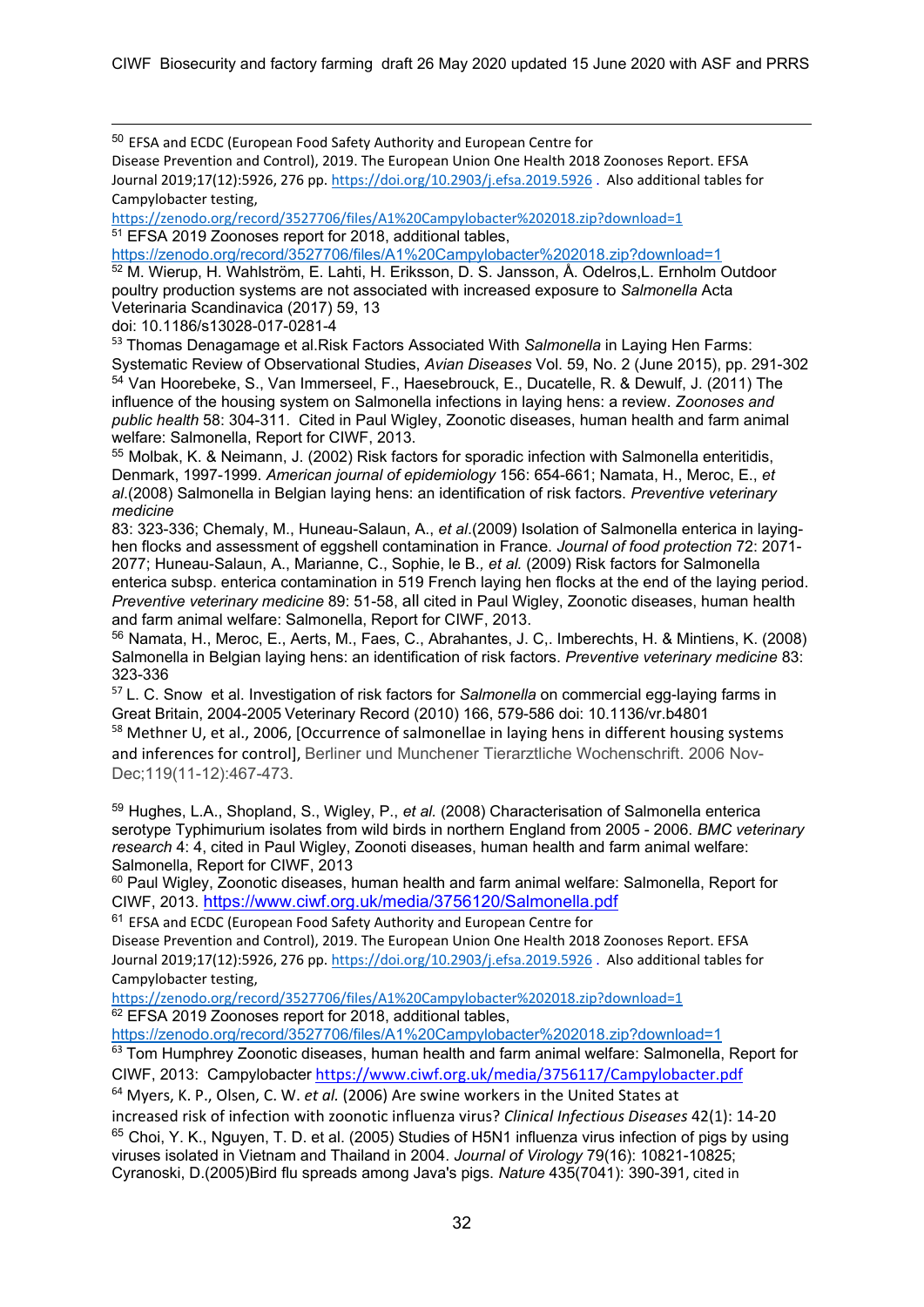<sup>66</sup> Janet Daly, 2013, Zoonotic diseases, human health and farm animal welfare, Swine Influenza, report for CIWF, https://www.ciwf.org.uk/media/3756129/Swine-influenza.pdf

 $67$  Chew-Lim, M. & Ng, C. Y. (1987) Recurrent viruses in a Singapore intensive pig farming estate. *Annals Academy Medicine Singapore* 16(4): 651-654, cited in Janet Daly, 2013, Zoonotic diseases, human health and farm animal welfare, Swine Influenza, report for CIWF,

https://www.ciwf.org.uk/media/3756129/Swine‐influenza.pdf

 $68$  Janet Daly, 2013, Zoonotic diseases, human health and farm animal welfare, Swine Influenza, report for CIWF, https://www.ciwf.org.uk/media/3756129/Swine-influenza.pdf 69 CIWF Research Department, 135368 ASF briefing

70 OIE African Swine Fever key facts https://www.oie.int/en/animal-health-in-the-world/animaldiseases/african-swine-fever/

<sup>71</sup> FAO ASF situation update 5 March 2020,

http://www.fao.org/ag/againfo/programmes/en/empres/ASF/Situation\_update.html

72 Alistair Driver National Pig Association, Global pork production forecast revised downwards as China's ASF recovery stalls, 15 April 2020 http://www.npa-

uk.org.uk/Global\_pork\_production\_forecast\_revised\_downwards\_as\_Chinas\_ASF\_recovery \_stalls.htm

 $\overline{73}$  Alistair Driver National Pig Association, ASF found on large farm in western Poland

24<sup>th</sup> Mar 2020 http://www.npa-uk.org.uk/ASF\_found\_on\_large\_farm\_in\_western\_Poland.html 74 Defra Updated Outbreak Assessment #10 African swine fever in Europe (Eastern Europe & Belgium) 23 March 2020 Ref: VITT/1200 ASF in Europe (Eastern Europe & Belgium)

https://assets.publishing.service.gov.uk/government/uploads/system/uploads/attachment\_da ta/file/874897/asf-east-europe-update10.pdf

 $75$  National Pig Association 5 May 2020, India reports first case of African swine fever, http://www.npa-uk.org.uk/India\_reports\_first\_case\_of\_African\_swine\_fever.html 76 OIE Porcine Reproductive and Respiratory Syndrome (PRRS)

 $77$  K E Atkins et al., 2013, Vaccination and reduced cohort duration can drive virulence evolution: Marek's disease virus and industrialized agriculture. Evolution. 67(3):851-60. doi: 10.1111/j.1558- 5646.2012.01803.x

<sup>78</sup> Nickbakhsh, S. et al., 2016, Modelling the impact f co-circulating low pathogenic avian influenza vieruses on epidemics of highly pathogenic avian influenza in poultry, Epidemics, 17:27-34

<sup>79</sup> Michael Greger, 2007, The Human/Animal Interface: Emergence and Resurgence of Zoonotic Infectious Diseases, Critical Reviews in Microbiology, 33:243–299

80 Erasmus Medical Centre (NL), Istituto Zooprofilattico Sperimentale delle Venezie (IT), 2017.

Mechanisms and risk factors for mutation from low to highly pathogenic avian influenza virus. EFSA supporting publication 2017:EN-1287. 26 pp. doi:10.2903/sp.efsa.2017.EN-1287

81 D J Alexander, 2000, A review of avian influenza in different bird species, Veterinary Microbiology 74:3-13, http://www.birdflubook.org/resources/Alexande3.pdf

82 M. Gauthier-Clerc, C. Lebarbenchon, F. Thomas, 2007, Recent expansion of highly pathogenic avian influenza H5N1: a critical review, Ibis 149:202‐214

83 D J Alexander, 2000. A review of avian influenza in different bird species, Veterinary Microbiology 74:3-13, http://www.birdflubook.org/resources/Alexande3.pdf<br><sup>84</sup> Michael Greger, 2007, The Human/Animal Interface: Emergence and Resurgence

of Zoonotic Infectious Diseases, Critical Reviews in Microbiology, 33:243–299

<sup>85</sup> Michael Greger, 2007, The Human/Animal Interface: Emergence and Resurgence

of Zoonotic Infectious Diseases, Critical Reviews in Microbiology, 33:243–299

86 Madhur S Dhingra et al., 2018, Geographical and Historical Patterns in the Emergences of Novel Highly Pathogenic Avian Influenza (HPAI) H5 and H7 Viruses in Poultry, Frontiers in Veterinary Science, Vol 5:84, doi: 10.3389/fvets.2018.00084

87 US CDC, Recombination Resulting in Virulence Shift in Avian Influenza Outbreak, Chile, Emerging Infectious Diseases, 10(4), April 2004,

https://wwwnc.cdc.gov/eid/article/10/4/pdfs/03-0396.pdf

88 Michael Greger, 2007. The Human/Animal Interface: Emergence and Resurgence of Zoonotic Infectious Diseases, Critical Reviews in Microbiology, 33:243–299

89 Yifei Xu et al., 2017, Low-Pathogenic Influenza A Viruses in North American Diving Ducks Contribute to the Emergence of a Novel Highly Pathogenic Influenza A(H7N8) Virus, J Virol 91:e02208-16. https://doi.org/10.1128/JVI.02208-16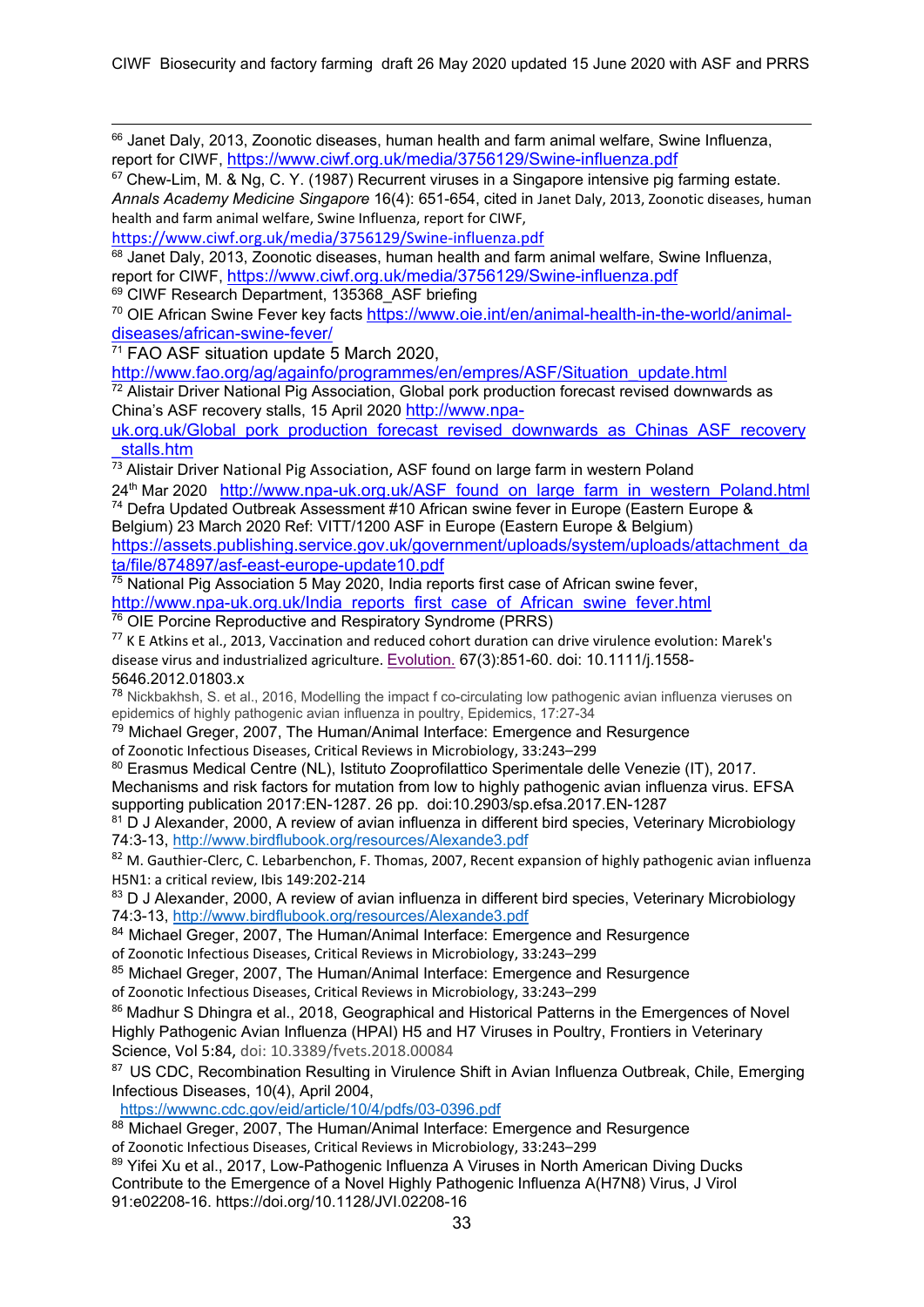90 M. Gauthier-Clerc, C. Lebarbenchon, F. Thomas, 2007, Recent expansion of highly pathogenic avian influenza H5N1: a critical review, Ibis 149:202-214j, citing Chen, H., et al., 2006, Establishment of multiple sublineages of H5N1 influenza virus in Asia: implications for pandemic control. *Proc*. *Natl Acad*. *Sci*. *USA* **103**: 2845–2850.

91 FAO, Epidemiology of Avian Influenza, http://www.fao.org/avianflu/en/clinical.html accessed January 2017

92 Marcos H Rostagno 2009, Review: Can stress in farm animals increase food security risk? Foodborne pathogens and disease Volume 6, number 7, 2009 767-776

93 A R Woolums 2015, Feedlot acute interstitial pneumonia, Veterinary Clinics of North America, Food Animal Practice, 2015, 31, 3, pp 381-389; Beef Magazine, May 2014, Outsmart stress in beef cattle, http://beefmagazine.com/outsmart-stress-beef-cattle

 $94$  Jan W.M. Merks One century of genetic changes in pigs and the future needs, The challenge of genetic change in animal production, BSAS Occasional Publication number 27 edited W G Hill et al., 2000, BSAS Edinburgh, p8 – 19; G. C. Emmans and I. Kyriazakis Issues arising from genetic selection for growth and body composition characteristics in poultry and pigs The challenge of genetic change in animal production, BSAS Occasional Publication number 27 edited W G Hill et al., 2000, p36-49 95 S Umar et al., 2017 Immunosuppressive interactions of viral diseases in poultry, World's Poultry Science Journal, Vol. 73, March 2017 121-135

96 Reperant, L. A., Cornaglia, G. & Osterhaus, A. D. M. E. The importance of understanding the human-<br>animal interface: from early hominins to global citizens. Curr. Top. Microbiol. Immunol. 365, 49–81 (2013).

<sup>97</sup> CAST 2005, Global risks of infectious animal diseases, https://www.cast-science.org/wpcontent/uploads/2018/12/CAST-Global-Risks-of-Infectious-Animal-Diseases-Issue-Paper-28- FINAL69.pdf

98 FAO-OIE-WHO Technical Update: Current evolution of avian influenza H5N1 viruses http://www.fao.org/docrep/014/al874e/al874e00.pdf

99 M. Gauthier-Clerc, C. Lebarbenchon, F. Thomas, 2007, Recent expansion of highly pathogenic avian influenza H5N1: a critical review, Ibis 149:202‐214

<sup>100</sup> Newman, S.H., Siembieda J., Kock R., McCracken T., Khomenko S., & Mundkur T. (2010). FAO EMPRES Wildlife Unit Fact Sheet: Wildlife and H5N1 HPAI Virus ‐ Current Knowledge. Animal Production and Health Division, Food and Agriculture Organization of the United Nations (available at http://www.fao.org/avianflu/en/wildlife/index.html).

<sup>101</sup> Newman, S.H., Siembieda J., Kock R., McCracken T., Khomenko S., & Mundkur T. (2010). FAO EMPRES Wildlife Unit Fact Sheet: Wildlife and H5N1 HPAI Virus ‐ Current Knowledge. Animal Production and Health Division, Food and Agriculture Organization of the United Nations (available at

http://www.fao.org/avianflu/en/wildlife/index.html).

 $102$  D Dargatz et al., 2016, Case series of turkey farms from the H5N2 highly pathogenic avian influenza outbreak in the United States during 2015, Avian Diseases, 60:467-472

103 S J Wells et al., 2017 Epidemiological investigation of highly pathogenic H5N2 avain influenza among Upper Midwest US turkey farms, 2015, Avian Diseases, 61:198-204

<sup>104</sup> D Dargatz et al., 2016, Case series of turkey farms from the H5N2 highly pathogenic avian influenza outbreak in the United States during 2015, Avian Diseases, 60:467-472

<sup>105</sup> Scott Krauss et al., 2016, The enigma of the apparent disappearance of Eurasian highly pathogenic H5 clade 2.3.4.4 influenza A viruses in North American waterfowl, PNAS 113:9033-9038  $106$  Scott Krauss et al., 2016, The enigma of the apparent disappearance of Eurasian highly

pathogenic H5 clade 2.3.4.4 influenza A viruses in North American waterfowl, PNAS 113:9033-9038  $107$  J Otte et al., 2007 Industrial livestock production and global health risks. Research report, Pro-

Poor Livestock Policy Initiative, RR Nr 07-09, http://www.fao.org/3/a-bp285e.pdf : Paim and Wladimir J Alonso, 2020, Pandemics, global health and consumer choices, https://ivu.org/pandemics-globalhealth-and-consumer-choices.html ; Compassion in World Farming, 2020, Is the next pandemic on ur plate? Our food system, through the lens of COVID-19, https://www.ciwf.org.uk/media/7440095/is-thenext-pandemic-on-our-plate-our-food-system-through-the-lens-of-covid-19.pdf

<sup>108</sup> Jung-Hyang Sur How far can African swine fever spread? J Vet Sci. 2019 Jul;20(4):e41 https://doi.org/10.4142/jvs.2019.20.e41<br><sup>109</sup> Solenne Costard et al. , 2009 Review: African swine fever: how can global spread be prevented?

Phil. Trans. R. Soc. B (2009) 364, 2683–2696 doi:10.1098/rstb.2009.0098 https://www.ncbi.nlm.nih.gov/pmc/articles/PMC2865084/pdf/rstb20090098.pdf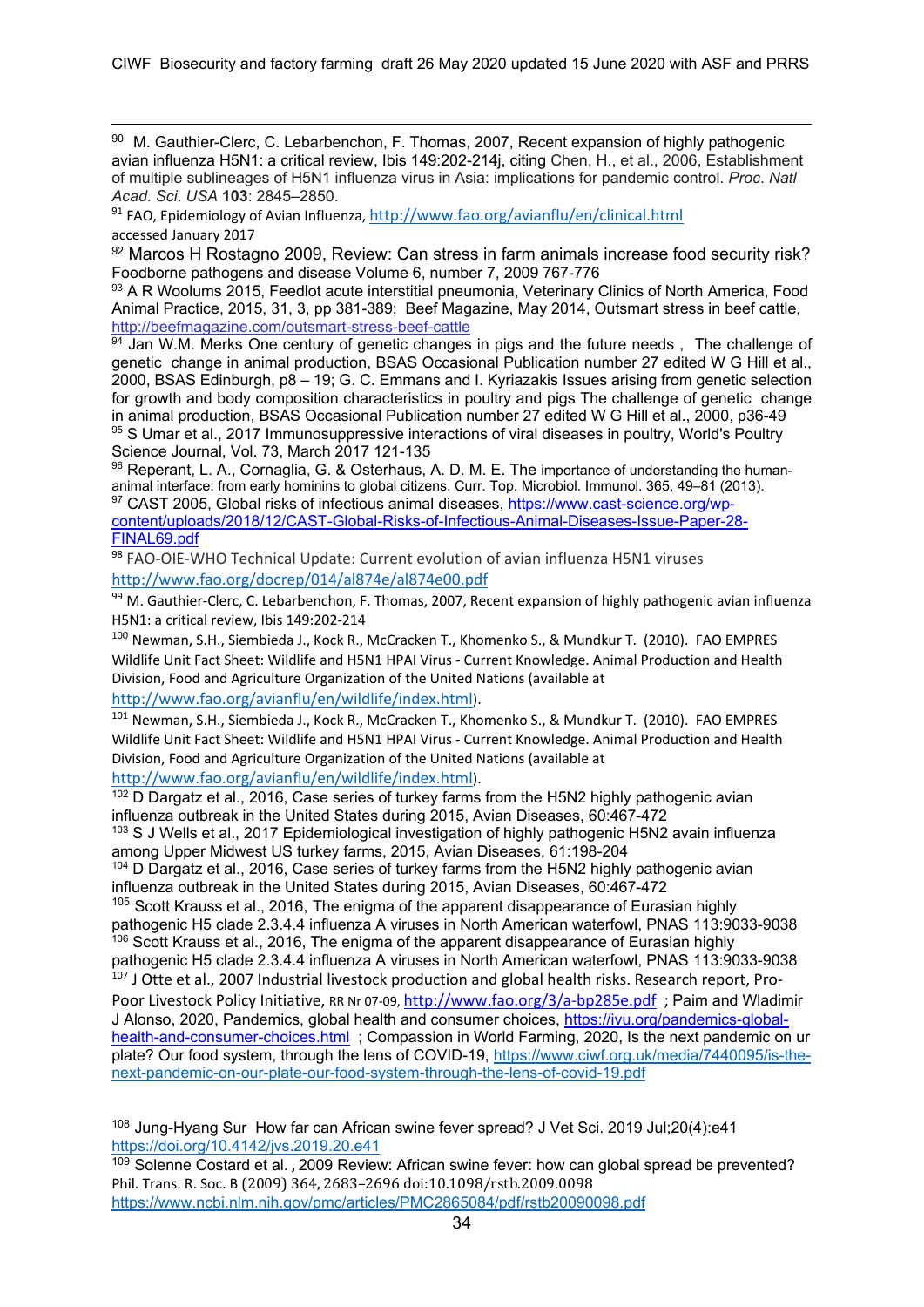<sup>110</sup> Woźniakowski, G., Frączyk, M., Niemczuk, K., Pejsak, Z., 2016, Selected aspects related to epidemiology, pathogenesis, immunity, and control of African swine fever., Journal of Veterinary Research, Vol. 60, No. 2, pp. 119‐125

<sup>111</sup> Jung-Hyang Sur How far can African swine fever spread? J Vet Sci. 2019 Jul;20(4):e41 https://doi.org/10.4142/jvs.2019.20.e41

<sup>112</sup> Solenne Costard et al., 2009 Review: African swine fever: how can global spread be prevented? Phil. Trans. R. Soc. B (2009) 364, 2683–2696 doi:10.1098/rstb.2009.0098

https://www.ncbi.nlm.nih.gov/pmc/articles/PMC2865084/pdf/rstb20090098.pdf

113 Gogin, A., Gerasimov, V., Malogolovkin, A., Kolbasov, D., 2013, African swine fever in the North Caucasus region and the Russian Federation in years 2007‐2012., Virus Research, Vol. 173, No. 1, pp. 198‐203 114 Woźniakowski, G., Frączyk, M., Niemczuk, K., Pejsak, Z., 2016, Selected aspects related to epidemiology, pathogenesis, immunity, and control of African swine fever., Journal of Veterinary

Research, Vol. 60, No. 2, pp. 119-125

<sup>115</sup> Boklund A, et al., 2018 EFSA Scientific report on the epidemiological analyses of African swine fever in the European Union (November 2017 until November 2018). EFSA Journal 2018;16(11):5494, 106 pp. https://doi.org/10.2903/j.efsa.2018.5494

<sup>116</sup> EFSA Scientific Opinion: Risk assessment of African swine fever in the south‐eastern countries of Europe. *EFSA Journal* 2019;17(11):5861, doi: 10.2903/j.efsa.2019.5861

<sup>117</sup> Rachel A Taylor et al., 2020, The Risk of Infection by African Swine Fever Virus in European Swine Through Boar Movement and Legal Trade of Pigs and Pig Meat, Front Vet Sci 2020 Jan 9;6:486. doi: 10.3389/fvets.2019.00486.

118 OIE African Swine Fever (ASF) Report N° 44: May 15 to 28, 2020 https://www.oie.int/fileadmin/Home/eng/Animal\_Health\_in\_the\_World/docs/pdf/Disease\_cards/ASF/R eport 44 Current situation of ASF.pdf

119 OIE WAHIS Jan to June 2020 map for ASF

<sup>120</sup> FAO. 2017. African Swine Fever Threatens People's Republic of China (6 March 2018). FAO Animal Health Risk Analysis – Assessment, Issue No. 5. Rome, FAO, http://www.fao.org/3/I8805EN/i8805en.pdf

<sup>121</sup> Shao-Lun Zhai, et al., 2019 African swine fever spread in China, Vet Record 4 May 2019 p 559 https://veterinaryrecord.bmj.com/content/vetrec/184/18/559.2.full.pdf

122 Wang et al., African Swine Fever: an unprecedented disaster and challenge to China. Infectious Diseases of Poverty (2018) 7:1112018 https://doi.org/10.1186/s40249‐018‐0495‐3

123 Van Phan Le et al., 2019, Outbreak of ASF, Vietnam, 2019

https://www.ncbi.nlm.nih.gov/pmc/articles/PMC6590755/pdf/19-0303.pdf

124 Jung-Hyang Sur How far can African swine fever spread? J Vet Sci. 2019 Jul;20(4):e41 https://doi.org/10.4142/jvs.2019.20.e41

<sup>125</sup> Chris McCulloch, August 27 2018, ASF on Romania's largest pig farm: 140,000 pigs culled, https://www.pigprogress.net/Health/Articles/2018/8/ASF-on-Romanias-largest-pig-farm-140000-pigsculled-326675E/

<sup>126</sup> Emily Houghton, 28 August 2018, African swine fever strikes Romania's largest pig farm, https://thepigsite.com/news/2018/08/african-swine-fever-strikes-romanias-largest-pig-farm-1

<sup>127</sup> Romania Insider, 27 August 2018 https://www.romania-insider.com/biggest-pig-farm-romaniaafrican-swine-feve/

128 Chris McCulloch, August 27 2018, ASF on Romania's largest pig farm: 140,000 pigs culled, https://www.pigprogress.net/Health/Articles/2018/8/ASF-on-Romanias-largest-pig-farm-140000-pigsculled-326675E/

 $129$  Boklund A, et al., 2018 EFSA Scientific report on the epidemiological analyses of African swine fever in the European Union (November 2017 until November 2018). EFSA Journal 2018;16(11):5494, 106 pp. https://doi.org/10.2903/j.efsa.2018.5494

130 Chris McCulloch, August 27 2018, ASF on Romania's largest pig farm: 140,000 pigs culled, https://www.pigprogress.net/Health/Articles/2018/8/ASF-on-Romanias-largest-pig-farm-140000-pigsculled-326675E/

131 Megan C. Niederwerder, Ana M.M. Stoian, Raymond R.R. Rowland, et al., 2019 Infectious Dose of African Swine Fever Virus When Consumed Naturally in Liquid or Feed *Emerging Infectious Diseases [journal of US CDC]*, online 13<sup>th</sup> February 2019, https://wwwnc.cdc.gov/eid/article/25/5/18-1495\_article

132 Kansas State University, 17 September 2019, http://www.swineweb.com/kansas-state-universitystudy-confirms-possible-danger-of-imported-feed-contaminated-with-african-swine-fever/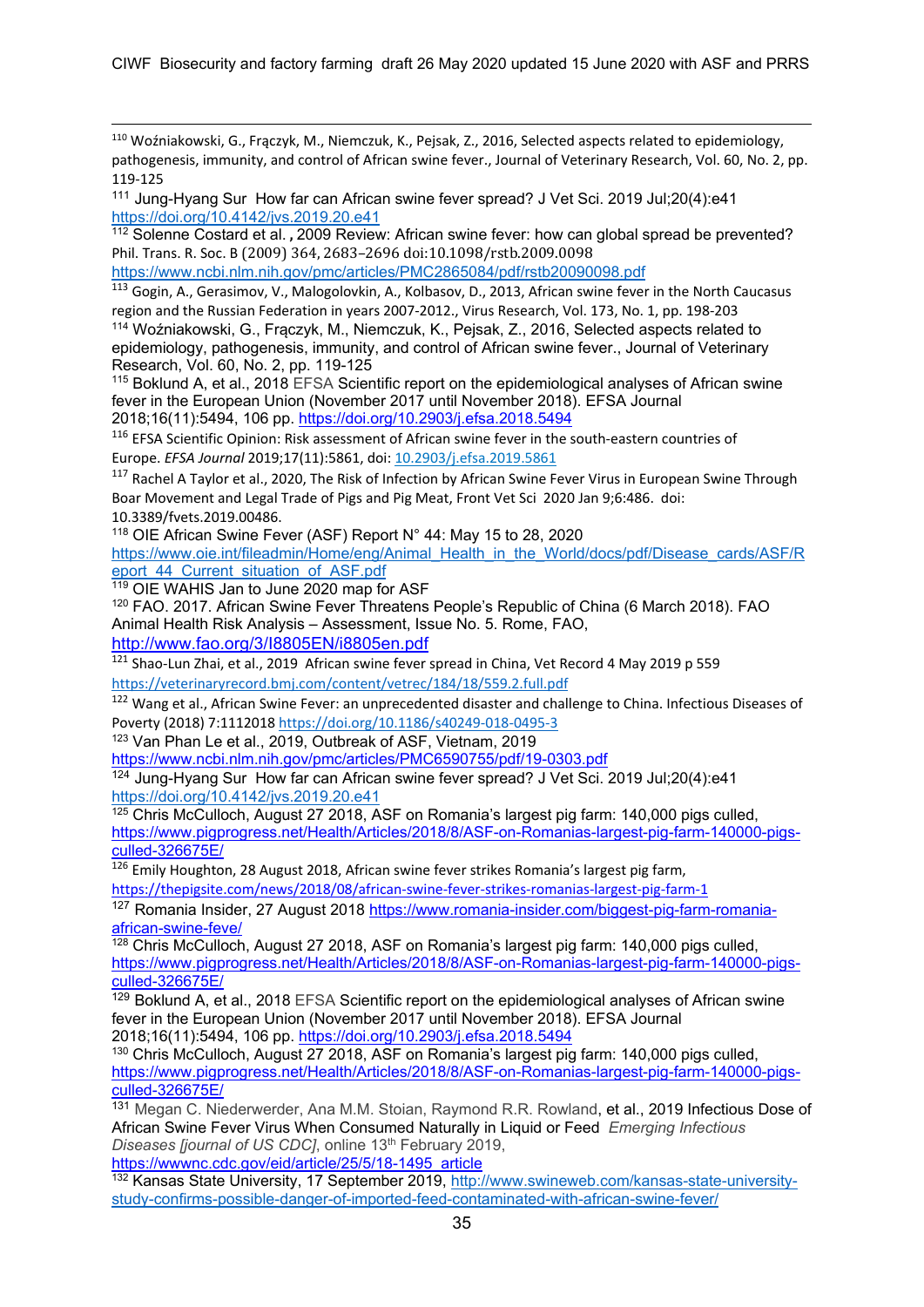<sup>133</sup> Megan C. Niederwerder, Ana M.M. Stoian, Raymond R.R. Rowland, et al., 2019 Infectious Dose of African Swine Fever Virus When Consumed Naturally in Liquid or Feed *Emerging Infectious Diseases [journal of US CDC]*, online 13th February 2019, https://wwwnc.cdc.gov/eid/article/25/5/18-1495\_article

<sup>134</sup> Stoian, A.M.M.; Zimmerman, J.; Ji, J.; Hefley, T.J.; Dee, S.; Diel, D.G.; Rowland, R. R. R.; Niederwerder, M. C. (2019). Half‐life of African swine fever virus in shipped feed. *Emerging Infectious Diseases*, vol. 25, no. 12, doi: 10.3201/eid2512.191002

https://wwwnc.cdc.gov/eid/article/25/12/19-1002\_article

135 Megan C. Niederwerder, Ana M.M. Stoian, Raymond R.R. Rowland, et al., 2019 Infectious Dose of African Swine Fever Virus When Consumed Naturally in Liquid or Feed *Emerging Infectious*  Diseases *[journal of US CDC]*, online 13<sup>th</sup> February 2019,

https://wwwnc.cdc.gov/eid/article/25/5/18-1495\_article

<sup>136</sup> Claire Guinat et al. 2016, Transmission routes of African swine fever virus to domestic pigs: current knowledge and future research directions, Veterinary Record (2016) 178, 262-267, https://veterinaryrecord.bmj.com/content/vetrec/178/11/262.full.pdf

137 Shao-Lun Zhai, et al., 2019 African swine fever spread in China, Vet Record 4 May 2019 p 559 https://veterinaryrecord.bmj.com/content/vetrec/184/18/559.2.full.pdf

138Tao Wang, Yuan Sun, and Hua-Ji Qiu 2018 African swine fever: an unprecedented disaster and challenge to China Infect Dis Poverty. 2018; 7: 111. doi: 10.1186/s40249‐018‐0495‐3

https://www.ncbi.nlm.nih.gov/pmc/articles/PMC6203974/pdf/40249\_2018\_Article\_495.pdf

<sup>139</sup> Miteva A, et al., 2020, EFSA Scientific report on the epidemiological analyses of African swine fever in the European Union (November 2018 to October 2019). EFSA Journal 2020;18(1):5996, 107 pp. https://doi.org/10.2903/j.efsa.2020.5996

140<br><sup>140</sup> Cisek, A. A., Dąbrowska, I., Gregorczyk, K. P., Wyżewski, Z., 2016, African swine fever virus: a new old enemy of Europe., Annals of Parasitology, Vol. 62, No. 3, pp. 161‐167

141 Esther A Kukielka, et al., (2017) Modeling the live-pig trade network in Georgia: Implications for disease prevention and control. PLoS ONE 12(6): e0178904. https://doi.org/10.1371/journal. pone.0178904

142 Martínez-López B, Perez AM, Feliziani F, Rolesu S, Mur L, Sánchez-Vizcaíno JM. Evaluation of the risk factors contributing to the African swine fever occurrence in Sardinia, Italy. Front Microbiol. 2015;6:314. doi:10.3389/ fmicb.2015.00314

143 Boklund A, et al., 2018 EFSA Scientific report on the epidemiological analyses of African swine fever in the European Union (November 2017 until November 2018). EFSA Journal 2018;16(11):5494, 106 pp. https://doi.org/10.2903/j.efsa.2018.5494

<sup>144</sup> Cisek, A. A., Dąbrowska, I., Gregorczyk, K. P., Wyżewski, Z., 2016, African swine fever virus: a new old enemy of Europe., Annals of Parasitology, Vol. 62, No. 3, pp. 161‐167

<sup>145</sup> Food and Agriculture Organization of the United Nations/World Organisation for Animal Health/World Bank. 2010. Good practices for biosecurity in the pig sector – Issues and options in developing and transition countries. FAO Animal Production and Health Paper No. 169. Rome, FAO. http://www.fao.org/3/a‐i1435e.pdf 146 OIE WAHIS database

https://www.oie.int/wahis\_2/public/wahid.php/Reviewreport/Review?reportid=31778 147 Van Phan Le et al., 2019, Outbreak of ASF, Vietnam, 2019

https://www.ncbi.nlm.nih.gov/pmc/articles/PMC6590755/pdf/19-0303.pdf

148 FAO. 2017. African Swine Fever Threatens People's Republic of China (6 March 2018). FAO Animal Health Risk Analysis – Assessment, Issue No. 5. Rome, FAO, http://www.fao.org/3/I8805EN/i8805en.pdf

<sup>149</sup> Guberti, V., Khomenko, S., Masiulis, M. & Kerba S. 2019. African swine fever in wild boar ecology and biosecurity. FAO Animal Production and Health Manual No. 22. Rome, FAO, OIE and EC. http://www.fao.org/3/ca5987en/CA5987EN.pdf

<sup>150</sup> Miteva A, et al., 2020, EFSA Scientific report on the epidemiological analyses of African swine fever in the European Union (November 2018 to October 2019). EFSA Journal 2020;18(1):5996, 107 pp. https://doi.org/10.2903/j.efsa.2020.5996

<sup>151</sup> Arnoldas Pautienius et al., 2018, Prevalence and Spatiotemporal Distribution of African Swine Fever in Lithuania, 2014‐2017, Virology Journal, 2018 Nov 19;15(1):177.doi: 10.1186/s12985‐018‐1090‐8

152 Claire Guinat et al. 2016, Transmission routes of African swine fever virus to domestic pigs: current knowledge and future research directions, Veterinary Record (2016) 178, 262-267, https://veterinaryrecord.bmj.com/content/vetrec/178/11/262.full.pdf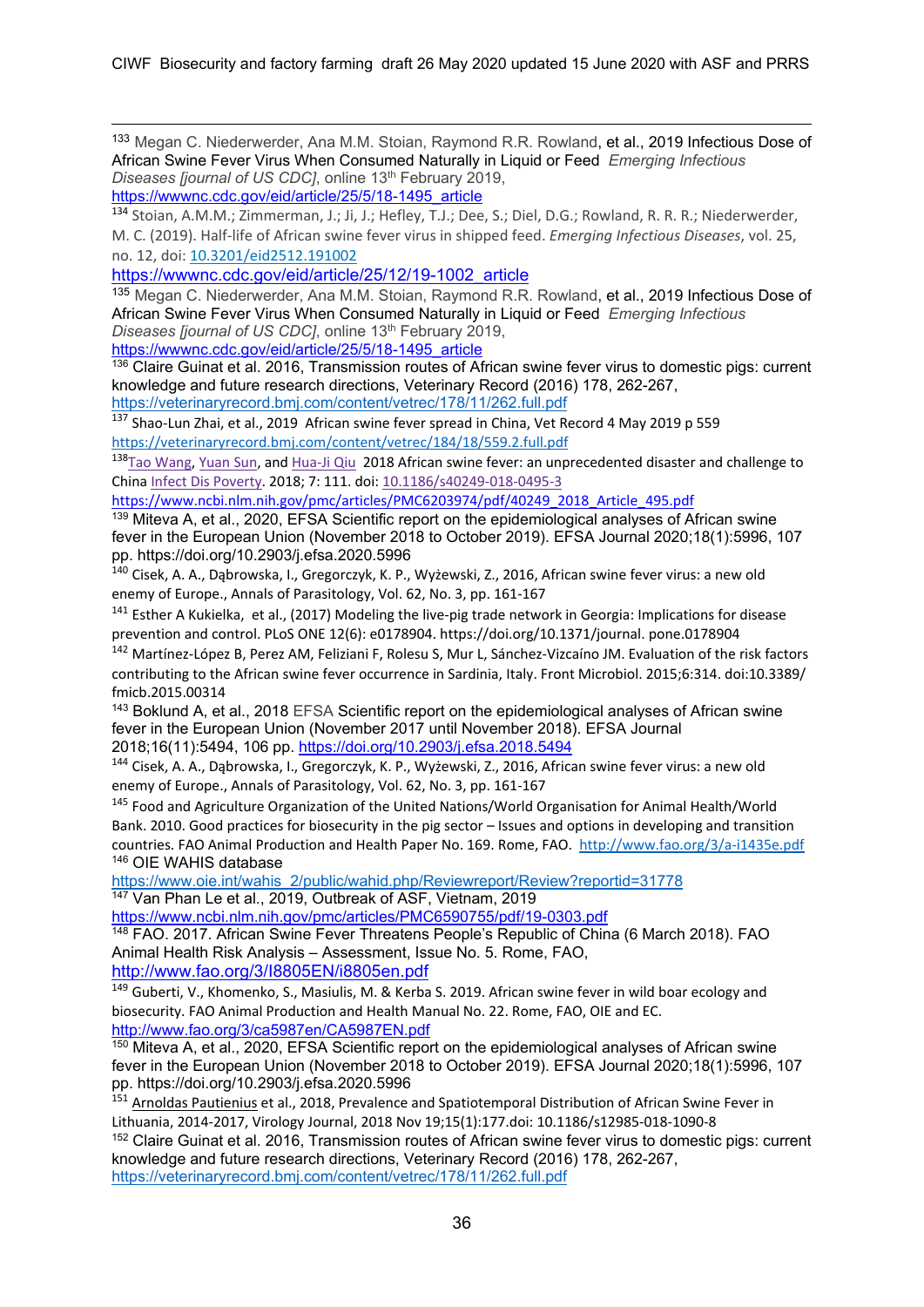<sup>153</sup> Tomasz Podgórski , Krzysztof Śmietanka, 2018, Do Wild Boar Movements Drive the Spread of African Swine Fever? Transbound Emerg Dis 65(6):1588-1596.

doi: 10.1111/tbed.12910.

<sup>154</sup> Miteva A, et al., 2020, EFSA Scientific report on the epidemiological analyses of African swine fever in the European Union (November 2018 to October 2019). EFSA Journal 2020;18(1):5996, 107 pp. https://doi.org/10.2903/j.efsa.2020.5996

<sup>155</sup> Miteva A, et al., 2020, EFSA Scientific report on the epidemiological analyses of African swine fever in the European Union (November 2018 to October 2019). EFSA Journal 2020;18(1):5996, 107 pp. https://doi.org/10.2903/j.efsa.2020.5996

<sup>156</sup> EFSA (European Food Safety Authority), Miteva A, et al., 2020. Scientific report on the epidemiological analyses of African swine fever in the European Union (November 2018 to October 2019). EFSA Journal 2020;18(1):5996, 107 pp. https://doi.org/10.2903/j.efsa.2020.5996

<sup>157</sup> EFSA (European Food Safety Authority), Miteva A, et al., 2020. Scientific report on the epidemiological analyses of African swine fever in the European Union (November 2018 to October 2019). EFSA Journal 2020;18(1):5996, 107 pp. https://doi.org/10.2903/j.efsa.2020.5996

<sup>158</sup> Oļševskis E et al., 2016, African swine fever virus introduction into the EU in 2014: experience of Latvia. Res Vet Sci. 105:28–30. https://asf‐

referencelab.info/asf/images/ficherosasf/publicaciones/Edvins\_et\_al\_\_2016\_Latvia\_ASF.pdf

<sup>159</sup> Oļševskis E et al., 2016, African swine fever virus introduction into the EU in 2014: experience of Latvia. Res Vet Sci. 105:28–30. https://asf‐

referencelab.info/asf/images/ficherosasf/publicaciones/Edvins\_et\_al\_\_2016\_Latvia\_ASF.pdf

<sup>160</sup> Megan C. Niederwerder, Ana M.M. Stoian, Raymond R.R. Rowland, et al., 2019 Infectious Dose of African Swine Fever Virus When Consumed Naturally in Liquid or Feed *Emerging Infectious Diseases [journal of US CDC]*, online 13<sup>th</sup> February 2019,

https://wwwnc.cdc.gov/eid/article/25/5/18-1495\_article

<sup>161</sup> Arnoldas Pautienius et al., 2018, Prevalence and Spatiotemporal Distribution of African Swine Fever in Lithuania, 2014‐2017, Virology Journal, 2018 Nov 19;15(1):177.

doi: 10.1186/s12985‐018‐1090‐8

<sup>162</sup> Guberti, V., Khomenko, S., Masiulis, M. & Kerba S. 2019. African swine fever in wild boar ecology and biosecurity. FAO Animal Production and Health Manual No. 22. Rome, FAO, OIE and EC. http://www.fao.org/3/ca5987en/CA5987EN.pdf

<sup>163</sup> Guberti. V., Khomenko, S., Masiulis, M. & Kerba S. 2019. African swine fever in wild boar ecology and biosecurity. FAO Animal Production and Health Manual No. 22. Rome, FAO, OIE and EC. http://www.fao.org/3/ca5987en/CA5987EN.pdf

<sup>164</sup> Guberti, V., Khomenko, S., Masiulis, M. & Kerba S. 2019. African swine fever in wild boar ecology and biosecurity. FAO Animal Production and Health Manual No. 22. Rome, FAO, OIE and EC. http://www.fao.org/3/ca5987en/CA5987EN.pdf

165 US CDC, May 2019, interview with Dr Neiderwerder, *African Swine Fever in Pigs from Feed and Liquid,* https://tools.cdc.gov/podcasts/media/pdf/EID\_5-19\_AfricanSwineFever.pdf

166 OIE Porcine Reproductive and Respiratory Syndrome (PRRS), https://www.oie.int/en/animalhealth-in-the-world/animal-diseases/Porcine-reproductive-and-respiratory-

syndrome/#:~:text=PRRS%20was%20first%20recognized%20in,OIE%20Terrestrial%20Animal%20H ealth%20Code.

167 World Organisation for Animal Health (OIE), OIE Terrestrial Manual of Diagnostic Tests and Vaccines, 2015 edition, Chapter 3.8.6 Porcine reproductive and respiratory syndrome,

https://www.oie.int/fileadmin/Home/eng/Health\_standards/tahm/3.08.06\_PRRS.pdf 168 OIE Wahis, Immediate notification 09/05/2007

https://www.oie.int/wahis\_2/public/wahid.php/Reviewreport/Review?reportid=5387

<sup>169</sup> CABI News, 11 May 2007, A pig epidemic spreading throughout south China's Guangdong province has been identified as porcine reproductive and respiratory syndrome, commonly known as "blue ear disease". https://www.cabi.org/animalscience/news/16789

<sup>170</sup> OIE, 23 December 2008, First detection of Ebola‐Reston virus in pigs ‐ FAO/OIE/WHO offer assistance to the Philippines https://www.oie.int/en/for-the-media/press-releases/detail/article/first-detection-of-ebolareston‐virus‐in‐pigs‐faooiewho‐offer‐assistance‐to‐the‐philippines/

<sup>171</sup> OIE Porcine Reproductive and Respiratory Syndrome (PRRS), https://www.oie.int/en/animalhealth-in-the-world/animal-diseases/Porcine-reproductive-and-respiratory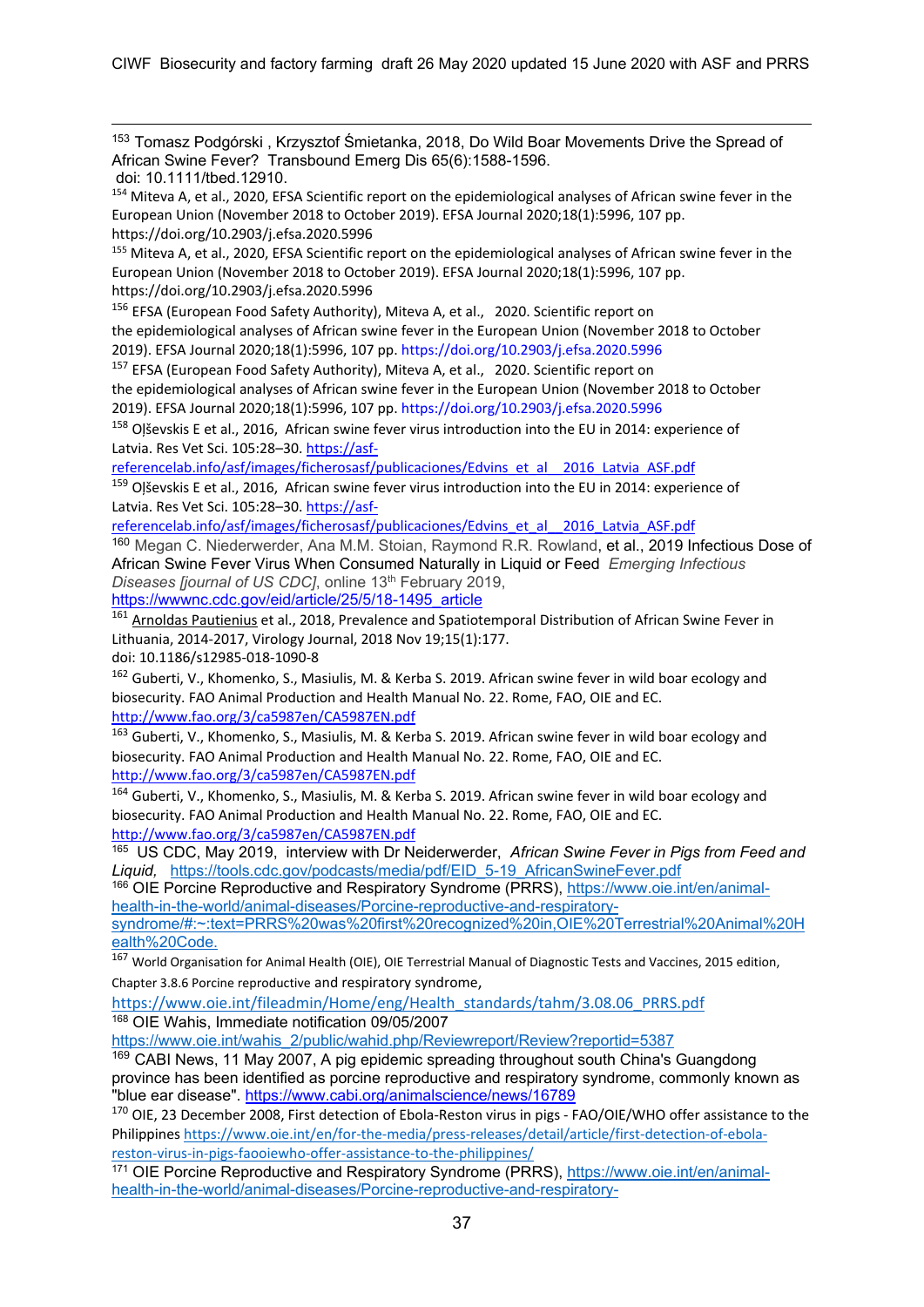CIWF Biosecurity and factory farming draft 26 May 2020 updated 15 June 2020 with ASF and PRRS

syndrome/#:~:text=PRRS%20was%20first%20recognized%20in,OIE%20Terrestrial%20Animal%20H ealth%20Code.

<sup>172</sup> Kristin M Whitworth et al., 2016, Gene-edited pigs are protected from porcine reproductive and respiratory syndrome virus *Nature Biotechnology*, 34(1) 20-22 https://www.nature.com/articles/nbt.3434

<sup>173</sup> Bitsouni, V., Lycett, S., Opriessnig, T., Doeschl-Wilson, A. (2019). Predicting vaccine effectiveness in livestock populations: A theoretical framework applied to PRRS virus infections in pigs. PLoS ONE 14(8):e0220738, doi: 10.1371/journal.pone.0220738

<sup>174</sup> Randall S Prather et al., 2017, Knockout of maternal CD163 protects fetuses from infection with porcine reproductive and respiratory syndrome virus (PRRSV) Sci Rep. 2017; 7: 13371.

https://www.ncbi.nlm.nih.gov/pmc/articles/PMC5645351/

<sup>175</sup> Burkard C, et al., 2018, Pigs lacking the scavenger receptor cysteine-rich domain 5 of CD163 are resistant to PRRSV-1 infection. Opriessnig T, Mileham AJ, Stadejek T, Ait-Ali T, Lillico SG, Whitelaw CBA, Archibald AL. *Journal of Virology*, published online 20 June 2018, doi: 10.1128/JVI.00415-18 <sup>176</sup> Randall S Prather et al., 2017, Knockout of maternal CD163 protects fetuses from infection with porcine reproductive and respiratory syndrome virus (PRRSV) Sci Rep. 2017; 7: 13371.

https://www.ncbi.nlm.nih.gov/pmc/articles/PMC5645351/

<sup>177</sup> World Organisation for Animal Health (OIE), OIE Terrestrial Manual of Diagnostic Tests and Vaccines, 2015 edition, Chapter 3.8.6 Porcine reproductive and respiratory syndrome,

https://www.oie.int/fileadmin/Home/eng/Health\_standards/tahm/3.08.06\_PRRS.pdf 178 OIE Porcine Reproductive and Respiratory Syndrome (PRRS), https://www.oie.int/en/animalhealth-in-the-world/animal-diseases/Porcine-reproductive-and-respiratory-

syndrome/#:~:text=PRRS%20was%20first%20recognized%20in,OIE%20Terrestrial%20Animal%20H ealth%20Code.

 $179$  OIE. June 2008,

https://www.oie.int/fileadmin/Home/eng/Our\_scientific\_expertise/docs/pdf/PRRS\_guide\_web\_bulletin.pdf 180 Scott Dee et al., 2009, Evidence of long distance airborne transport of porcine reproductive and respiratory syndrome virus and Mycoplasma hyopneumoniae, Vet. Res. 40:39 https://www.ncbi.nlm.nih.gov/pmc/articles/PMC2701181/pdf/vetres-40-39.pdf

<sup>181</sup> Food and Agriculture Organization of the United Nations (FAO of the UN). 2017. African Swine Fever Threatens People's Republic of China (6 March 2018). FAO Animal Health Risk Analysis – Assessment, Issue No. 5. Rome, FAO

182 FAO. 2017. African Swine Fever Threatens People's Republic of China (6 March 2018). FAO Animal Health Risk Analysis – Assessment, Issue No. 5. Rome, FAO,

http://www.fao.org/3/I8805EN/i8805en.pdf

183 Randall S Prather et al., 2017, Knockout of maternal CD163 protects fetuses from infection with porcine reproductive and respiratory syndrome virus (PRRSV) Sci Rep. 2017; 7: 13371. https://www.ncbi.nlm.nih.gov/pmc/articles/PMC5645351/

184 OIE Wahis, Immediate notification 09/05/2007

https://www.oie.int/wahis\_2/public/wahid.php/Reviewreport/Review?reportid=5387

185 Szabó, I. et al., 2019, PRRSV eradication on large-scale fattening pig farms n Hungary between 2014 and 2019, Acta Veterinaria Hungarica, 2019, 67, 4, pp 529‐542

<sup>186</sup> Lambert ME, Arsenault J, Poljak Z, D'Allaire S. Epidemiological investigations in regard to porcine reproductive and respiratory syndrome (PRRS) in Quebec, Canada. Part 2: Prevalence and risk factors in breeding sites. Prev. Vet. Med. 2012; 104:84±93. https://doi.org/10.1016/j.prevetmed.2011.11.002

 $187$  C Vilalta et al., 2017, A review of quantitative tools used to assess the epidemiology of porcine reproductive and respiratory syndrome in U.S. swine farms using Dr. Morrison's Swine Health Monitoring Program Data. **Frontiers in Veterinary Science**, 2017, 4, June, pp 94

<sup>188</sup> Arruda AG, Vilalta C, Perez A, Morrison R (2017) Land altitude, slope, and coverage as risk factors for Porcine Reproductive and Respiratory Syndrome (PRRS) outbreaks in the United States.PLoS ONE 12(4): e0172638. https://doi.org/10.1371/journal.pone.0172638

<sup>189</sup> Firkins LD, Weigel RM. A retrospective study of risk factors for porcine reproductive and respiratory syndrome virus infection and clinical disease in swine herds in Illinois during the early years of the pandemic. *J Swine Health Prod.* 2004;12(1):23‐28.

https://www.aasv.org/shap/issues/v12n1/v12n1p23.pdf

<sup>190</sup> Firkins LD, Weigel RM. A retrospective study of risk factors for porcine reproductive and respiratory syndrome virus infection and clinical disease in swine herds in Illinois during the early